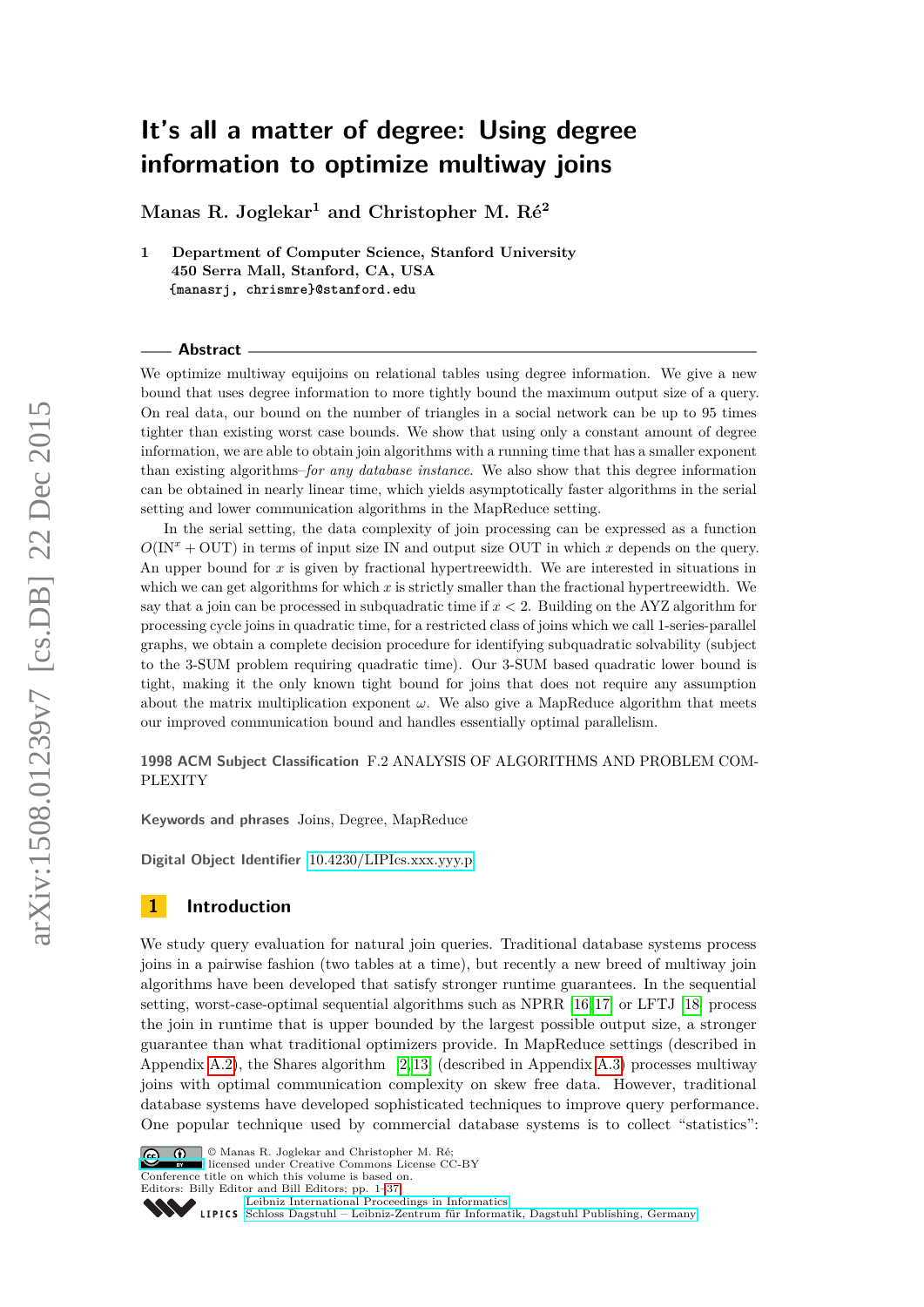auxiliary information about data, such as relation sizes, histograms, and counts of distinct different attribute values. Using this information helps the system better estimate the size of a join's output and the runtimes of different query plans, and make better choices of plans. Motivated by the use of statistics in query processing, we consider how statistics can improve the new breed of multiway join algorithms in sequential and parallel settings.

We consider the first natural choice for such statistics about the data: the degree. The degree of a value in a table is the number of rows in which that value occurs in that table. We describe a simple preprocessing technique to facilitate the use of degree information, and demonstrate its value through three applications: i) An improved output size bound ii) An improved sequential join algorithm iii) An improved MapReduce join algorithm. Each of these applications has an improved exponent relative to their corresponding state-of-the-art versions [\[5,](#page-16-5) [8,](#page-16-6) [16,](#page-16-0) [18\]](#page-16-2).

Our key technique is what we call *degree-uniformization*. Assume for the moment that we know the degree of each value in each relation, we then partition each relation by degree of each of its attributes. In particular, we assign each degree to a bucket using a parameter *L*: we create one bucket for degrees in  $[1, L)$ , one for degrees in  $[L, L^2)$ , and so on. We then place each tuple in every relation into a partition based on the degree buckets for each of its attribute values. The join problem then naturally splits into smaller join problems; each smaller problem consisting of a join using one partition from each relation. Let IN denote the input size, if we set  $L = \text{IN}^c$  for some constant *c*, say  $\frac{1}{4}$ , the number of smaller joins we process will be exponential in the number of relations–but constant with respect to the data size IN. Intuitively, the benefit of joining partitions separately is that each partition will have more information about the input and will have reduced skew. We show that by setting *L* appropriately this scheme allows us to get tighter AGM-like bounds.

Now we consider a concrete example. Suppose we have a *d*-regular graph with *N* edges; the number of triangles in the graph is bounded by  $\min(Nd, \frac{N^2}{d})$  by our degree-based bound and by  $N^{3/2}$  by the AGM bound. In the worst case,  $d = \sqrt{N}$  and our bound matches the AGM bound. But for other degrees, we do much better; better even than simply "summing" the AGM bounds over each combination of partitions. Table [1](#page-1-0) compares our bound (MO) with the AGM bound for the triangle join on social networks from the SNAP datasets [\[14\]](#page-16-7). 'M' in the table stands for millions. The last column shows the ratio of the AGM bound to our bound; our bound is tighter by a factor of 11*x* to 95*x*. We could not compare the bounds on the Facebook network, but if the number of friends per user is  $\leq 5000$ , our bound is at least 450*x* tighter than the AGM bound.

<span id="page-1-0"></span>

| <b>Network</b> | MO Bound | AGM Bound | AGM<br>$\overline{MO}$ |
|----------------|----------|-----------|------------------------|
| Twitter        | 225M     | 3764M     | 17                     |
| Epinions       | 33M      | 362M      | 11                     |
| LiveJournal    | 6128M    | 573062M   | 95                     |
|                |          |           |                        |

We further use degree uniformization as a tool to develop algorithms that satisfy stronger runtime and communication guarantees. Degree uniformization allows us to get runtimes with a better exponent than existing algorithms, while re-

**Table 1** Triangle bounds on various social networks

quiring only linear time preprocessing on the data. We demonstrate our idea in both the serial and parallel (MapReduce) setting, and we now describe each in turn.

**Serial Join Algorithms:** We use our degree-uniformization to derive new cases in which one can obtain subquadratic algorithms for join processing. More precisely, let IN denote the size of the input, and OUT denote the size of the output. Then the runtime of an algorithm on a query *Q* can be written as  $O(\text{IN}^x + \text{OUT})$  for some *x*. Note that  $x \ge 1$  for all algorithms and queries in this model as we must read the input to answer the query. If the query is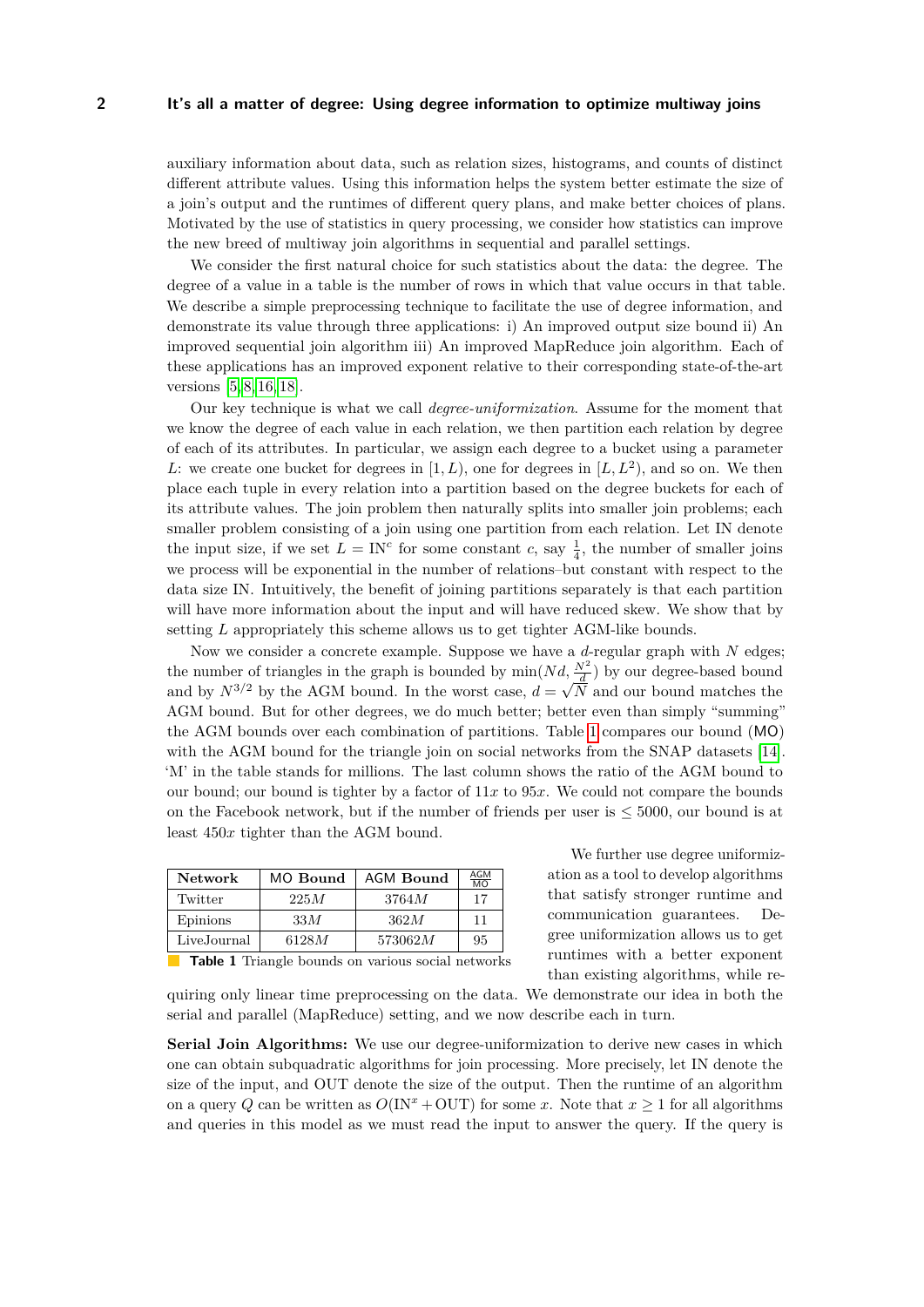$\alpha$ -acyclic, Yannakakis' algorithm [\[19\]](#page-16-8) achieves  $x = 1$ . If the query has fractional hypertree width (fhw), a recent generalization of tree width [\[11\]](#page-16-9), equal to 2, then we can achieve  $x = 2$ using a combination of algorithms like NPRR and LFTJ with Yannakakis' algorithm. In this work, we focus on cases for which *x <* 2, which we call *subquadratic algorithms*. Subquadratic algorithms are interesting creatures in their own right, but they may provide tools to attack the common case in join processing in which OUT is smaller than IN.

Our work builds on the classical AYZ algorithm [\[4\]](#page-16-10), which derives subquadratic algorithms for cycles using degree information. This is a better result than the one achieved by the fhw result since the fluw value of length  $\geq 4$  cycles is already = 2. This result is specific to cycles, raising the question: *"Which joins are solvable in subquadratic time?"* Technically, the AYZ algorithm makes use of properties of cycles in their result and of "heavy and light" nodes (high degree and low degree, respectively). We show that degree-uniformization is a generalization of this method, and that it allows us to derive subquadratic algorithms for a larger family of joins. We devise a procedure to upper bound the processing time of a join, and an algorithm to match this upper bound. Our procedure improves the runtime exponent *x* relative to existing work, for a large family of joins. Moreover, for a class of graphs that we call [1](#page-2-0)-series-parallel graphs,<sup>1</sup> we completely resolve the subquadratic question in the following sense: For each 1-series-parallel graph, we can either solve it in subquadratic time, or we show that it cannot be solved subquadratically unless the 3-SUM problem [\[6\]](#page-16-11) (see Appendix [A.6\)](#page-19-0) can be solved in subquadratic time. Note that 1-series-parallel graphs have fhw equal to 2. Hence, they can all be solved in quadratic time using existing algorithms; making our 3-SUM based lower bound tight. There is a known 3-SUM based lower bound of  $N^{\frac{4}{3}}$  on triangle join processing, which only has a matching upper bound under the assumption that the matrix multiplication exponent  $\omega = 2$ . In contrast, our quadratic lower bound can be matched by existing algorithms without any assumptions on  $\omega$ . To our knowledge, this makes it the only known tight bound on join processing time for small output sizes.

We also recover our sequential join results within the well-known GHD framework [\[11\]](#page-16-9). We do this using a novel notion of width, which we call *m*-width, that is no larger than flw, and sometimes smaller than submodular width [\[15\]](#page-16-12) (see Appendix [E.5\)](#page-29-0). While we resolve the subquadratic problem on 1-series-parallel graphs, the general subquadratic problem remains open. We show that known notions of widths, such as submodular width and *m*-width do not fully characterize subquadratically solvable joins (see Appendix [E.6\)](#page-30-0).

**Joins on MapReduce:** Degree information can also be used to improve the efficiency of joins on MapReduce. Previous work by Beame et al. [\[8\]](#page-16-6) uses knowledge of heavy hitters (values with high degree) to improve parallel join processing on skewed data. It allows a √ limited range of parallelism (number of processors  $p \leq \sqrt{N}$ ), but subject to that achieves optimal communication for 1-round MapReduce algorithms. We use degree information to allow all levels of parallelism  $(p \geq 1)$  while processing the join. We also obtain an improved degree-based upper bound on output size that can be significantly better than the AGM bound even on simple queries. Our improved parallel algorithm takes three rounds of MapReduce, matches our improved bound, and out-performs the optimal 1-round algorithm in several cases. As an example, our improved bound lets us correctly upper bound the output of a sparse triangle join (where each value has degree  $O(1)$ ) by IN instead of IN<sup>3</sup> as suggested by the AGM bound. Moreover, we can process the join at maximum levels of parallelism (with each processor handling only  $O(1)$  tuples) at a total communication cost of  $O(1)$ ;

<span id="page-2-0"></span><sup>1</sup> A 1-series-parallel graph consists of a source vertex *s*, a target vertex *t*, and a set of paths of any length from *s* to *t*, which do not share any nodes other than *s* and *t*.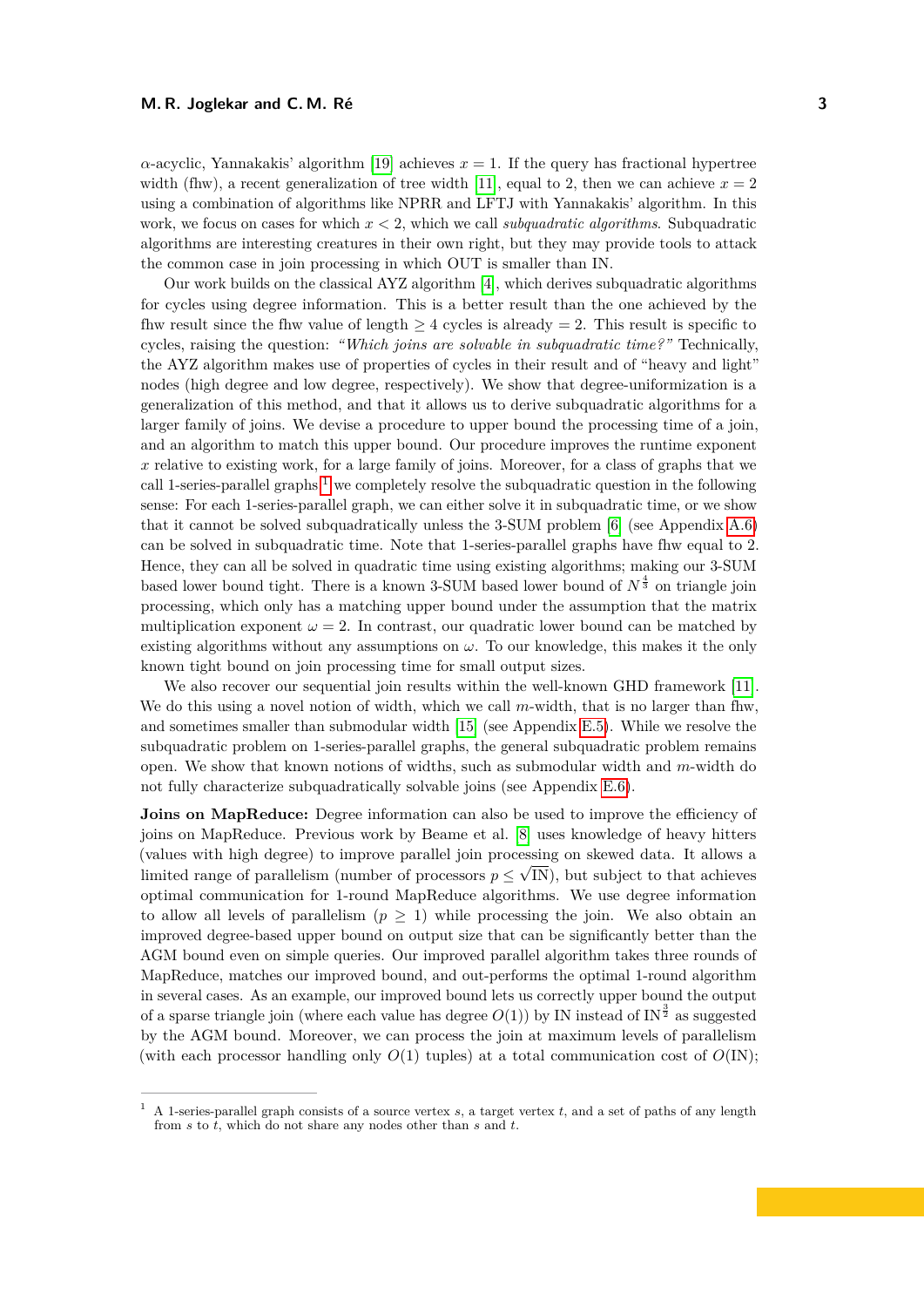in contrast to previous work which requires  $\theta(\text{IN}^{\frac{3}{2}})$  communication. Furthermore, previous work [\[8\]](#page-16-6) uses edge packings to bound the communication cost of processing a join. Edge packings have the paradoxical property that adding information on the size of subrelations by adding the subrelations into the join can make the communication cost larger. As an example suppose a join has a relation *R*, with an attribute *A* in its schema. Adding  $\pi_A(R)$  to the set of relations to be joined does not change the join output. However, adding a weight term for subrelation  $\pi_A(R)$  in the edge packing linear program increases its communication cost bound. In contrast, if we add  $\pi_A(R)$  into the join, our degree based bound does not increase, and will in fact decrease if  $|\pi_A(R)|$  is small enough.

**Computing Degree Information:** In some cases, degree information is not available beforehand or is out of date. In such a case, we show a simple way to compute the degrees of all values in time linear in the input size. Moreover, the degree computation procedure can be fully parallelized in MapReduce. Even after including the complexity of computing degrees, our algorithms outperform state of the art join algorithms.

Our paper is structured as follows:

- In Section [2,](#page-3-0) we describe related work.
- In Section [3,](#page-5-0) we describe a process called *degree-uniformization*, which mitigates skew. We show the MO bound on join output size that strengthens the exponent in the AGM bound, and describe a method to compute the degrees of all attributes in all relations.
- In Section [4,](#page-8-0) we present DARTS, our sequential algorithm that achieves tighter runtime exponents than state-of-the-art. We use DARTs to process several joins in subquadratic time. Then we establish a quadratic runtime lower bound for a certain class of queries modulo the 3-SUM problem. Finally we recover the results of DARTS within the familiar GHD framework, using a novel notion of width (*m*-width) that is tighter than fhw.
- In Section [5,](#page-13-0) we present another bound with a tighter exponent than AGM (the DBP bound), and a tunable parallel algorithm whose communication cost at maximum parallelism equals the input size plus the DBP bound. The algorithm's guarantees work on all inputs independent of skew.

# <span id="page-3-0"></span>**2 Related Work**

We divide related work into four broad categories:

**New join algorithms and implementation:** The AGM bound [\[5\]](#page-16-5) is tight on the output size of a multiway join in terms of the query structure and sizes of relations in the query. Several existing join algorithms, such as NPRR [\[16\]](#page-16-0), LFTJ [\[18\]](#page-16-2), and Generic Join [\[17\]](#page-16-1), have worst case runtime equal to this bound. However, there exist instances of relations where the output size is significantly smaller than the worst-case output size (given by the AGM bound), and the above algorithms can have a higher cost than the output size. We demonstrate a bound on output size that has a tighter exponent than the AGM bound by taking into account information on degrees of values, and match it with a parallelizable algorithm.

On *α*-acyclic queries, Yannakakis' algorithm [\[19\]](#page-16-8) is instance optimal up to a constant multiplicative factor. That is, its cost is  $O(IN + OUT)$  where IN is the input size. For cyclic queries, we can combine Yannakakis' algorithm with the worst-case optimal algorithms like NPRR to get a better performance than that of NPRR alone. This is done using Generalized Hypertree decompositions (GHDS) [\[10,](#page-16-13) [11\]](#page-16-9) of the query to answer the query in time  $O(\text{IN}^{\text{fhw}} + \text{OUT})$  where fhw is a measure of cyclicity of the query. A query is  $\alpha$ -acyclic if and only if its fhw is one. Our work allows us to obtain a tighter runtime exponent than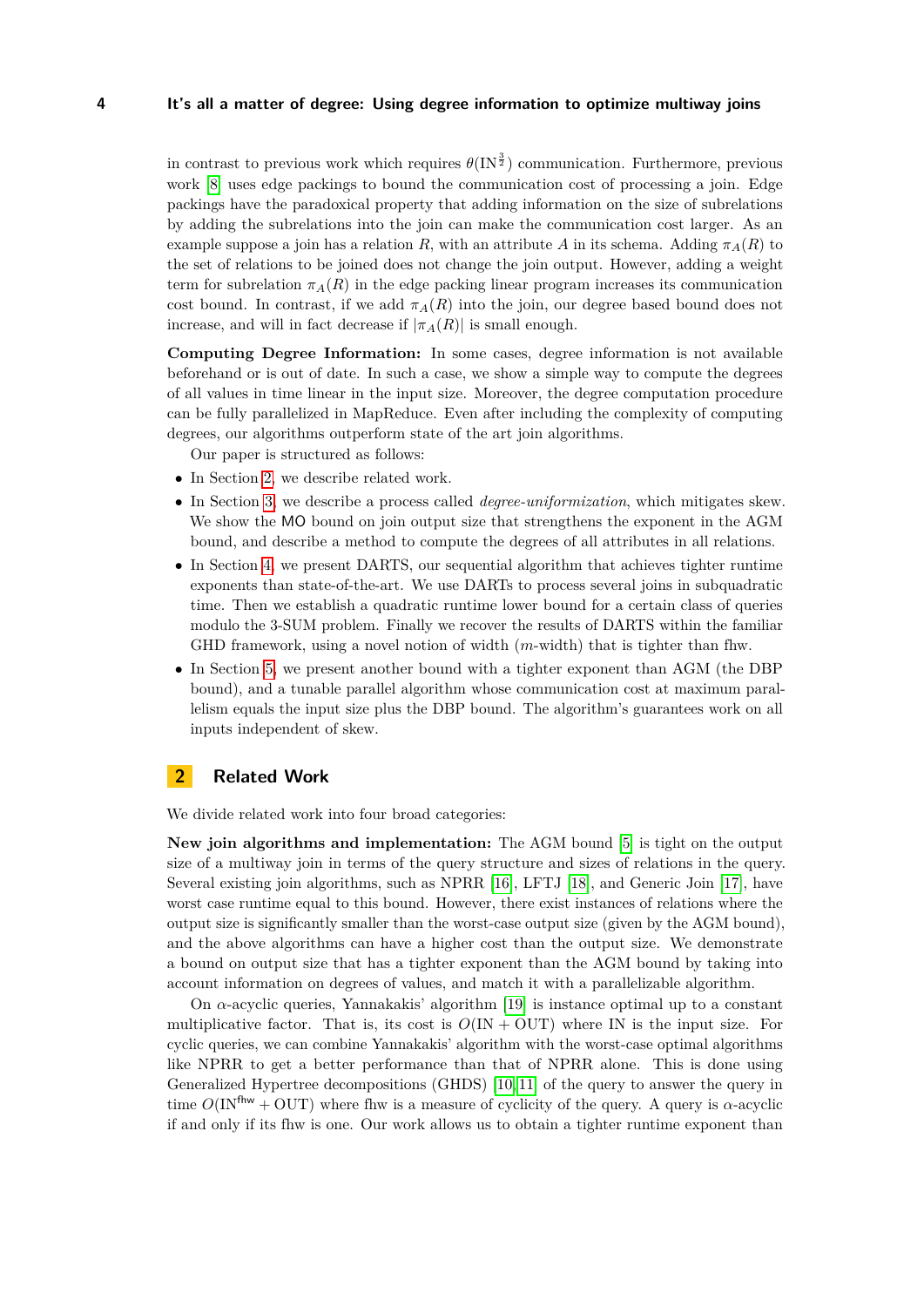#### **M. R. Joglekar and C. M. Ré 5**

fhw by dealing with values of different degrees separately.

**Parallel join algorithms:** The Shares [\[2\]](#page-16-3) algorithm is the optimal one round algorithm for skew free databases, matching the lower bound of Beame et al. [\[7\]](#page-16-14). But its communication cost can be much worse than optimal when skew is present. Beame's work [\[8\]](#page-16-6) deals with skew and is optimal among 1-round algorithms when skew is present. The GYM [\[1\]](#page-16-15) algorithm shows that allowing  $log(n)$  rounds of MapReduce instead of just one round can significantly reduce cost. Allowing *n* rounds can reduce it even further. Our work shows that merely going from one to three rounds can by itself significantly improve on existing 1-round algorithms. Our parallel algorithm can be incorporated into Step 1 of GYM as well, thereby reducing its communication cost.

**Using Database Statistics:** The cycle detection algorithm by Alon, Yuster and Zwick [\[4\]](#page-16-10) can improve on the fhw bound by using degree information in a sequential setting. Specifically, the fhw of a cycle is two but the AYZ algorithm [\[4\]](#page-16-10) can process a cycle join in time  $O(\text{IN}^{2-\epsilon} + \text{OUT})$  where  $\epsilon > 0$  is a function of the cycle length. We generalize this, obtaining subquadratic runtime for a larger family of graphs, and develop a general procedure for upper bounding the cost of a join by dealing with different degree values separately.

Beame et al.'s work [\[8\]](#page-16-6) also uses degree information for parallel join processing. Specifically, it assumes that all heavy hitters (values with high degree) and their degrees are known beforehand, and processes them separately to get optimal 1-round results. Their work uses edge packings to bound the cost of their algorithm. Edge packings have the counterintuitive property that adding more constraints, or more information on subrelation sizes, can worsen the edge packing cost. This suggests that edge packings alone do not provide the right framework for taking degree information into account. Our work remedies this, and the performance of our algorithm improves when more constraints are added. In addition, Beame et al. [\[8\]](#page-16-6) assume that  $M > p^2$  where M is relation size and p is the number of processors. Thus, their algorithm cannot be maximally parallelized. In contrast, our algorithm can work at all levels of parallelism, ranging from one in which each processor gets only *O*(1) tuples to one in which a single processor does all the processing.

**Degree Uniformization:** The partitioning technique of Alon et al. [\[3\]](#page-16-16) is similar to our *degree-uniformization* technique, but has stronger guarantees at a higher cost. It splits a relation into 'parts' where the maximum degree of any attribute set *A* in each part *P* is within a constant factor of the average degree of *A* in *P*. In contrast, degree-uniformization lets us upper bound the maximum degree of *A* in *P* in absolute terms, but not relative to the average degree of *A* in *P*.

Marx's work [\[15\]](#page-16-12) uses a stronger partitioning technique to fully characterize the fixedparameter tractability of joins in terms of the *submodular width* of their hypergraphs. Marx achieves degree-uniformity within all small projections of the output, while we only achieve uniform degrees within relations. Marx's preprocessing is expensive; the technique as written in Section 4 of his paper [\[15\]](#page-16-12) takes time  $\Omega(N^{2c})$  where *c* is the submodular width of the join hypergraph. This preprocessing is potentially more expensive than the join processing itself. Our algorithms run in time  $O(N^{MW})$  with MW  $\lt c$  for several joins. Marx did not attempt to minimize this exponent, as his application was concerned with fixed parameter tractability. We were unable to find an easy way to achieve  $O($ IN<sup>c</sup> $)$  runtime for Marx's technique.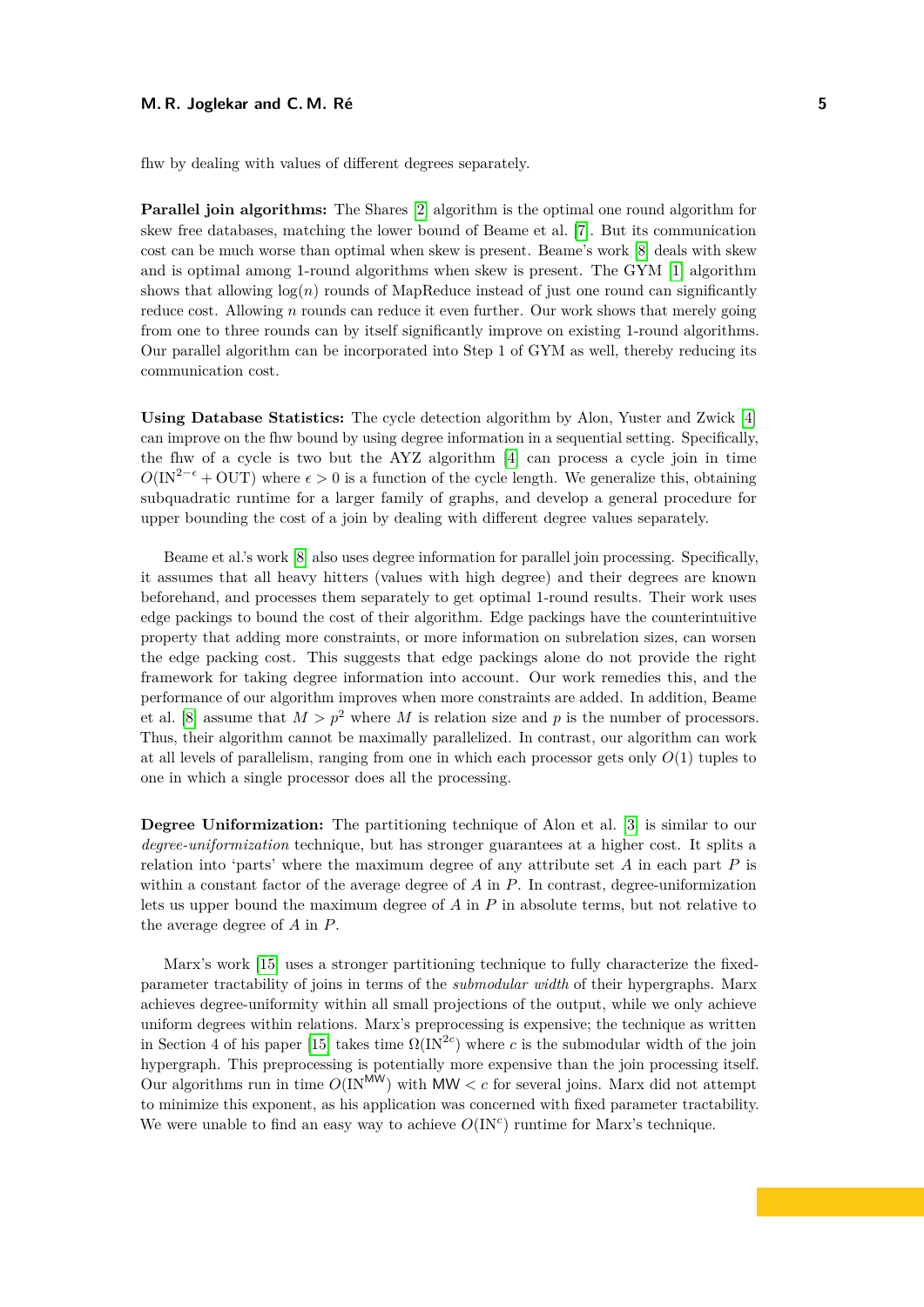# <span id="page-5-0"></span>**3 Degree Uniformization**

We describe our algorithms for degree-uniformization and counting, as well as our improved output size bound. Section [3.1](#page-5-1) introduces our notation. Section [3.2](#page-5-2) gives a high-level overview of our join algorithms. Then, we describe the degree-uniformization which is a key step in our algorithms. In Section [3.3,](#page-7-0) we describe the MO bound, an upper bound on join output size that has a tighter exponent than the AGM bound. We provide realistic examples in which the MO bound is much tighter than the AGM bound. Finally, in Section [3.4](#page-8-1) we describe a linear time algorithm for computing degrees.

### <span id="page-5-1"></span>**3.1 Preliminaries and Notation**

Throughout the paper we consider a multiway join. Let  $R$  be the set of relations in the join and A be the set of all attributes in those relations' schemas. For any relation R, we let  $\text{attr}(R)$ denote the set of attributes in the schema of *R*. We wish to process the join  $\Join_{R\in\mathcal{R}} R$ , defined as the set of tuples *t* such that  $\forall R \in \mathcal{R} : \pi_{\text{attr}(R)}(t) \in R$ . |R| denotes the number of tuples in relation *R*. For any set of attributes  $A \subseteq \mathcal{A}$ , a *value* in attribute set *A* is defined as a tuple from  $\bigcup_{R\in\mathcal{R}:A\subseteq \text{attr}(R)} \pi_A(R)$ . For any  $A\subseteq \text{attr}(R)$ , the *degree* of a value *v* in *A* in relation *R* is given by the number of times *v* occurs in *R* i.e. deg(*v, R, A*) =  $\{t \in R \mid \pi_A(t) = v\}$ . For all values *v* of *A* in *R*, we must have  $deg(v, R, A) \geq 1$ .

In Section [4,](#page-8-0) we denote a join query with a hypergraph *G*; the vertices in the graph correspond to attributes and the hyperedges to relations. We use  $R(X_1, X_2, \ldots, X_k)$  to denote a relation *R* having schema  $(X_1, X_2, \ldots, X_k)$ . IN denotes the input size i.e. sum of sizes of input relations, while OUT denotes the output size. Our output size bounds, computation costs, and communication costs will be expressed using *O* notation which hides polylogarithmic factors i.e.  $log<sup>c</sup>(IN)$ , for some *c* not dependent on number of tuples IN (but possibly dependent on the number of relations/attributes). All ensuing logarithms in the paper, unless otherwise specified, will be to the base IN.

**AGM Bound:** Consider the following linear program:

#### ► Linear Program 1.

Minimize 
$$
\sum_{R \in \mathcal{R}} w_R \log(|R|)
$$
 such that  $\forall a \in \mathcal{A}$  :  $\sum_{R \in \mathcal{R}: a \in \text{attr}(R)} w_R \ge 1$ 

A valid assignment of weights *w<sup>R</sup>* to relation *R* in the linear program is called a *fractional cover*. If  $\rho^*$  is the minimum value of the objective function, then the AGM bound on the join output size is given by IN<sup> $\rho$ \*</sup>. In general, for any set of relations R, we use  $AGM(\mathcal{R})$  to denote the AGM bound on  $\ltimes_{R \in \mathcal{R}} R$ .

### <span id="page-5-2"></span>**3.2 Degree Uniformization**

We describe our high level join procedure in Algorithm [1.](#page-6-0) In Step 1, we compute the degree of each value in each attribute set *A*, in each relation *R*. If the degrees are available beforehand, due to being maintained by the database, then we can skip this step. We further describe this step in Section [3.4.](#page-8-1)

Steps 2*,* 3 together constitute *degree-uniformization*. In these steps, we partition each relation  $R$  by degree. In particular, we assign each value in a relation to a bucket based on its degree: with one bucket for degrees in  $[1, L)$ , one for degrees in  $[L, L^2)$ , and so on. Then we process the join using one partition from each relation, for all possible combinations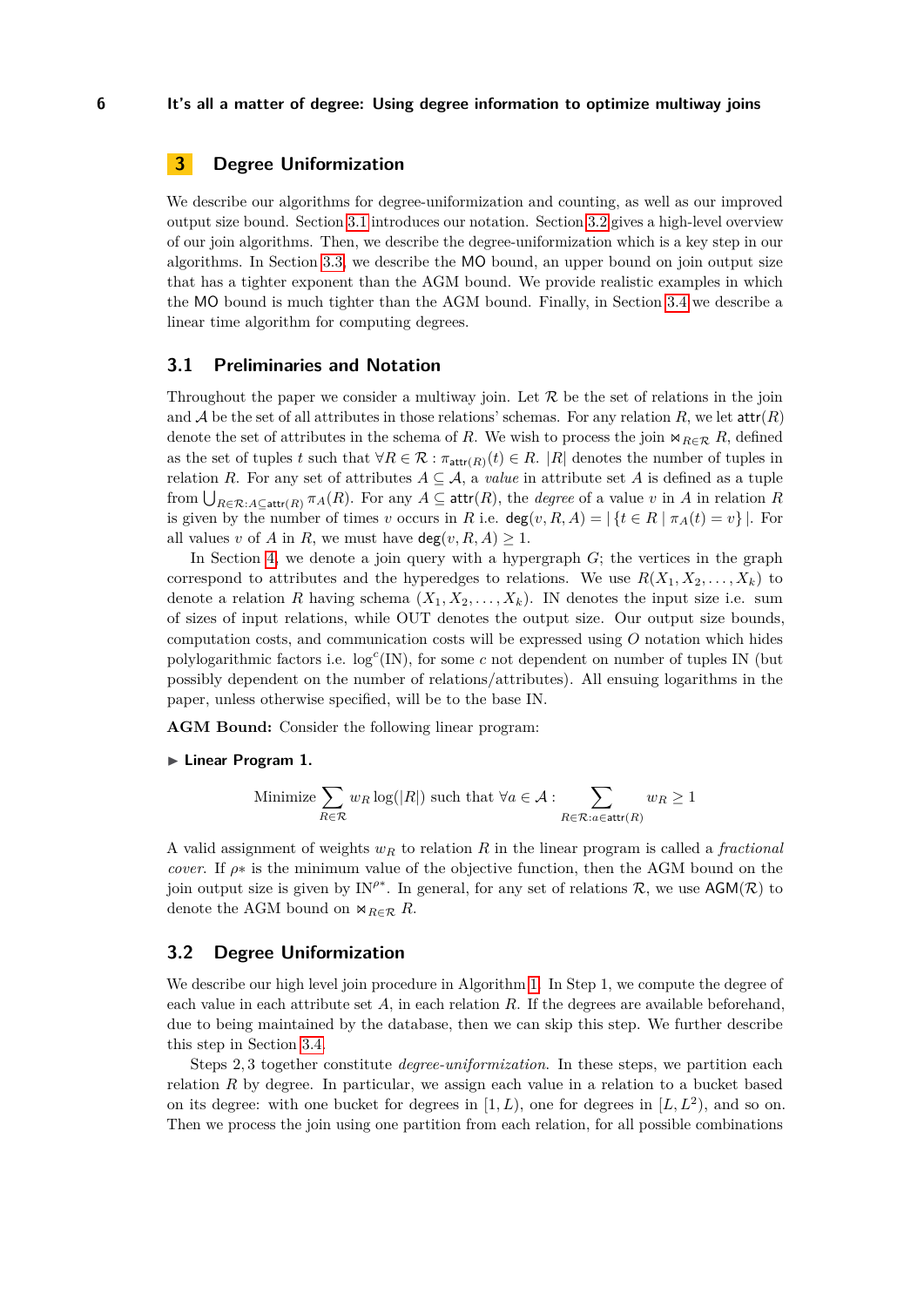| <b>Algorithm 1:</b> High level join algorithm                                                      |
|----------------------------------------------------------------------------------------------------|
| <b>Input:</b> Set of relations $\mathcal{R}$ , Bucket range parameter $L$                          |
| Output: $\bowtie_{R \in \mathcal{R}} R$                                                            |
| 1. Compute $deg(v, R, A)$ for each $R \in \mathcal{R}, A \subseteq \text{attr}(R), v \in \pi_A(R)$ |
| 2. Compute the set of all L-degree configurations $\mathcal{C}_L$                                  |
| foreach $c \in \mathcal{C}_L$ do                                                                   |
| 3.1. Compute partition $R(c)$ of each relation R                                                   |
| 3.2. Compute $\mathcal{R}(c) = \{R(c)   R \in \mathcal{R}\}\$                                      |
| 4. Compute join $J_c = \mathbb{1}_{R \in \mathcal{R}(c)} R$                                        |
| 5. return $\bigcup_{c \in \mathcal{C}_L} J_c$                                                      |

<span id="page-6-0"></span>of partitions. Each such combination is referred to as a *degree configuration*. We use *c* to denote any individual degree configuration, C*<sup>L</sup>* to denote the set of all degree configurations,  $R(c)$  to denote the part of relation R being joined in configuration c, and  $R(c)$  to denote  ${R(c) | R \in \mathcal{R}}$ . Step 2 consists of enumerating all degree configurations, and Step 3 consists of finding the partition of each relation corresponding to each degree configuration.

In Step [4](#page-8-0), we compute  $J_c = \mathbb{R}_{R \in \mathcal{R}(c)} R$  for each degree configuration *c*. Section 4 describes how to perform Step 4 in a sequential setting, while Section [5](#page-13-0) describes it for a MapReduce setting. Step 5 combines the join outputs for each *c* to get the final output.

Steps 1, 2, 3 and 5 can be performed efficiently in MapReduce as well as sequential settings; thus the cost of Algorithm [1](#page-6-0) is determined by Step 4. Step 4 is carried out differently in sequential and MapReduce settings. Its cost in the sequential setting is lower than the cost in a MapReduce setting. Steps 1, 2, and 3 have a cost of *O*(IN), while Step 5 has cost  $O(OUT)$ . Since reading the input and output always has a cost of  $O(IV + OUT)$ , the only extra costs we incur are in Step 4 when we actually process the join. Costs for Step 4 will be described in Sections [4](#page-8-0) and [5.](#page-13-0)

**Degree-uniformization:** Now we describe degree-uniformization in detail. We pick a value for a parameter *L* which we call 'bucket range', and define buckets  $B_l = [L^l, L^{l+1})$  for all  $l \in \mathbb{N}$ . Let  $\mathcal{B} = \{B_0, B_1, \ldots, \}$ . For any two buckets  $B_i, B_j \in \mathcal{B}$ , we say  $B_i \leq B_j$  iff  $i \leq j$ . A degree configuration specifies a unique bucket for each relation and set of attributes in that relation. Formally:

 $\triangleright$  **Definition 1.** Given a parameter L, we define a degree configuration c to be a function that maps each pair  $(R, A)$  with  $R \in \mathcal{R}, A \subseteq \text{attr}(R)$  to a unique bucket in  $\mathcal B$  denoted  $c(R, A)$ , such that

> $\forall R, A, A' : A' \subseteq A \subseteq \mathsf{attr}(R) \Rightarrow c(R, A) \leq c(R, A')$  $\forall R : c(R, \textsf{attr}(R)) = B_0 \text{ and } c(R, \emptyset) = B_{\lfloor \log_{L}(|R|) \rfloor}$

**Example 2.** If a join has relations  $R_1(X, Y), R_2(Y)$ , then a possible configuration is  $(R_1, \emptyset) \mapsto B_3, (R_1, \{X\}) \mapsto B_1, (R_1, \{Y\}) \mapsto B_2, (R_1, \{X, Y\}) \mapsto B_0, (R_2, \emptyset) \mapsto B_1,$  $(R_2, \{Y\}) \mapsto B_0.$ 

**► Definition 3.** Given a degree configuration *c* for a given *L*, and a relation  $R \in \mathcal{R}$ , we define  $R(c)$  to be the set of tuples in R that have degrees consistent with c. Specifically:

$$
R(c) = \{ t \in R \mid \forall A \subseteq \text{attr}(R) : \text{deg}(\pi_A(t), R, A) \in c(R, A) \}
$$

We define  $\mathcal{C}_L$  to be the set of all degree configurations with parameter  $L$ .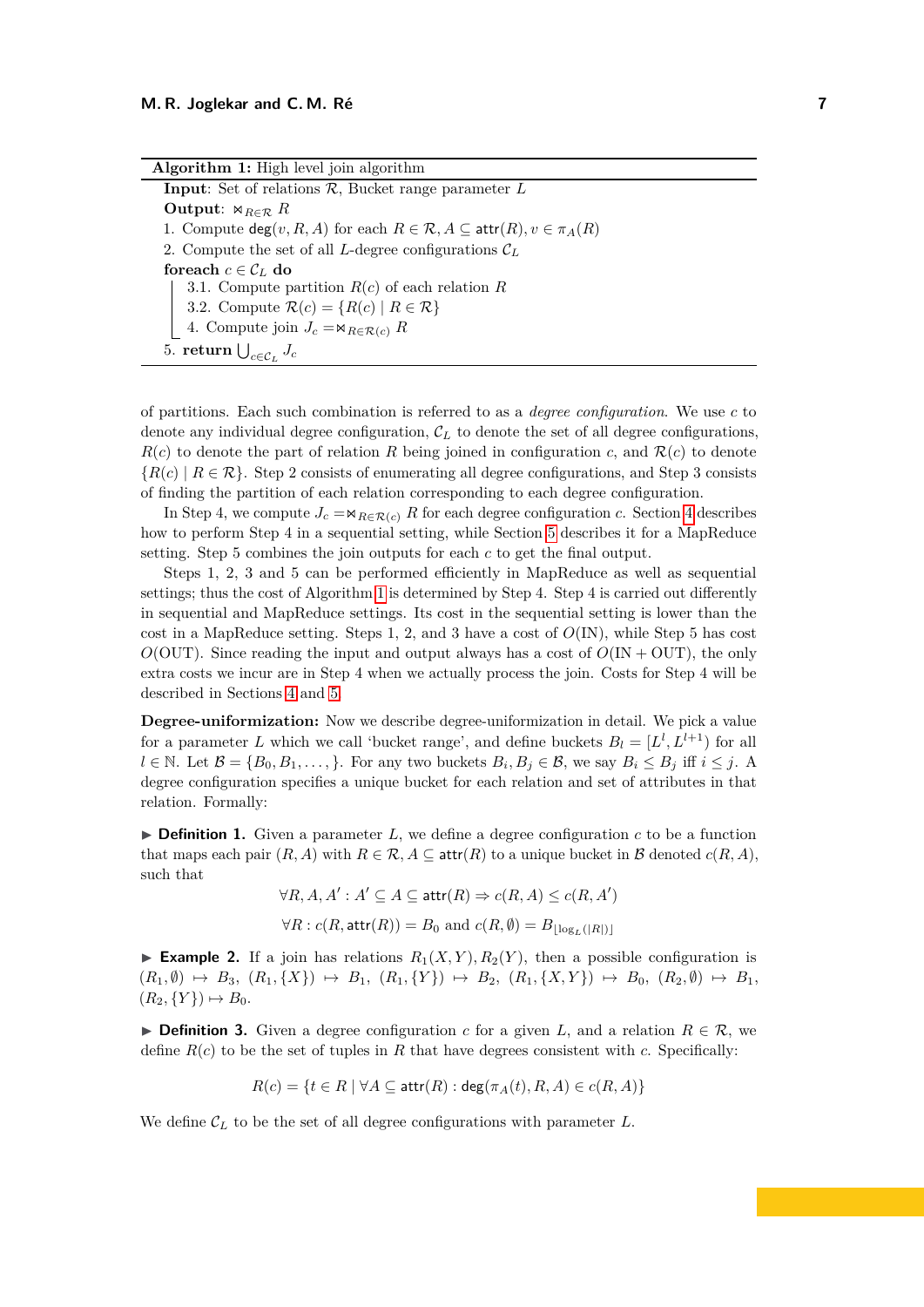► **Example 4.** For a tuple  $(a, b) \in R$ , where  $L^2 \leq |R| < L^3$ , with the degree of *a* in  $B_1$ , and that of *b* in  $B_2$ , the tuple would be in  $R(c)$  if  $c(R, \emptyset) = B_2, c(R, \{A\}) = B_1, c(R, \{B\}) =$  $B_2, c(R, \{A, B\}) = B_0$ . On the other hand, it would not be in  $R(c)$  if  $c(R, \{A\}) = B_0$ , even if we had  $c(R, \{A, B\}) = B_0, c(R, \{B\}) = B_2.$ 

A degree configuration also bounds degrees of values in sub-relations, as stated below:

► **Lemma 5.** *For all*  $R \in \mathcal{R}, A' \subseteq A \subseteq \text{attr}(R), L > 1, c \in \mathcal{C}_L, v \in \pi_{A'}(R), j > i > 0$ :

 $c(R, A) = B_i \wedge c(R, A') = B_j \Rightarrow \deg(v, \pi_A(R(c)), A') \leq L^{j+1-i}$ 

**Choosing** *L***:** The optimal value of parameter *L* depends on our application. *L* has three effects : (i) For the DBP/MO bounds (Sections [3.3,](#page-7-0) [5\)](#page-13-0) and sequential algorithm (Section [4\)](#page-8-0), the error in output size estimates is exponential in *L* (with the exponent depending only on the number of attributes) (ii) The load per processor for the parallel algorithm (Section [5\)](#page-13-0) is  $O(L)$  (iii) the number of rounds for the parallel algorithm is  $log_L(N)$ . As a result, we choose a small  $L(= 2)$  for the sequential algorithm and DBP/MO bounds, and a larger L (= load capacity = IN<sup> $\gamma$ </sup> for some  $\gamma$  < 1) for the parallel algorithm.

### <span id="page-7-0"></span>**3.3 Beyond AGM : The** MO **Bound**

We now use degree-uniformization to tighten our upper bound on join output size.

**► Definition 6.** Let  $\mathcal{R}$  be a set of relations, with attributes in A. For each  $R \in \mathcal{R}$ ,  $A \subseteq \text{attr}(R)$ , let  $d_{R,A} = \max_{v \in \pi_A(R)} \deg(v, R, A)$ . If  $A = \emptyset$  then  $d_{R,\emptyset} = |R|$ . And for any  $A \subseteq B \subseteq \text{attr}(R)$ , let  $d(A, B, R)$  denote  $log(d_{\pi_B(R), A})$ . Then consider the following linear program for *L*.

### <span id="page-7-1"></span>**Example 2.** Linear Program 2.

$$
\begin{aligned}\n\text{Maximize } s_A \text{ s. t. (i) } s_{\emptyset} &= 0 \text{ (ii) } \forall A, B \text{ s.t. } A \subseteq B : s_A \le s_B \\
\text{(iii) } \forall A, B, E, R \text{ s.t. } R \in \mathcal{R}, E \subseteq \mathcal{A}, A \subseteq B \subseteq \text{attr}(R) : s_{B \cup E} \le s_{A \cup E} + d(A, B, R)\n\end{aligned}
$$

We define  $m_A$  to be the maximum objective value of the above program.

<span id="page-7-3"></span>**► Proposition 7.** The output size  $\bowtie_{R \in \mathcal{R}} R$  is in  $O(\text{IN}^{m_{\mathcal{A}}})$ .

This is proved in Appendix [E.](#page-26-0) Intuitively, for any  $A \subseteq \mathcal{A}$ ,  $s_A$  stands for possible values of  $\log(|\pi_A(\Join_{R\in\mathcal{R}} R)|)$ . This explains the first two constraints (projecting onto the empty set gives size 1, and the projection size over *A* is monotone in *A*). For the third constraint, we use the fact that each value in *A* has at most  $IN^{d(A,B,R)}$  values in *B*, thus each tuple in  $\pi_{A\cup E}(\Join_{R\in\mathcal{R}} R)$  can give us at most  $IN^{d(A,B,R)}$  tuples in  $\pi_{B\cup E}(\Join_{R\in\mathcal{R}} R)$ . The linear program attempts to maximize the total output size  $(IN^{s_A})$  while still satisfying the constraints.

We now define the MO bound.

**Definition 8.** Let  $MO(R)$  denote the value  $m_A$  for any join query consisting of relations R. Then the MO bound is given by  $\sum_{c \in C_2}$  IN<sup>MO(R(*c*))</sup>.

<span id="page-7-2"></span> $\blacktriangleright$  **Theorem 9.** *The* MO *bound is in O(AGM(R))*.

The constant in the *O*() notation depends on the number of attributes in the query, but not on the number of tuples. This result is proved in two steps. Theorem [26](#page-14-0) states that the DBP bound (introduced in Section [5\)](#page-13-0) is smaller than the AGM bound, while Theorem [23](#page-13-1) implies that the MO bound is smaller than the DBP bound times a constant.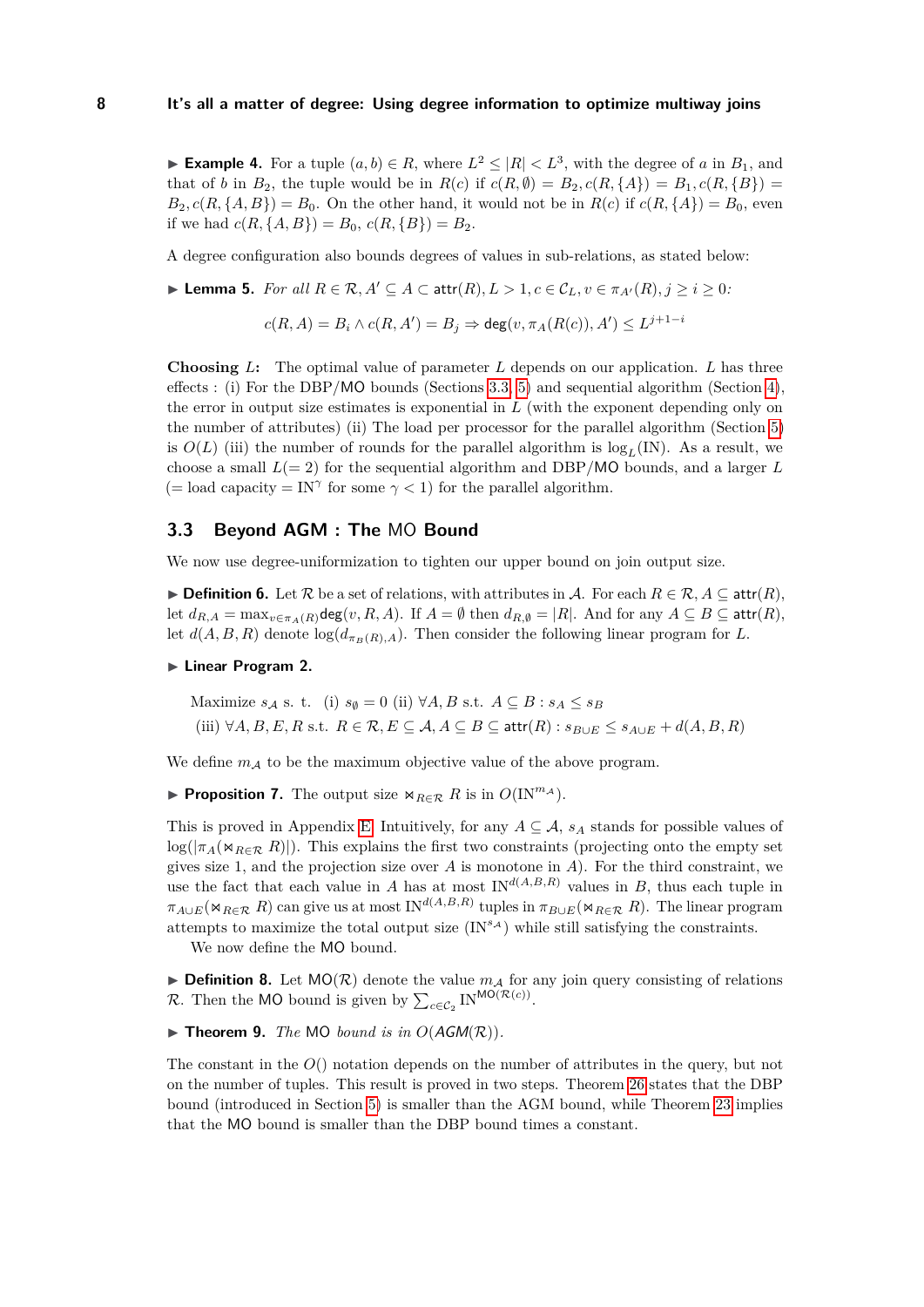**Example 10.** Let  $L = 2$  for this example. Consider a triangle join  $R(X, Y) \bowtie S(Y, Z)$ *T*(*Z, X*). Let  $|R| = |S| = |T| = N$ . The AGM bound on this is  $N^{3/2}$ . Let the degree of each value  $x$  in  $X$  in both  $R$  and  $T$  be  $h$ . For different values of  $h$  we will find an upper bound on  $m_{\{X,Y,Z\}}$  and hence on the output size.

**Case 1.**  $h < \sqrt{N}$ : Then  $s_{\{X\}} \leq s_{\emptyset} + d(\emptyset, \{X\}, R) = \log(N/h)$ . Thus,  $s_{\{X,Y\}} \leq$  $s_{\{X\}} + d(\{X\}, \{X, Y\}, R) \leq \log(N/h) + \log(h) = \log(N)$ . Finally,  $s_{\{X, Y, Z\}} \leq s_{\{X, Y\}} +$  $d({X}, {X}, {Z}, T) \leq \log(N) + \log(h)$ . Thus the MO bound is  $\leq Nh.$ 

**Case 2.**  $h > \sqrt{N}$ : Since there can be at most  $N/h$  distinct *X* values, we have  $d({Y}, {X}, Y, R) \leq \log(N/h)$ . More if the degree of *Y* in *S* in a degree configuration is *g*, then  $s_{\{Y,Z\}} \leq s_{\{Y\}} + d(\{Y\}, \{Y,Z\}, S) \leq \log(N/g) + \log(g) = \log(N)$ . Finally,  $s_{\{X,Y,Z\}} \leq s_{\{Y,Z\}} + d(\{Y\}, \{X,Y\}, R) \leq \log(N) + \log(N/h) = \log(N^2/h) \leq N^{3/2}.$ 

The MO bound has a strictly smaller exponent than AGM unless  $h \approx \sqrt{N}$ . Computing the AGM bound individually over each degree configuration does not help us do better, as the above example can have all tuples in a single degree configuration.

► **Example 11.** Consider a matching database [\[7\]](#page-16-14), where each attribute has the same domain of size *N*, and each relation is a matching. Thus each value has degree 1, and  $d(A, B, R)$ equals 0 when  $A \neq \emptyset$  and 1 if  $A = \emptyset$ . The MO bound on such a database trivially equals *N*. which can have an unboundedly smaller exponent than the AGM bound.

Appendix [F.3](#page-34-0) similarly compares the DBP and AGM bounds, showing that DBP (and hence  $MO$ ) has a strictly smaller exponent than AGM for 'almost all' degrees.

# <span id="page-8-1"></span>**3.4 Degree Computation**

If we do not know degrees in advance we can compute them on the fly, as stated below:

▶ **Lemma 12.** *Given a relation R*,  $A ⊆ \text{attr}(R)$ *, and*  $L > 1$ *, we can find* deg(*v, R, A*) *for each*  $v \in \pi_A(R)$  *in a MapReduce setting, with*  $O(|R|)$  *total communication, in*  $O(\log_L(|R|))$ *MapReduce rounds, and at O*(*L*) *load per processor. In a sequential setting, we can compute degrees in time*  $O(|R|)$ *.* 

The proof of this lemma is relatively straightforward and can be found in Appendix [B.](#page-19-1)

To perform degree-uniformization, we compute degrees for all relations *R*, and all *A* ⊆  $\text{attr}(R)$ . The number of such  $(R, A)$  pairs is exponential in the number and size of relations, but is still constant with respect to the input size IN.

# <span id="page-8-0"></span>**4 Sequential Join Processing**

We present our results on sequential join processing. Section [4.1](#page-9-0) describes our problem setting. In Section [4.2](#page-9-1) we present our sequential join algorithm, *DARTS* (for **D**egree-based **A**ttribute-**R**elation **T**ransform**s**). DARTS handles queries consisting of a join followed by a projection. A join alone is simply a join followed by projection onto all attributes. We pre-process the input by performing degree-uniformization, and then run DARTS on each degree configuration. DARTS works by performing a sequence of *transforms* on the join problem; each transform reduces the problem to smaller problems with fewer attributes or relations. We describe each of the transforms in turn. We then show that DARTS can be used to recover (while potentially improving on) known join results such as those of the NPRR algorithm, Yannakakis' algorithm, the fhw algorithm, and the AYZ algorithm.

In Section [4.3,](#page-12-0) we apply DARTS to the subquadratic joins problem; presenting cases in which we can go beyond existing results in terms of the runtime exponent. For a family of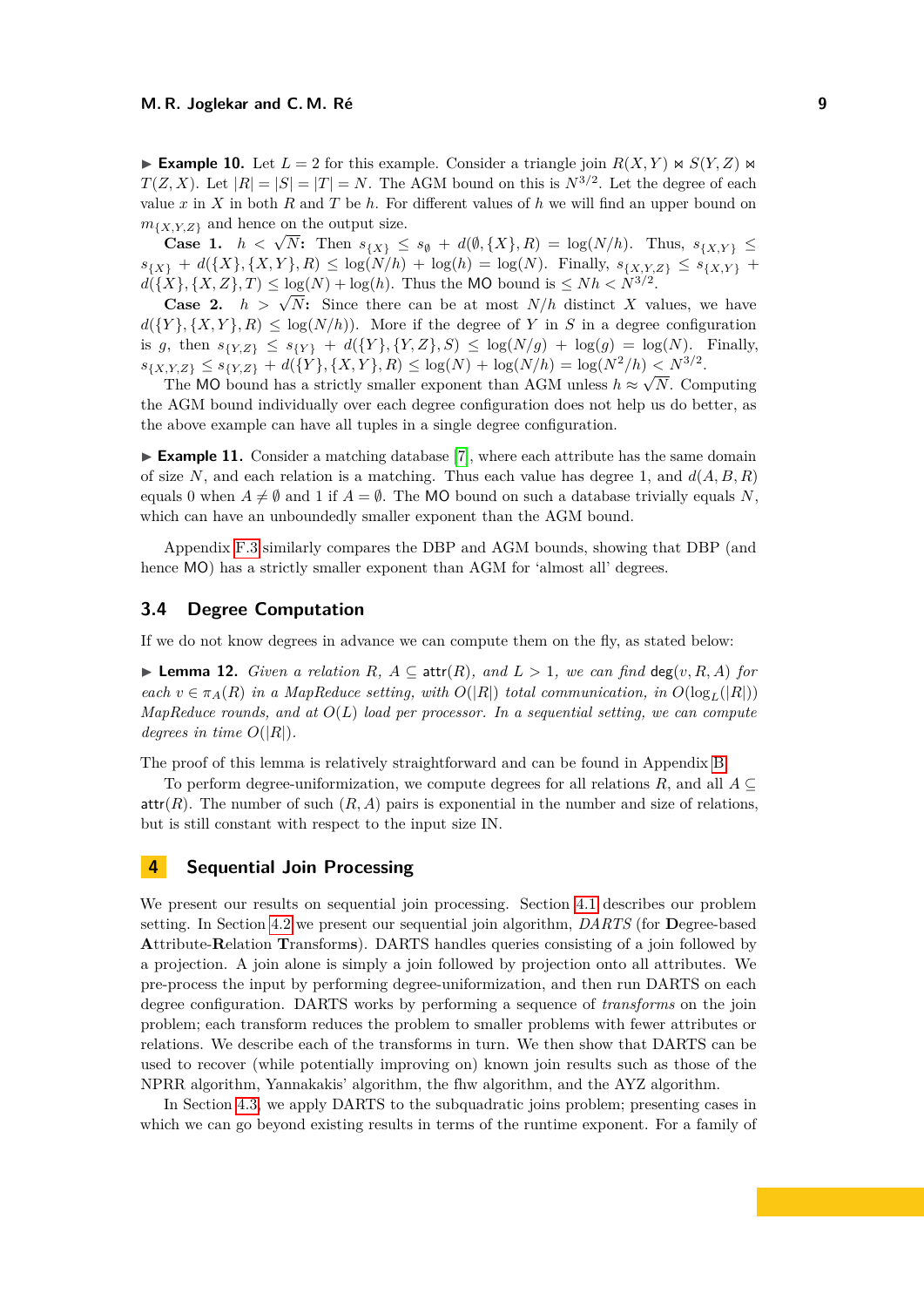joins called 1-series-parallel graphs, we obtain a full dichotomy for the subquadratic joins problem. That is, for each 1-series-parallel graph, we can either show that DARTS processes its join in subquadratic time, or that no algorithm can process it in subquadratic time modulo the 3-SUM problem. Note that 1-series-parallel graphs have treewidth 2, making them easily solvable in quadratic time. Thus, our 3-SUM based quadratic lower bound on some of the graphs is tight making it, to our knowledge, the only tight bound for join processing time with small output sizes. In contrast, there is a  $N^{\frac{4}{3}}$  lower bound (using 3-SUM) for triangle joins, but its matching upper bound depends on the additional assumption that the matrix multiplication exponent equals two.

In Section [4.4,](#page-13-2) we show that most results of the DARTS algorithms can be recovered using the well known framework of Generalized Hypertree Decompositions (GHDs), along with a novel notion of width we call *m*-width. We show that *m*-width is no larger than fhw, and sometimes smaller than submodular width.

# <span id="page-9-0"></span>**4.1 Setting**

In this section, we focus on a sequential join processing setting. We are especially interested in the subquadratic joins problem stated below:

<span id="page-9-2"></span>**Problem 1.** For any graph  $G$ , we let each node in the graph represent an attribute and each edge represent a relation of size *N*. Then we want to know, for what graphs *G* can we process a join over the relations in *subquadratic* time, i.e.  $O(N^{2-\epsilon} + 0UT)$  for some  $\epsilon > 0$ ?

Performing a join in subquadratic time is especially important when we have large datasets being joined, and the output size is significantly smaller than the worst case output size. Note that we define subquadratic to be a  $poly(N)$  factor smaller than  $N^2$ , so for instance a  $\frac{N^2}{\log N}$  algorithm is not subquadratic by our definition.

As an example, if a join query is *α*-acyclic, then Yannakakis' algorithm can answer it in time  $O(N + OUT)$ , which is subquadratic. More generally, if the fractional hypertree width (fhw) of a query is  $\rho$ <sup>\*</sup>, the join can be processed in time  $O(N^{\rho^*} + 0UT)$  using a combination of the NPRR and Yannakakis' algorithms. The fhw of an *α*-acyclic query is one. For any graph with fhw *<* 2, we can process its join in subquadratic time. The AYZ algorithm (described in Appendix [A.5\)](#page-18-0) allows us to process joins over length *n* cycles in time  $O(N^{2-\frac{1}{1+\lceil\frac{n}{2}\rceil}}+$  OUT), even though cycles of length  $\geq 4$  have fhw = 2. To the best of our knowledge, this is the only previous result that can process a join with fhw  $\geq 2$  in subquadratic time.

The DARTS algorithm is applicable to any join-project problem and not just those with equal relation sizes like in Problem [1.](#page-9-2) Applying DARTS to Problem [1](#page-9-2) lets us process several joins in subquadratic time despite having flow  $\geq 2$ . Section [4.4](#page-13-2) recovers the subquadratic runtimes of DARTS using GHDs that have *m*-width *<* 2.

### <span id="page-9-1"></span>**4.2 The DARTS algorithm**

We now describe the DARTS algorithm. The problem that DARTS solves is more general than a join. It takes as input a set of relations  $\mathcal{R}$ , and a set of attributes  $\mathcal{O}$  (which stands for **Output**), and computes  $\pi_{\mathcal{O}} \bowtie_{R \in \mathcal{R}} R$ . When  $\mathcal{O} = \mathcal{A}$ , the problem reduces to just a join. We first pre-process the inputs by performing degree-uniformization. Then each degree configuration is processed separately by DARTS. The *L* parameter for degree-uniformization is set to be very small  $(O(1))$ . The total computation time is the sum of the computation times over all degree configurations. Let  $G = (c, \mathcal{R}(c), \mathcal{O})$ . That is, *G* specifies the query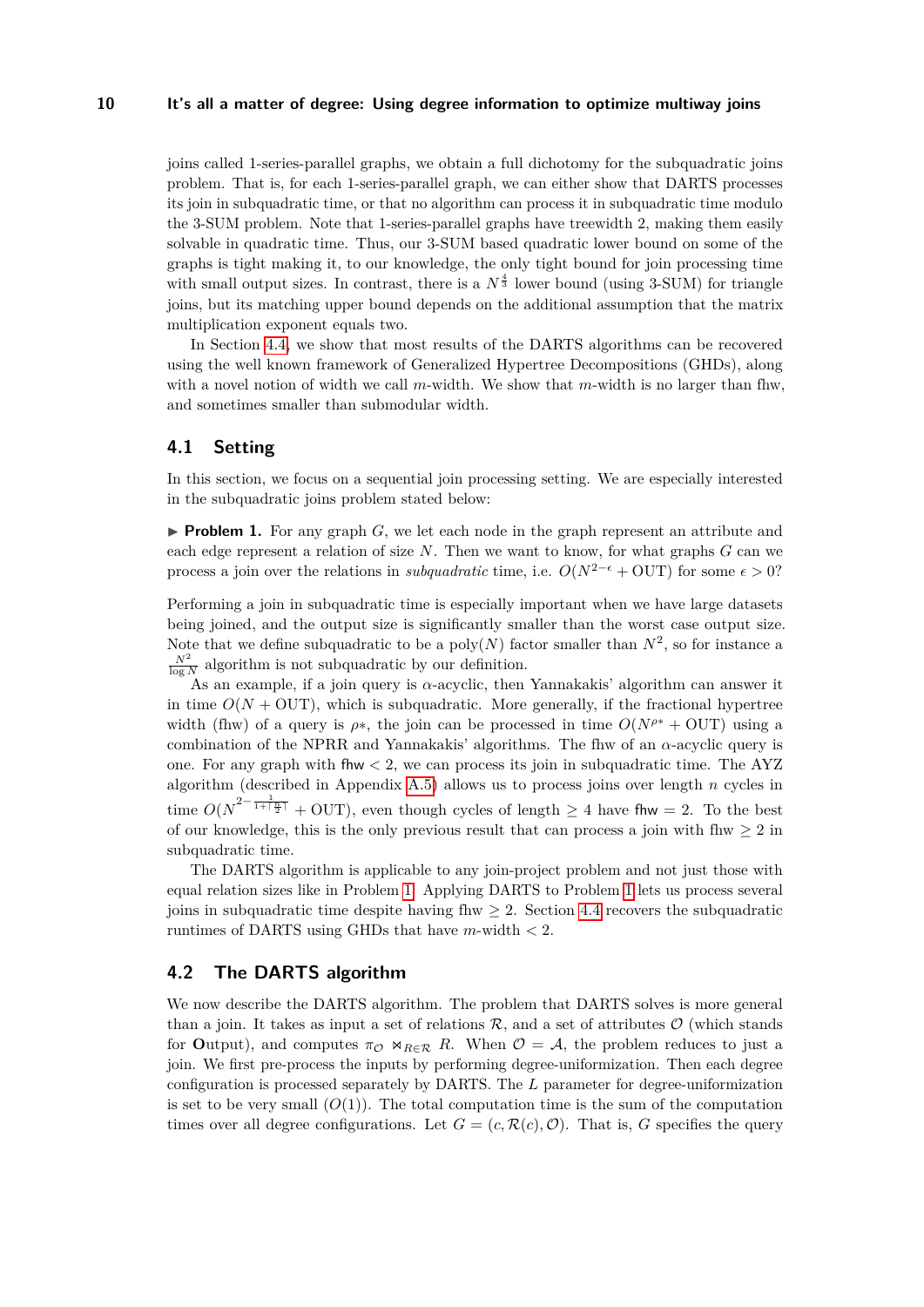relations, output attributes, and degrees for each attribute set in each relation according to the degree configuration. We let  $c_G$ ,  $\mathcal{R}_G$ ,  $\mathcal{O}_G$  denote to degree configuration of *G*, the relations in *G*, and the output attributes of *G*. We define two notions of runtime complexity for the join-project problem on *G*:

 $\blacktriangleright$  **Definition 13.**  $Q(G)$  is the smallest value such that a join-projection with query structure, degrees, and output attributes given by those in *G* can be processed in time  $O(Q(G) + \text{OUT})$ . *P*(*G*) is the smallest value such that a join-projection with query structure, degrees, and output attributes given by those in *G* can be processed in time  $O(P(G))$ .

**Example 14.** As an example of the difference between  $P$  and  $Q$ , consider a chain join *G* with relations  $R_1(X_1, X_2)$ ,  $R_2(X_2, X_3)$ ,  $R_3(X_3, X_4)$ , and  $\mathcal{O} = \{X_1, X_2, X_3, X_4\}$ . All  $R_1(A_1, A_2)$ ,  $R_2(A_2, A_3)$ ,  $R_3(A_3, A_4)$ , and  $C = \{A_1, A_2, A_3, A_4\}$ . All relations have size *N*, and the degree of each attribute in each relation is  $\sqrt{N}$ . Then  $P(G)$ relations have size *i*, and the degree of each attribute in each relation is  $\sqrt{N}$ . Then  $\Gamma(\mathbf{G})$  would be  $N^2$ , the worst case size of the output (where all attributes have  $\sqrt{N}$  values and each relation is a full cartesian product).  $Q(G)$  on the other hand would be N because the join is *α*-acyclic, and Yannakakis' algorithm lets us process the join in time *O*(*N* + OUT).

# **4.2.1 Heavy, Light and Split**

The DARTS algorithm performs a series of *transforms* on *G*, each of which reduces it to a smaller problem. In each step, it chooses one of three types of transforms, which we call *Heavy*, *Light* and *Split*. Each transform takes as input *G* itself and either an attribute or a set of attributes in the relations of *G*. Then it reduces the join-project problem on *G* to a simpler problem via a *procedure*. This reduction gives us a *bound* on  $P(G)$  and/or  $Q(G)$  in terms of the *P* and *Q* values of simpler problems. We describe each of these transforms in turn, along with their input, procedure, and bound.

#### **Heavy:**

#### **Input:** *G*, An attribute *X*

**Procedure:** Let  $\mathcal{R}_X = \{R \in \mathcal{R}(c) \mid X \in \text{attr}(R)\}\)$ . Then we compute the values of  $x \in X$ that lie in all relations in  $\mathcal{R}_X$  i.e.  $\mathsf{vals}(X) = \bigcap_{R \in \mathcal{R}_X} \pi_X R$ . Then for each  $x \in \mathsf{vals}(X)$ , we marginalize on *x*. That is, we solve the *reduced problem*:

$$
J_x = \pi_{\mathcal{O}\backslash\{X\}}\left(\otimes_{R\in(\mathcal{R}(c)\backslash\mathcal{R}_X)} R \otimes_{R\in\mathcal{R}_X} (\pi_{\mathcal{A}\backslash\{X\}}\sigma_{X=x}R)\right)
$$

Our final output is  $\bigcup_{x \in \text{vals}(X)} (\pi \circ x) \times J_x$ . For each relation  $R \in \mathcal{R}_X$ , let  $d_R$  be the maximum value in bucket  $c(R, \{X\})$ . So  $|\text{vals}(X)| \le \min_{R \in \mathcal{R}_X} \frac{|R|}{d_R}$  $\frac{|R|}{dR}$ . Secondly, in each reduced problem *J<sub>x</sub>*, the size of each reduced relation  $\pi_{\mathcal{A}\setminus\{X\}}\sigma_{X=x}R$  for  $R \in \mathcal{R}_X$  reduces to at most  $d_R$ . Let  $G'$  denote the reduced relations, degrees, and output attributes for  $J_x$ . This gives us:  $\textbf{Bound: } Q(G) \leq \left( \min_{R \in \mathcal{R}_X} \frac{|R|}{d_R} \right)$  $\left(\frac{|R|}{d_R}\right)Q(G')$  ,  $P(G)\leq \left(\min_{R\in \mathcal{R}_X} \frac{|R|}{d_R}\right)$  $\frac{|R|}{d_R}$   $\Big)$   $P(G')$ 

#### **Light:**

**Input:** *G*, An attribute set *X*

**Procedure:** The light transform reduces the number of relations in *G*. Define  $\mathcal{R}_X$  =  ${R \in \mathcal{R}(c) \mid \text{attr}(R) \subseteq X}$ . We compute  $R_X = \mathbb{N}_{R \in \mathcal{R}(c)} \pi_X R$ . This subjoin is computed using a sequential version of the parallel technique in Section [5.](#page-13-0) Hence it takes time equal to the DBP bound on that join. Then we delete relations in  $\mathcal{R}_X$  from  $G$ , and add  $R_X$  into  $\mathcal{R}_G$ . The degrees for attributes in *R<sup>X</sup>* can be computed in terms of degrees in the relations from  $\mathcal{R}_X$ . As long as  $|\mathcal{R}_X| > 1$ , this gives us a reduced problem *G'*. *O* stays unchanged for the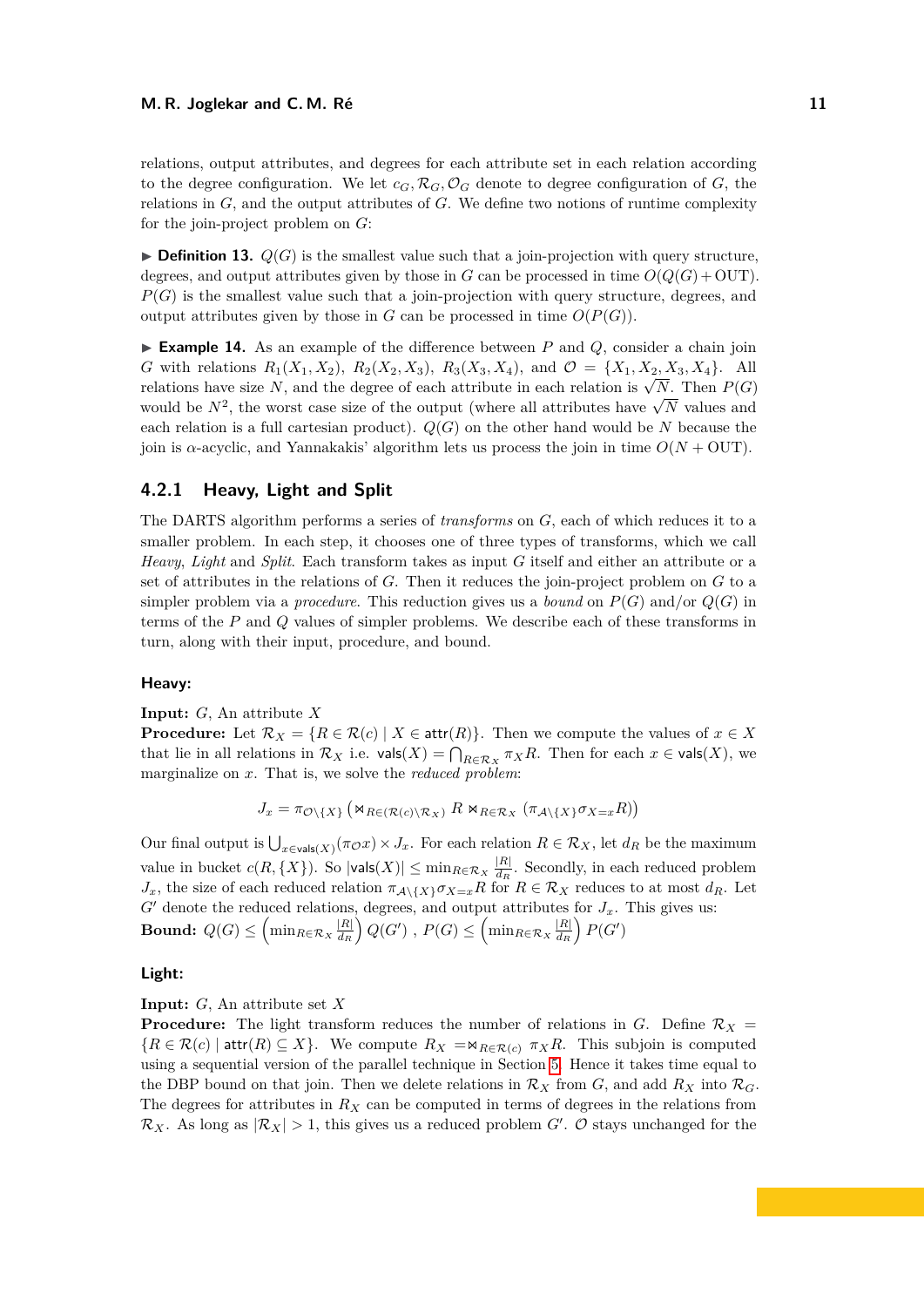reduced problem. The size of relation *R<sup>X</sup>* can be upper bounded using the DBP bound as well. Let DBP(*G, X*) denote this bound.

**Bound:**  $Q(G) \leq \mathsf{DBP}(G,X) + Q(G')$ ,  $P(G) \leq \mathsf{DBP}(G,X) + P(G')$ 

# **Split:**

**Input:** *G*, An *articulation set S* of attributes [\[12\]](#page-16-17) such that there are joins  $G_1, G_2$  whose attribute sets have no attribute outside *S* in common, and  $\mathcal{R}_G \subseteq \mathcal{R}_{G_1} \cup \mathcal{R}_{G_2}$ . Also, *S* satisfies  $\text{either (i) } S \subseteq \mathcal{O}, \text{ or (ii) } \mathcal{O} \subseteq \bigcup_{R \in \mathcal{R}_{G_2}} \text{attr}(R).$ 

**Procedure:** We compute  $R_S = \pi_S \left( \Join_{R \in \mathcal{R}_{G_1}} R \right)$ . This takes time  $P(G'_1)$ , where  $G'_1$  is like  $G_1$  but with  $\mathcal{O}_{G_1'} = S$ . Let  $J_2 = (\Join_{R \in \mathcal{R}_{G_2}} R) \Join R_S$ . If  $\mathcal{O} \subseteq \bigcup_{R \in \mathcal{R}_{G_2}} \text{attr}(R)$ , then we compute and output  $\pi \circ J_2$ , and we are done. This step costs  $P(G_2)$ . Otherwise,  $S \subseteq \mathcal{O}$ . We compute  $O_2 = \pi_O J_2$ . Each tuple in  $O_2$  has a matching output tuple for *G*. Then we set  $R_S = R_S \cap \pi_S O_2$  and compute  $O_1 = \pi_O(\Join_{R \in \mathcal{R}_{G_1}} R \Join R_S)$ . Then for each tuple  $t \in R_S$ , we take each pair of matching tuples  $t_1 \in O_1$ ,  $t_2 \in O_2$  and output  $t_1 \Join t_2$ . Let  $G''_1$  be like  $G_1$ , but with  $\mathcal{O}_{G_1''} = \mathcal{O} \cap (\bigcup_{R \in \mathcal{R}_{G_1}} \text{attr}(R))$ , and  $G_2''$  be defined similarly. This gives us: **Bound:** If  $S \subseteq \mathcal{O}$ , then  $Q(G) \leq P(G'_1) + Q(G''_1) + Q(G''_2)$ If  $\mathcal{O} \subseteq \bigcup_{R \in \mathcal{R}_{G_2}} \mathsf{attr}(R)$ , then  $P(G) \leq P(G'_1) + P(G_2)$ .

# **4.2.2 Combining the Transforms**

Once we know the transforms, the DARTS algorithm is quite straightforward. It considers all possible sequences of transforms that can be used to solve the problem, and picks the one that gives the smallest upper bound on  $Q(G)$ . The number of such transform sequences is exponential in the number of attributes and relations, but constant with respect to data size. The *P* and *Q* values of various *G*s can be computed recursively given a degree configuration. The *G*<sup> $\prime$ </sup> obtained in each recursive step itself specifies a degree configuration, over a smaller problem. The degrees in  $G'$  can be computed in terms of degrees in  $G$ . Note that in some cases, we do not have cost bounds available e.g. we do not have a *P* bound for the Split transform when  $S \subseteq \mathcal{O}$ . This is a part of the DARTS algorithm. DARTS only considers performing a transform when it can upper bound the resulting cost.

We show that DARTS can be used to recover existing results on sequential joins.

<span id="page-11-0"></span>**Proposition 15.** If we compute the join using a single Light transform, our total cost is  $\leq$ the AGM bound, thus recovering the result of the NPRR algorithm [\[16\]](#page-16-0).

<span id="page-11-1"></span>I **Proposition 16.** If we successively apply the Split transform on an *α*-acyclic join, with *G*<sup>1</sup> being an ear of the join in each step, then the total cost of our algorithm becomes  $O(\text{IN} + \text{OUT})$ , recovering the result of Yannakakis' algorithm [\[19\]](#page-16-8).

<span id="page-11-2"></span>**Proposition 17.** If a query has fractional hypertree width equal to flux, then using a combination of Split and Light transforms, we can bound the cost of running DARTS by  $O(\text{IN}^{fhw} + \text{OUT})$ , recovering the fractional hypertree width result.

<span id="page-11-3"></span>**Proposition 18.** A cycle join of length  $n$  with all relations having size  $N$ , can be processed by DARTS in time  $O(N^{2-\frac{1}{1+\lceil\frac{n}{2}\rceil}} + \text{OUT})$ , recovering the result of the AYZ algorithm [\[4\]](#page-16-10).

These propositions are proved in Appendix [C.](#page-20-0) In the next subsection, we present a few of the cases in which we can go *beyond* existing results. Since we are primarily interested in joins, the output attribute set  $\mathcal O$  below is always assumed to be  $\mathcal A$ .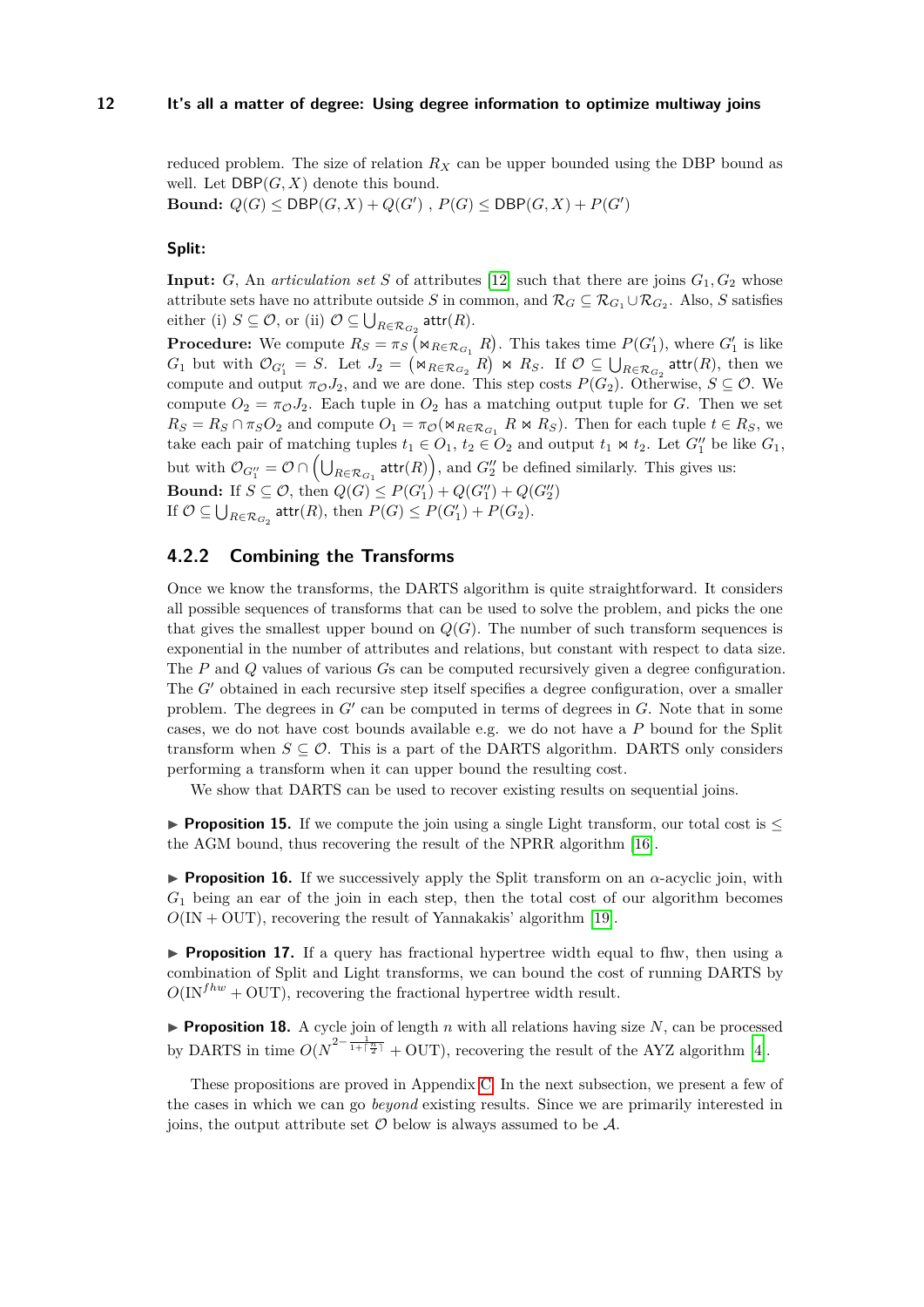## <span id="page-12-0"></span>**4.3 Subquadratic Joins**

Now we consider applications of DARTS to the subquadratic joins problem. Analyzing a run of DARTS on a join graph allows us to obtain a subquadratic runtime upper bound in several cases. Appendix [D.1](#page-9-0) mentions a simple extension of the AYZ result to graphs that are trees with cycles embedded in them. We now define a set of graphs for which we have a complete decision procedure to determine if they can be solved in subquadratic time modulo the 3-SUM problem.

### 1**-series-parallel graphs**

- ▶ **Definition 19.** A 1-series-parallel graph is one that consists of :
	- A source node *X<sup>S</sup>*
	- A sink node  $X_T$
	- Any number of paths, of arbitrary length, from  $X<sub>S</sub>$  to  $X<sub>T</sub>$ , having no other nodes in common with each other

Equivalently, a 1-series-parallel graph is a series parallel graph that can be obtained using any number of series transforms (which creates paths) followed by exactly one parallel transform, which joins the paths at the endpoints. A cycle is a special case of a 1-series-parallel graph.

<span id="page-12-1"></span>I **Theorem 20.** *For* 1*-series-parallel graphs, the following decision procedure determines whether or not the join over that graph can be processed in sub-quadratic time:*

- **1.** If there is a direct edge (path of length one) between  $X_S$  and  $X_T$ , then the join can be *processed in sub-quadratic time. Else:*
- **2.** *Remove all paths of length two between X<sup>S</sup> and X<sup>T</sup> , as they do not affect the sub-quadratic solvability of the join problem. Then*
- **3.** If the remaining number of paths (obviously all having length  $\geq 3$ ) is  $\geq 3$ , then the join *cannot be processed in subquadratic time (modulo* 3*-SUM). If the number of remaining paths is <* 3*, then the graph can be solved in sub-quadratic time.*

Theorem [20](#page-12-1) establishes the decision procedure for subquadratic solvability of 1-seriesparallel graphs. Appendix [D.4](#page-13-2) gives an example of a subquadratic solution for a specific 1-series-parallel graph, namely  $K_{2,n}$ , followed by an example on the general bipartite graph  $K_{m,n}$ . In both these examples, DARTS achieves a better runtime exponent than previously known algorithms. We now make three statements that together imply Theorem [20.](#page-12-1) They are formally stated and proved in Appendix [D](#page-21-0) (Lemmas [33,](#page-22-0) [34,](#page-22-1) [35\)](#page-23-0).

- If we have a 1-series-parallel graph, which has a direct edge from  $X<sub>S</sub>$  to  $X<sub>T</sub>$  (i.e. a path of length 1), then a join on that graph can be processed in subquadratic time.
- Suppose we have a 1-series-parallel graph *G*, which does not have a direct edge from  $X<sub>S</sub>$ to  $X_T$ , but has a vertex  $X_U$  such that there is an edge from  $X_S$  to  $X_U$  and from  $X_U$  to  $X_T$  (i.e. a path of length 2 from  $X_S$  to  $X_T$ ). Let *G*<sup> $\prime$ </sup> be the graph obtained by deleting the vertex  $X_U$  and edges  $X_S X_U$  and  $X_U X_T$ . Then the join on *G* can be processed in subquadratic time if and only if that on  $G'$  can be processed in subquadratic time.
- $\blacksquare$  Let *G* be any 1-series-parallel graph which does not have an edge from  $X_S$  to  $X_T$ , but has  $\geq$  3 paths of length at  $\geq$  3 each, from  $X_S$  to  $X_T$ . Then a join over G can be processed in subquadratic time only if the 3-SUM problem can be solved in subquadratic time.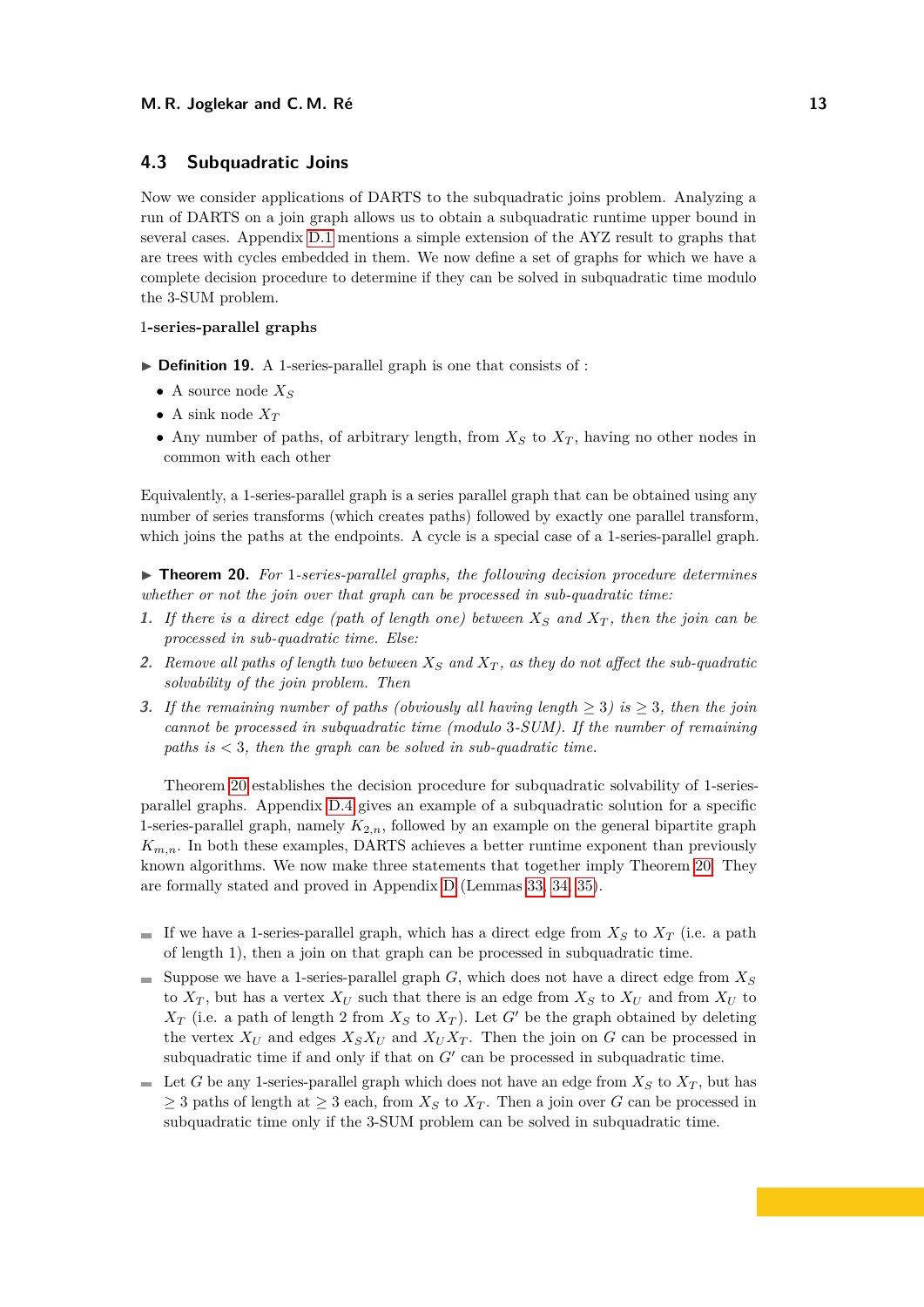# <span id="page-13-2"></span>**4.4 A new notion of width (***m***-width)**

We demonstrate a way to formulate the DARTS algorithm for joins (without projection) in terms of GHDs.

For each  $A \in \mathcal{A}$ , we define  $m_A$  similarly to how we defined  $m_A$  in Section [3.3.](#page-7-0) Specifically, for each *A*, we use the same constraints as in linear program [2,](#page-7-1) but the objective is set to Maximize  $s_A$  instead of Maximize  $s_A$ .  $m_A$  is then defined as the value of this objective function. We let  $\text{Prog}(A)$  denote the above linear program for finding  $m_A$ . Then the size  $|\pi_A(\Join_{R\in\mathcal{R}} R)|$  must be bounded by IN<sup>*mA*</sup> for all  $A\subseteq\mathcal{A}$  (see Appendix Proposition [39\)](#page-26-1). Moreover, for any GHD  $D = (T, \chi)$  of query R, we can define MW(D, R) to be  $\max_{t \in \mathcal{T}} (m_{\chi(t)})$ . And  $MW(\mathcal{R})$  is simply the minimum value of  $MW(D, \mathcal{R})$  over all GHDs *D*. Thus we have:

**► Definition 21.** The *m*-width of a join query  $\Join_{R \in \mathcal{R}} \mathcal{R}$  (possibly with non-uniform degrees), is given by  $\max_{c \in \mathcal{C}_2} \mathsf{MW}(\mathcal{R}(c)).$ 

<span id="page-13-3"></span>**Find 12.** *A query with*  $m$ *-width* MW *can be answered in time*  $O(\text{IN}^{MW} + \text{OUT})$ *.* 

This theorem lets us recover all our subquadratic joins results as well. That is, for the 1-series-parallel graphs that have a subquadratic join algorithm (as per Theorem [20\)](#page-12-1), we can construct a GHD that has *m*-width less than 2 (see Appendix [E.4\)](#page-27-0).

We can show the MO bound to be better than the DBP bound (and consequently, the AGM bound, as stated in Theorem [9](#page-7-2) earlier).

<span id="page-13-1"></span>▶ **Theorem 23.** For any join query R, and any degree configuration  $c \in C_2$ , MO( $\mathcal{R}(c)$ ) ≤  $DBP(\mathcal{R}(c), 2) + |C| \log(2)$ *, where C is the cover used in the DBP bound.* 

Note that since logarithms are to the base IN, the  $|C|\log(2)$  term is negligible even though it goes in the exponent of the bound i.e. its exponent is a constant. Theorems [22](#page-13-3) and [23](#page-13-1) let us recover all the results of the DARTS algorithm (see Appendix [E.4\)](#page-27-0).

The theorems also imply that our new notion of width (*m*-width) is tighter than fhw. Appendix [E.5](#page-29-0) compares *m*-width to submodular width (which, barring *m*-width, is the tightest known notion of width applicable to general joins). Appendix [E.5](#page-29-0) shows examples where *m*-width is tighter than submodular width, but we do not know in general if *m*-width is tighter than submodular width.

Appendix [E.6](#page-30-0) shows that while *m*-width *<* 2 implies subquadratic solvability, the converse is not true; we show an example join which has  $m$ -width and submodular width  $= 2$  but can be solved in subquadratic time. Thus known notions of width do not fully characterize subquadratically solvable graphs.

# <span id="page-13-0"></span>**5 Parallel Join Processing**

Like in sequential settings, degree-uniformization can be applied in a MapReduce setting. We first present the DBP bound, which is a bound on output size that is tighter than AGM bound (but not tighter than MO), and characterizes the complexity of our parallel algorithm. Then we present a 3-round MapReduce algorithm whose cost equals the DBP bound at the highest level of parallelism.

### **The DBP Bound**

We start by defining a quantity called the Degree-based packing (DBP).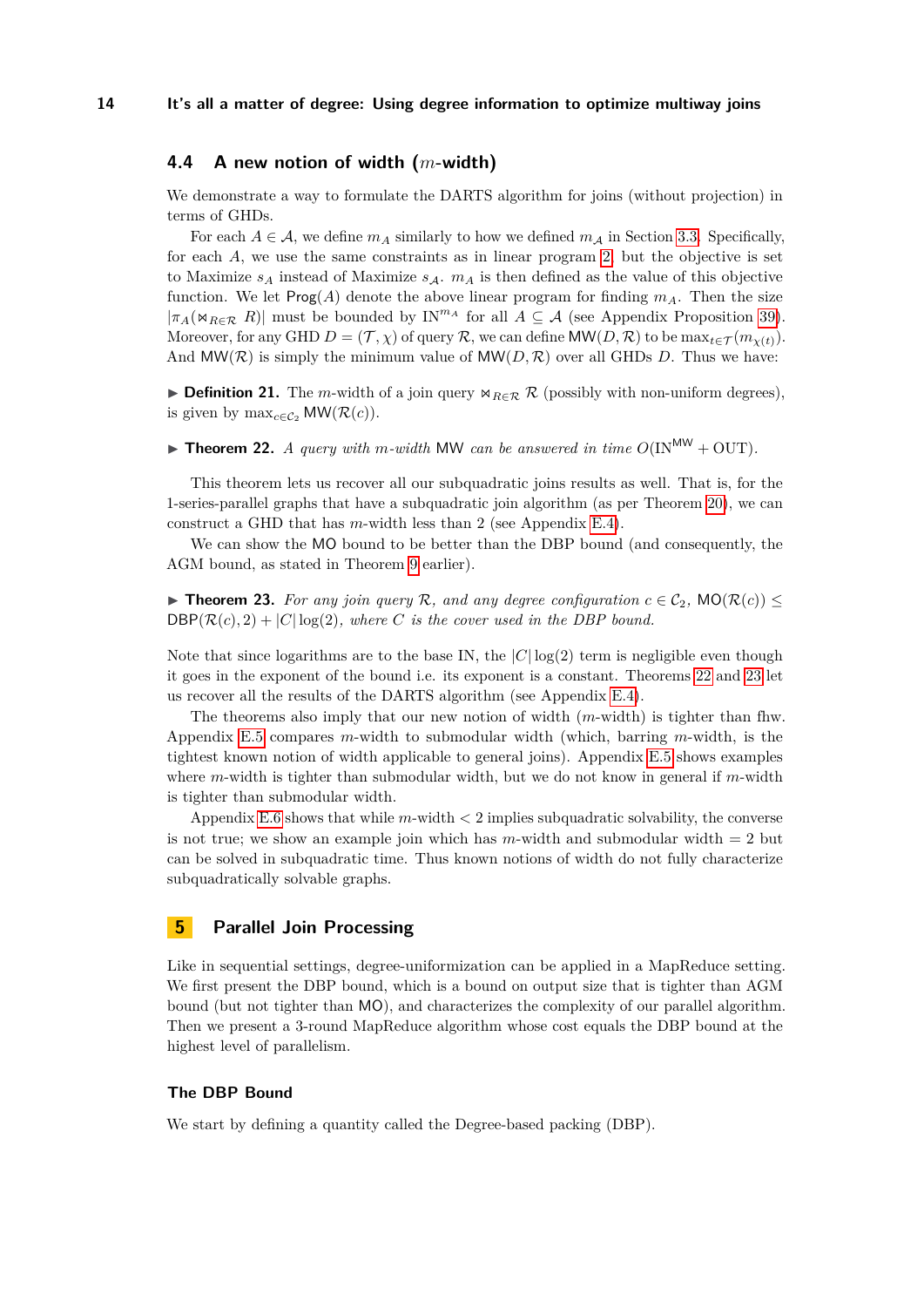$\triangleright$  **Definition 24.** Let  $\mathcal{R}$  be a set of relations, with attributes in  $\mathcal{A}$ . Let C denote a cover i.e. a set of pairs  $(R, A)$  such that  $R \in \mathcal{R}$ ,  $A \subseteq \text{attr}(R)$ , and  $\bigcup_{(R, A) \in C} A = A$ . Let  $L > 1$ . Then, consider the following linear program for *C, L*.

#### <span id="page-14-1"></span>**Example 2.** Linear Program 3.

Minimize 
$$
\sum_{a \in A} v_a
$$
 such that  $\forall (R, A) \in C, \forall A' \subseteq A : \sum_{a \in A'} v_a \ge \log \left( \frac{d_{\pi_A(R), A \setminus A'}}{L} \right)$ 

If  $O_{C,L}$  is the maximum objective value of the above program, then we define  $DBP(\mathcal{R}, L)$  to be  $\min_C O_{C,L}$  where the minimum is taken over all covers *C*.

**Proposition 25.** Let  $L > 1$  be a constant. Then the output size of  $\Join_{R \in \mathcal{R}} R$  is in  $O(N^{\mathsf{DBP}(\mathcal{R},L)}).$ 

We implicitly prove this result by providing a parallel algorithm whose complexity equals the output size bound at the maximum parallelism level. We can now define the DBP bound. We arbitrarily set  $L = 2$  for this definition (choosing another constant value only changes the bound by a constant factor). Thus, we define the *DBP bound* to be  $\sum_{c \in C_2} \text{IN}^{\text{DBP}(\mathcal{R}(c),2)}$ . As a simple corollary, the output size of the join is  $\leq$  the DBP bound.

<span id="page-14-0"></span>▶ **Theorem 26.** *For each degree configuration*  $c \in C_L$ *,* IN<sup>DBP( $\mathcal{R}(c,L)$ ) ≤ AGM( $\mathcal{R}(c)$ ).</sup>

We prove this theorem using a sequence of linear program transformations, starting with the AGM bound, and ending with the DBP bound, which each transformation decreasing the objective function value. The key transform is the fifth one, where we switch from a cover-based program to a packing-based program. The proof itself is long and is deferred to Appendix [F.2.](#page-32-0) Appendix [F.3](#page-34-0) contains a simple triangle-join example where the DBP bound has a tighter exponent than the AGM bound, and another more general example showing that the DBP bound has a strictly better exponent than AGM for 'almost all' degrees.

### **Parallel Join Algorithm**

We present our parallel 3-round join algorithm. The algorithm works at all levels of parallelism specified by load level L. Its communication cost matches the DBP bound when  $L = O(1)$ . We formally state the result, and then provide an example of its performance (with additional examples provided in Appendix [F.5\)](#page-36-1).

 $\triangleright$  **Theorem 27.** For any value of L, we can process a join in  $O(log_L(\text{IN}))$  rounds (three *rounds if degrees are already known) with load O*(*L*) *per processor and a communication cost*  $of O(\text{IN} + \text{OUT} + \max_{c \in C_L} L \cdot \text{IN}^{\text{DBP}(\mathcal{R}(c), L)})$ .

**Proof.** (Sketch)

The join consists of the following steps:

- **1.** Perform degree finding and uniformization using bucket range *L*, as shown in Section [3.2.](#page-5-2)
- **2.** For each degree configuration, re-compute the degrees, and use them to solve Linear Program [3](#page-14-1) for each cover. Let *C* be the cover that gives the smallest objective value. This smallest value will equal  $DBP(\mathcal{R}(c), L)$ .
- **3. MapReduce round** 1: Join all the  $\pi_A(R)$  :  $(R, A) \in C$  in a single step using the shares algorithm. Each attribute *a* is assigned share  $IN^{v_a}$ , where  $v_a$  is from our solution to Linear Program [3.](#page-14-1) This ensures a load of  $O(L)$  per processor, and communication cost of  $O(\max_{c \in \mathcal{C}_L} L \cdot \text{IN}^{\text{DBP}(\mathcal{R}(c), L)})$  (Lemma [28,](#page-15-0) proved in Appendix).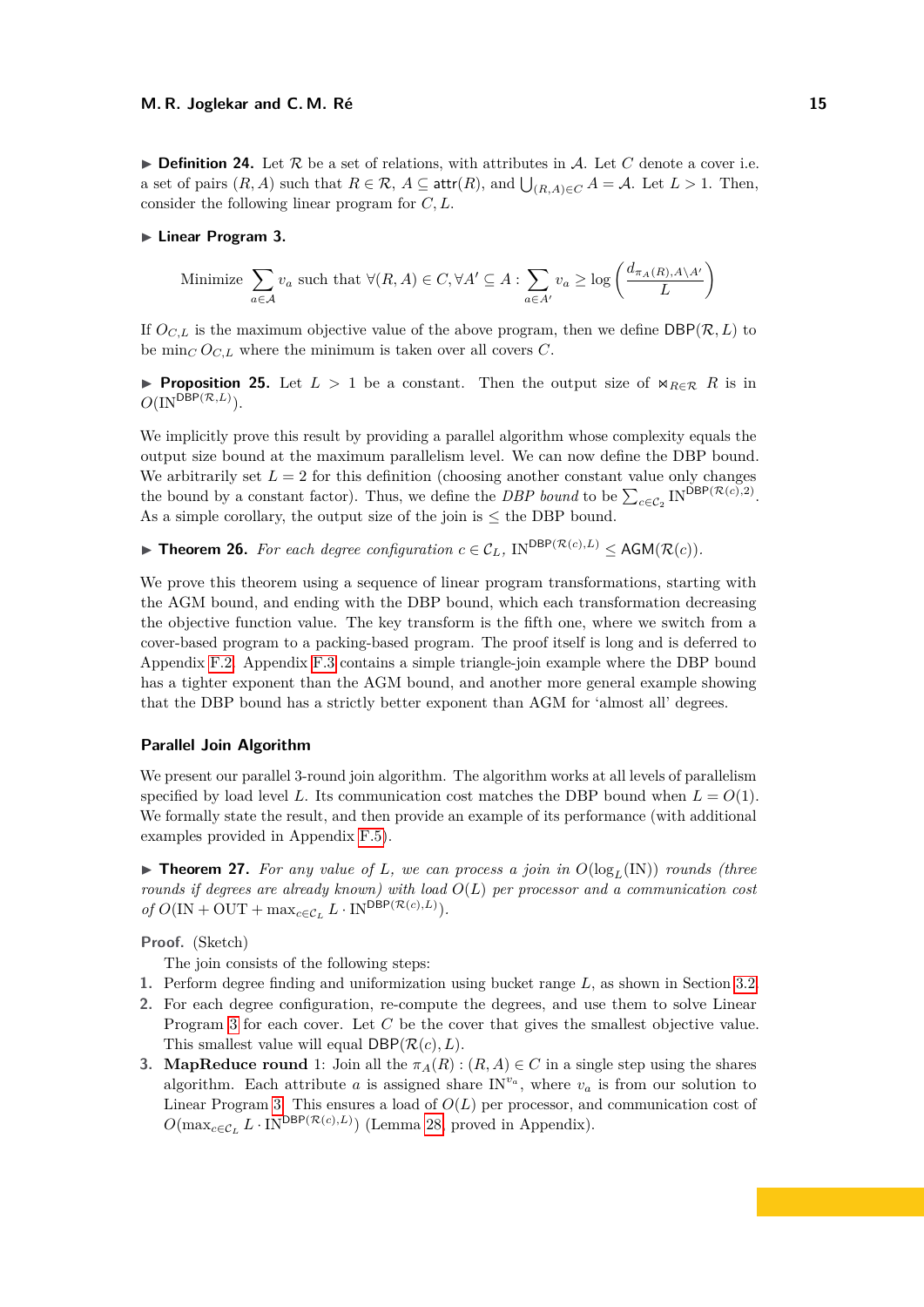**4. MapReduce rounds**  $2 - 3$ : For each *R* such that  $(R, \text{attr}(R)) \notin C$ , semijoin it with the output of the previous join. The semijoins for all such *R*s can be done in parallel in one round, followed by intersection of the semijoin results in the next round. This can be done with  $O(1)$  load and communication cost of  $O(\text{IN} + \text{OUT})$ .

<span id="page-15-0"></span>**Example 28.** *The shares algorithm, where each attribute a has share*  $IN^{v_a}$ *, where*  $v_a$  *is from the solution to Linear Program [3,](#page-14-1) has a load of O*(*L*) *per processor with high probability, and a communication cost of*  $O(\max_{c \in C_L} L \cdot \text{IN}^{\text{DBP}(\mathcal{R}(c),L)})$ .

 $\blacktriangleleft$ 

**Example 29.** Consider the sparse triangle join, with  $\mathcal{R} = \{R_1(X, Y), R_2(Y, Z), R_3(Z, X)\}\$ . Each relation has size N, and each value has degree  $O(1)$ . When the load level is  $L < N$ , the join requires  $DBP(\mathcal{R}, L) = \frac{N}{L}$  processors. Equivalently, when we have *p* processors, the load per processor is  $\frac{N}{p}$ , which means it decreases as fast as possible as a function of *p*.

In contrast the vanilla shares algorithm allocates a share of  $p^{\frac{1}{3}}$  to each attribute, and the load per processor is  $Np^{-\frac{2}{3}}$ . Current state of the art work [\[8\]](#page-16-6) has a load of  $Np^{-\frac{2}{3}}$  as well.

We further explore and generalize this example in Appendix [F.5.](#page-36-1) We also show an example where our parallel algorithm operating at maximum parallelism still has lower total cost than existing state-of-the-art sequential algorithms.

# **6 Conclusion and Future Work**

We demonstrated that using degree information for a join can let us tighten the exponent of our output size bound. We presented a parallel algorithm that works at all levels of parallelism, and whose communication cost matches a tightened bound at the maximum parallelism level. We proposed the question of deciding which joins can be processed in subquadratic time, and made some progress towards answering it. We showed a tight quadratic lower bound for a family of joins, making it the only known tight bound that makes no assumptions about the matrix multiplication exponent. We presented an improved sequential algorithm, namely DARTS, that generalizes several known join algorithms, while outperforming them in several cases. We recovered the results of DARTS in the GHD framework, using a novel notion of width that is tighter than fhw and sometimes tighter than submodular width as well.

We presented several cases in which DARTS outperforms existing algorithms, in the context of subquadratic joins. However, it is likely that DARTS outperforms existing algorithms on joins having higher treewidths as well. A fuller exploration of the improved upper bounds achieved by DARTS is left to future work. Appendix [E.6](#page-30-0) shows an example where a join can be performed in subquadratic time despite its *m*-width/submodular width being = 2. Thus the problem of precisely characterizing which joins can be performed in subquadratic time remains open. Moreover, we focused entirely on using degree information for join processing; using other kinds of information stored by databases to improve join processing is a promising direction for future work.

**Acknowledgements** The authors would like to thank Atri Rudra for pointing out the connection to submodular width. CR gratefully acknowledges the support of the Defense Advanced Research Projects Agency (DARPA) XDATA Program under No. FA8750-12-2-0335 and DEFT Program under No. FA8750-13-2-0039, DAR-PAs MEMEX program under No. FA8750-14-2-0240, the National Science Foundation (NSF) under CAREER Award No. IIS-1353606, Award No. No. CCF-1356918 and EarthCube Award under No. ACI-1343760, the Office of Naval Research (ONR) under awards No. N000141210041 and No. N000141310129, the Sloan Research Fellowship, the Moore Foundation Data Driven Investigator award, and gifts from American Family Insurance, Google, Lightspeed Ventures, and Toshiba.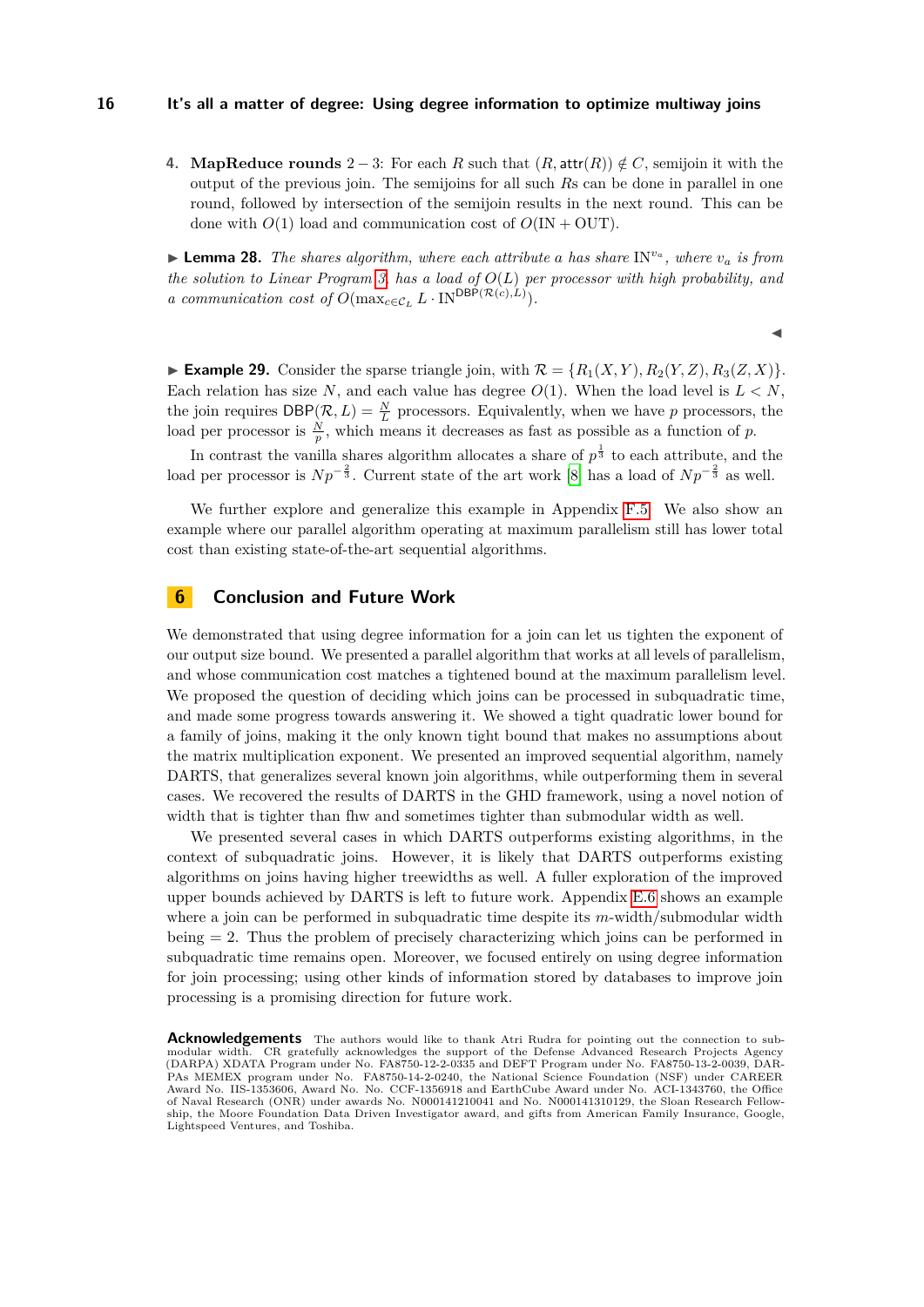#### **References**

- <span id="page-16-15"></span>**1** F. Afrati, M. Joglekar, C. Ré, S. Salihoglu, and J. Ullman. GYM: A multiround join algorithm in mapreduce. *CoRR*, abs/1410.4156, 2014.
- <span id="page-16-3"></span>**2** F. N. Afrati and J. D. Ullman. Optimizing Multiway Joins in a Map-Reduce Environment. *IEEE TKDE*, 23, 2011.
- <span id="page-16-16"></span>**3** N. Alon, I. Newman, A. Shen, G. Tardos, and N. Vereshchagin. Partitioning multidimensional sets in a small number of "uniform" parts. *Eur. J. Comb.*, 28, 2007.
- <span id="page-16-10"></span>**4** N. Alon, R. Yuster, and U. Zwick. Finding and counting given length cycles (extended abstract). In *Proceedings of the Second Annual European Symposium on Algorithms*, ESA '94, pages 354–364, London, UK, 1994. Springer-Verlag.
- <span id="page-16-5"></span>**5** A. Atserias, M. Grohe, and D. Marx. Size Bounds and Query Plans for Relational Joins. *SIAM J. Comput.*, 42, 2013.
- <span id="page-16-11"></span>**6** Ilya Baran, ErikD. Demaine, and Mihai Patrascu. Subquadratic algorithms for 3sum. In F. Dehne, A. Lopez-Ortiz, and J. Sack, editors, *Algorithms and Data Structures*, volume 3608 of *Lecture Notes in Computer Science*, pages 409–421. Springer Berlin Heidelberg, 2005.
- <span id="page-16-14"></span>**7** P. Beame, P. Koutris, and D. Suciu. Communication Steps for Parallel Query Processing. In *PODS*, 2013.
- <span id="page-16-6"></span>**8** P. Beame, P. Koutris, and D. Suciu. Skew in Parallel Query Processing. In *PODS*, 2014.
- <span id="page-16-18"></span>**9** Andreas Björklund, Rasmus Pagh, Virginia Vassilevska Williams, and Uri Zwick. Listing triangles. In Javier Esparza, Pierre Fraigniaud, Thore Husfeldt, and Elias Koutsoupias, editors, *Automata, Languages, and Programming*, volume 8572 of *Lecture Notes in Computer Science*, pages 223–234. Springer Berlin Heidelberg, 2014.
- <span id="page-16-13"></span>**10** C. Chekuri and A. Rajaraman. Conjunctive Query Containment Revisited. *TCS*, 239, 2000.
- <span id="page-16-9"></span>**11** G. Gottlob, M. Grohe, M. Nysret, S. Marko, and F. Scarcello. Hypertree Decompositions: Structure, Algorithms, and Applications. In *WG*, 2005.
- <span id="page-16-17"></span>**12** J. Gross, J. Yellen, and P. Zhang. *Handbook of Graph Theory, Second Edition*. Chapman & Hall/CRC, 2nd edition, 2013.
- <span id="page-16-4"></span>**13** P. Koutris and D. Suciu. Parallel evaluation of conjunctive queries. In *Proceedings of the thirtieth ACM SIGMOD-SIGACT-SIGART symposium on Principles of database systems*, PODS '11, pages 223–234, New York, NY, USA, 2011. ACM.
- <span id="page-16-7"></span>**14** J. Leskovec and A. Krevl. SNAP Datasets: Stanford large network dataset collection. <http://snap.stanford.edu/data>, June 2014.
- <span id="page-16-12"></span>**15** D. Marx. Tractable hypergraph properties for constraint satisfaction and conjunctive queries. *J. ACM*, 60, 2013.
- <span id="page-16-0"></span>**16** H. Ngo, E. Porat, C. Ré, and A. Rudra. Worst-case optimal join algorithms: [extended abstract]. In *Proceedings of the 31st Symposium on Principles of Database Systems*, PODS '12, pages 37–48, New York, NY, USA, 2012. ACM.
- <span id="page-16-1"></span>**17** H. Ngo, C. Ré, and A. Rudra. Skew Strikes Back: New Developments in the Theory of Join Algorithms. *SIGMOD*, 42, 2014.
- <span id="page-16-2"></span>**18** T. Veldhuizen. Leapfrog triejoin: a worst-case optimal join algorithm. *CoRR*, abs/1210.0481, 2012.
- <span id="page-16-8"></span>**19** M. Yannakakis. Algorithms for Acyclic Database Schemes. In *VLDB*, 1981.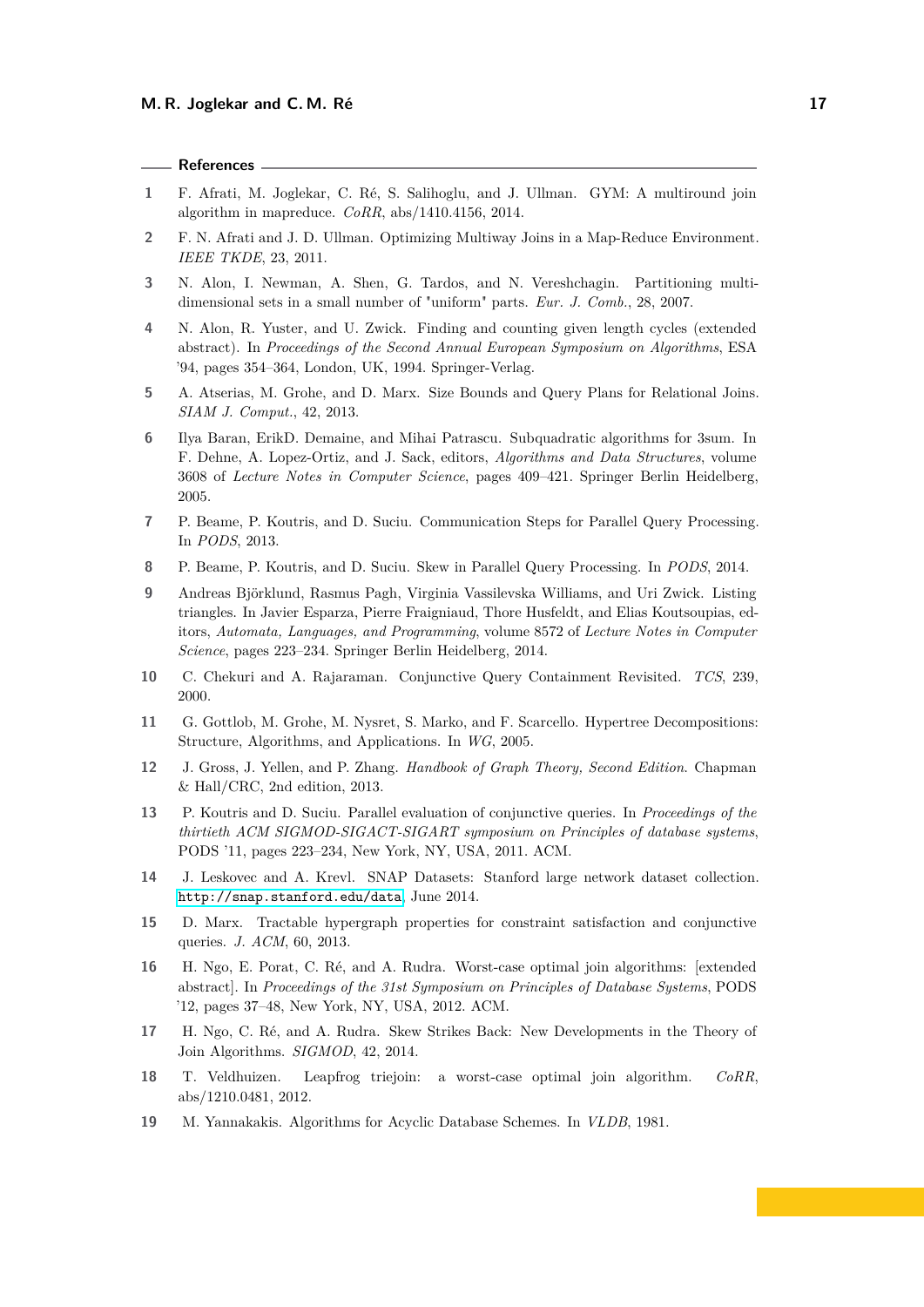# **A Background**

### **A.1 Generalized Hypertree Decompositions (GHDs)**

 $\triangleright$  **Definition 30.** Given a set of relations R over attributes A, a *generalized hypertree decomposition* is a pair  $(\mathcal{T}, \chi)$  where  $\mathcal T$  is a tree and  $\chi$  is a function from nodes of  $\mathcal T$  to  $2^{\mathcal A}$ such that

- For each relation  $R \in \mathcal{R}$ , there exists a tree node in  $\mathcal T$  that covers the relation, i.e. attr $(R) \subseteq \chi(t)$ .
- For each attribute  $A \in \mathcal{A}$ , the set of tree nodes containing A i.e.  $\{t \mid A \in \chi(t)\}$  forms a m. connected subtree.

The latter condition is called the "running intersection property". The  $\chi(t)$  sets are referred to as 'bags' of the GHD. Using GHDs, we can define several notions of 'width', which capture the cyclicity of a query. For example, the treewidth of a GHD is the maximum value of  $|\chi(t)|-1$  over nodes *t* in T, and treewidth of a query is the treewidth of its minimum-treewidth GHD. Similarly, fractional hypertreewidth (fhw) is the maximum value of  $\log_{IN}(\text{AGM}(\chi(t)))$ over  $t \in \mathcal{T}$  where  $\text{AGM}(\chi(t))$  is the AGM bound over the set of attributes in  $\chi(t)$  for the given relations  $R$ . Again the fluw of a query is the minimum fluw over its GHDs.

If the width of a GHD is *w* (for any of the known notions of width), then the size of the join  $\forall R \in \mathcal{R}$   $\pi_{\chi(t)}(R)$  is  $\leq \text{IN}^w$  for all  $t \in \mathcal{T}$ . Thus the join can be computed by first computing the join within the bag as above, and then running Yannakakis' algorithm [\[19\]](#page-16-8) on the resulting relations with a runtime of  $IN^w + OUT$ .

### <span id="page-17-0"></span>**A.2 MapReduce**

In the MapReduce (MR) model, there are unboundedly many processors on a networked file system. Each processor has unbounded hard disk space and load capacity *L* (explained later). The computation proceeds in two phases.

**Step 1**: Each processor (referred to as a mapper), reads its tuples from its hard disk and sends each tuple to one or more processors (called reducers). The total number of tuples received by each reducer from all mappers should not exceed load capacity *L*.

**Step 2:** Each reducer locally processes the  $\leq L$  tuples it receives, and streams its output to the network file system. The output size at a reducer can exceed load capacity *L* as it is streamed to the network file system.

The *communication cost* of each round is defined as the total number of tuples sent from all mappers to reducers. We measure the complexity of our algorithms in terms of communication cost and number of rounds.

### <span id="page-17-1"></span>**A.3 The Shares Algorithm**

Shares is a one-round MapReduce algorithm. Shares is parameterized algorithm, whose communication cost is different for different queries and machine sizes. Suppose we have a join  $\bowtie_{R\in\mathcal{R}} R$  with attribute set A. Shares assigns a parameter  $S_A$ , called a 'share' to each attribute  $A \in \mathcal{A}$ . It hashes each attribute  $A$  into  $S_A$  buckets using a hash function  $h_A$ . It uses  $\Pi_{A \in \mathcal{A}} S_A$  processors, with one processor corresponding to each tuple of hash values. For any processor  $P$  and attribute  $A$ , we use  $P(A)$  to denote the hash value of  $A$  corresponding to processor *P*.

Shares uses a single round of MapReduce. In that round, each tuple  $t \in R$ ,  $R \in \mathcal{R}$ , is sent to every processor *P* such that  $P(A) = h_A(t(A)) \forall A \in \text{attr}(R)$ . Then, each processor joins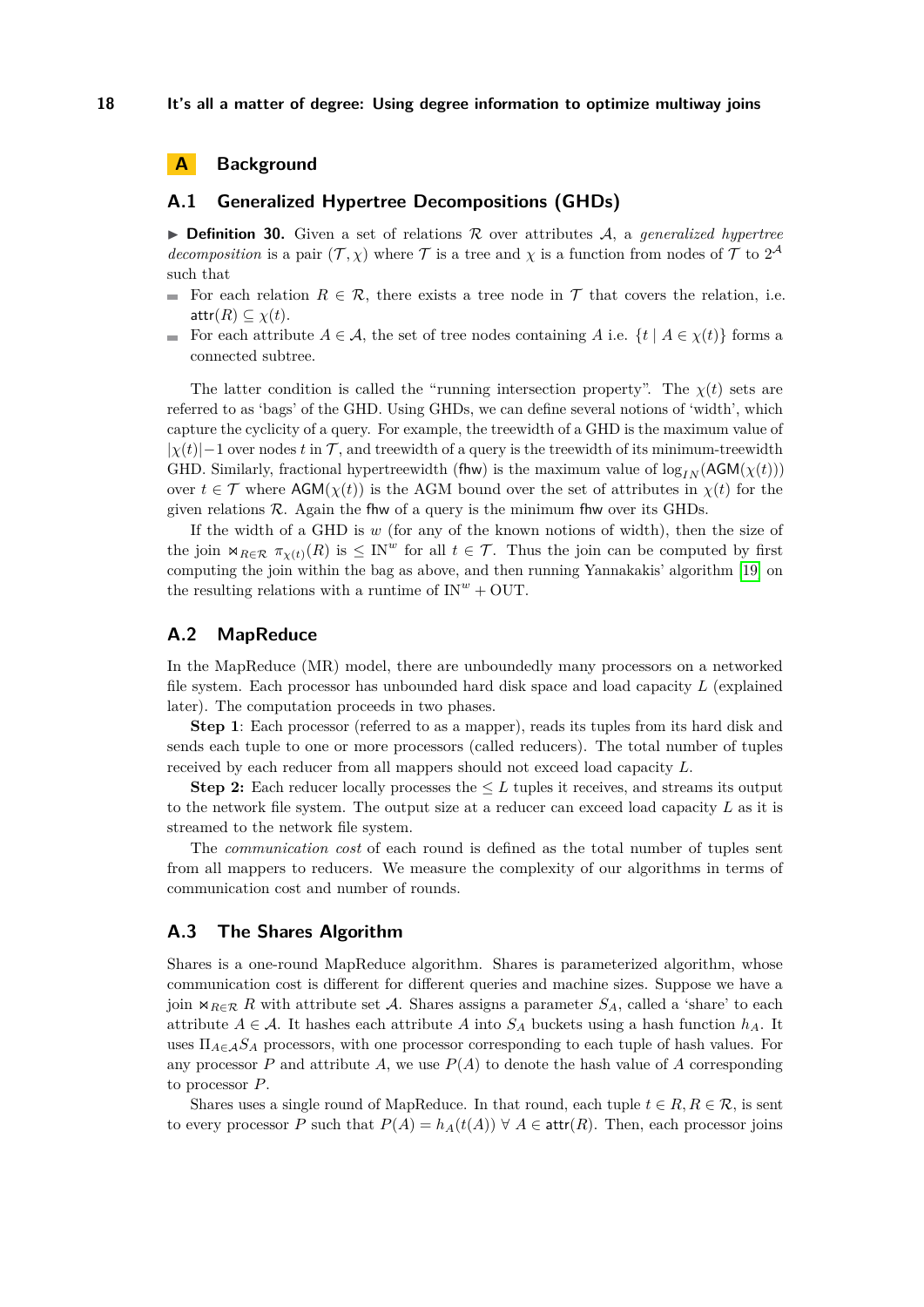all the tuples it receives, and the final output of the join equals the union of the outputs produced by all processors.

Each tuple in relation *R* gets sent to  $\Pi_{A \notin \text{attr}(R)} S_A$  processors. The communication cost of this algorithm is thus  $\sum_{R \in \mathcal{R}} |R| \Pi_{A \notin \text{attr}(R)} S_A$ . The expected 'load' on each processor (number of input tuples it receives) is  $\sum_{R \in \mathcal{R}} |R| \Pi_{A \in \text{attr}(R)}(S_A)^{-1}$ , which is simply the total communication divided by the total number of processors. On the other hand, the variance in load can be high, leading to some processors receiving a very high number of input tuples. In general, the shares *S<sup>A</sup>* are chosen so as to minimize the total communication cost, given the number of processors.

# **A.4 Articulation set**

Suppose we have a hypergraph  $\mathcal{H} = (\mathcal{V}, \mathcal{E})$  with  $\mathcal{E} \subseteq 2^{\mathcal{V}}$ . The hypergraph is *connected* if for each pair  $v_1, v_2 \in \mathcal{V}$ , there exists a sequence  $u_0, u_1, \ldots, u_k$  such that  $u_i \in \mathcal{V} \ \forall \ 0 \leq i \leq k$ , *u*<sub>0</sub> = *v*<sub>1</sub>*, u<sub>k</sub>* = *v*<sub>2</sub> and ∀ *i* < *k* ∃ *e* ∈  $\mathcal{E}$  : *u<sub>i</sub>* ∈ *e* ∧ *u*<sub>*i*+1</sub> ∈ *e*.

If H is connected, then an articulation set *S* is a set  $S \subsetneq V$  such that the hypergraph  $\mathcal{H}_{-S} = (\mathcal{V} \setminus S, \{e \setminus S \mid e \in \mathcal{E}\})$  is *not connected*. Equivalently, *S* is an articulation set if  $\exists \mathcal{V}' \subsetneq \mathcal{V} \setminus S$  such that  $\forall e \in \mathcal{E}$ , either  $e \subseteq \mathcal{V}' \cup S$  or  $e \subseteq \mathcal{V} \setminus \mathcal{V}'$ .

# <span id="page-18-0"></span>**A.5 The AYZ algorithm**

Consider a join given by  $R_1(X_1, X_2)$ ,  $R_2(X_2, X_3)$ ,  $\ldots$   $R_n(X_n, X_1)$ , for  $n \geq 4$ . This is the cycle join of length *n*. The cycle has fhw equal to 2, so the join can be processed in time  $O(N^2 + 0UT)$ . However, we can even process the join in subquadratic time as follows: For each attribute  $X_j$ , we compute the degree of each of its values. We choose a threshold  $\Delta$ . We call any value with degree less than ∆ *light*, and other values *heavy*. We process heavy and light values separately. The number of heavy values in an attribute can be at most  $\frac{N}{\Delta}$ . For each heavy value *h* in each attribute  $X_j$ , we 'marginalize' over the value i.e. restrict  $X_j$ to *h*. So effectively we compute the join with all values in  $X_j$  other than *h* removed. This effectively turns the join into a chain join

$$
R_{j+1}R_{j+2}\ldots,R_nR_1R_2\ldots,(\pi_{X_{j-1}X_{j+1}}\sigma_{X_j=h}R_{j-1}R_j)
$$

Adding column  $X_j = h$  to the output of the chain above gives us the output for *h*. Let us call this output  $OUT<sub>h</sub>$ . Using Yannakakis' algorithm on the chain lets us solve it in time  $O(N + \text{OUT}_h)$ . Thus, the total time for processing all heavy values in all attributes is

$$
\sum_{h} O(N + \text{OUT}_h) = \sum_{h} O(N) + \sum_{h} O(\text{OUT}_h)
$$

$$
= O(\frac{nN}{\Delta}N) + O(\text{OUT})
$$

$$
= O(\frac{N^2}{\Delta} + \text{OUT})
$$

This way, we can find all outputs containing at least one heavy value. After this is done, we can delete all the heavy values, and process only light values. This is done by a simple brute force search. We start with each value in  $X_1$ , which has at most  $\Delta$  neighbors in  $X_2, X_n$ , which together have at most  $\Delta^2$  neighbors in  $X_3, X_{n-1}$  and so on. At  $X_{\frac{n}{2}}$  we take intersection of neighbors from both directions. The total running time for this procedure is the number of values in  $X_1$  i.e.  $N$ , times the total number of neighbors explored per  $X_1$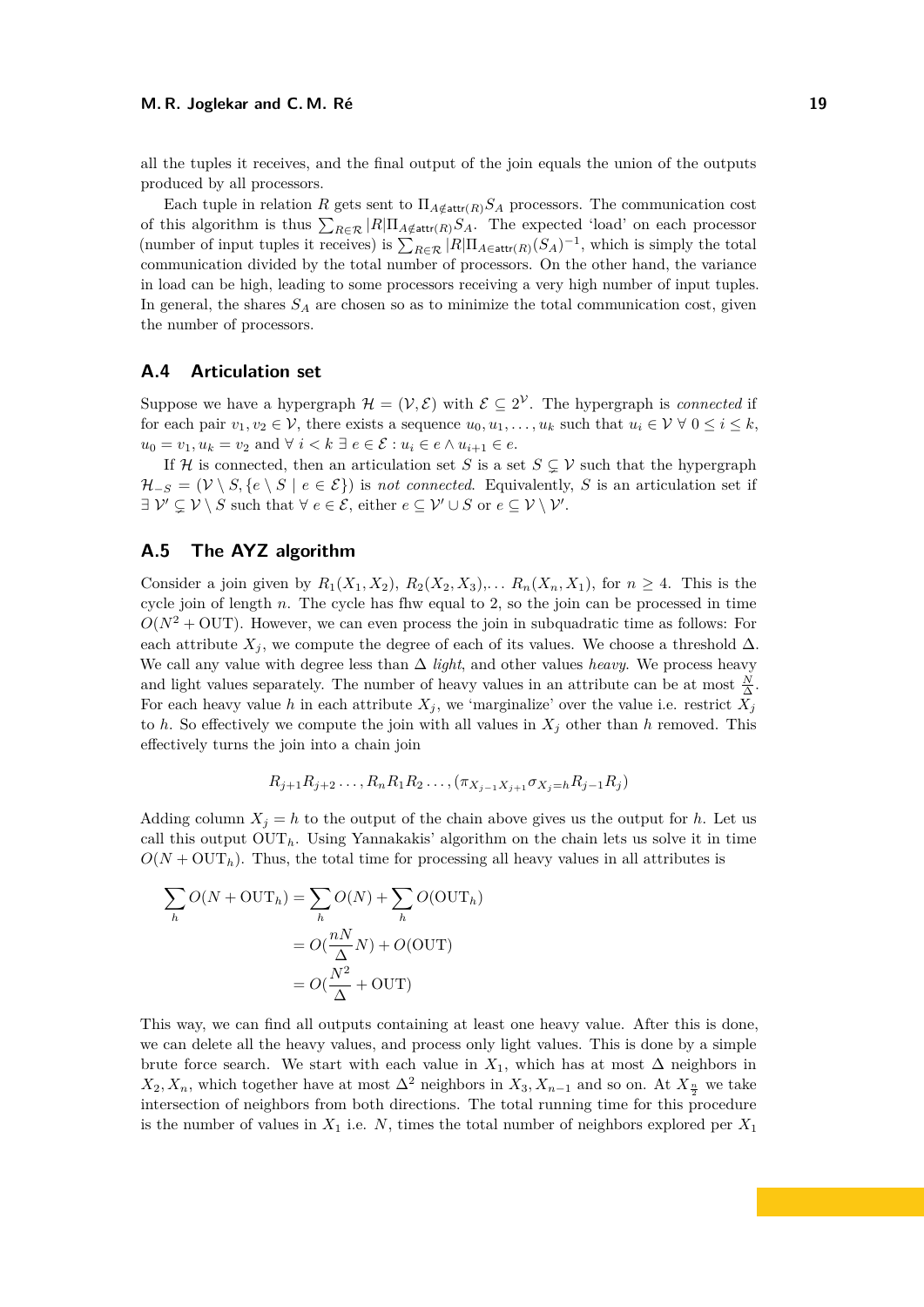value, which is  $\Delta^{\lceil \frac{n}{2} \rceil}$ . Thus, the total processing time of the join is

$$
O(\frac{N^2}{\Delta} + N\Delta^{\lceil \frac{n}{2} \rceil} + \text{OUT})
$$

Setting  $\Delta = N^{\frac{1}{1+\lceil \frac{n}{2} \rceil}}$  gives us the minimum value of the running time, which is also subquadratic.

# <span id="page-19-0"></span>**A.6** 3**-SUM**

We first define the 3-SUM problem below.

**Problem 2.** The **3SUM** problem : Given *n* integers  $x_1, x_2, ... x_n$  all polynomial sized in *n*, do there exist three of those numbers,  $x_i$ ,  $x_j$ ,  $x_k$  such that  $x_i + x_j + x_k = 0$ ?

There is no known algorithm for solving this problem in time  $O(n^{2-\epsilon})$  for any  $\epsilon > 0$ , and it is believed that such an algorithm does not exist. On the other hand, there is a known algorithm for solving the problem in time that is smaller than  $n^2$  by a subpolynomial (log) factor. We next state the 3-XOR problem, which is subquadratically reducible from the 3-SUM problem.

**Problem 3.** The **3XOR** problem : Given *n* integers  $x_1, x_2, ...$  *x<sub>n</sub>* all polynomial sized in *n*, do there exist three of those numbers,  $x_i$ ,  $x_j$ ,  $x_k$  such that  $x_i \oplus x_j \oplus x_k = 0$  where  $\oplus$ refers to bitwise xor?

# <span id="page-19-1"></span>**B Degree Computation**

**► Lemma.** Given a relation *R* and a  $A \subseteq \text{attr}(R)$ , and a  $L > 1$ , we can find deg(*v, R, A*) for each  $v \in \pi_A(R)$  in a MapReduce setting, using  $O(|R|)$  total communication, in  $O(\log_I(|R|))$ MapReduce rounds, and with  $O(L)$  load per processor. In a sequential setting, we can compute degrees in time  $O(|R|)$ .

**Proof.** Suppose the schema of *R* has *K* attributes  $X_1, X_2, \ldots, X_K$ . Let  $|A| = K' \leq K$ . Without loss of generality, we can assume that  $A = \{X_1, X_2, \ldots, X_{K'}\}$ . We want to find the degree of each value in  $\pi_{X_1, X_2, ..., X_{K'}}(R)$ . We make no assumption about the starting location of different tuples of *R*, each tuple of *R* could be in a different processor.

We have  $|R| \times \frac{|R|}{L}$  processors, indexed by  $(k_1, k_2)$ , with  $1 \leq k_1, k_2 \leq |R|$ . For each tuple  $(x_1, x_2, ..., x_K)$  ∈ *R*, its processor finds a hash  $k_1$  ∈ {1, 2, . . . , |*R*|} of  $(x_1, x_2, ..., x_{K'})$ . In addition, the processor generates a random number  $k_2 \in \left\{1, 2, \ldots, \frac{|R|}{L}\right\}$  $\left\{\frac{R|}{L}\right\}$ , and sends  $(x_1, x_2, \ldots, x_{K'})$  to processor  $(k_1, k_2)$ . Each processor receives at most  $O(L)$  tuples in expectation, because of the second random hash. The first index of the processors  $(k_1)$ corresponds to the tuple value. Because we have  $|R|$  buckets for the first index, each hash value  $k_1$  should correspond to  $O(1)$  distinct values of  $(x_1, x_2, \ldots, x_{K'})$ . Each tuple is associated with a 'count' field. The initial value of the count field, when the tuple is sent to any processor in the starting step, is 1.

The next  $log_L(|R|)$  steps are as follows: In each step, each processor  $(k_1, k_2)$  locally aggregates the count of each of its tuples (since a processor may have recieved multiple copies of the same  $(x_1, x_2, \ldots, x_{K'})$  value from different processors), and sends each aggregated tuple-count pair to processor  $(k_1, \lceil \frac{k_2}{L} \rceil)$ . Thus, in  $\log_L(|R|)$  steps, we will only have tuples in processors with  $k_2 = 1$ . Each processor  $(k_1, 1)$  should contain  $O(1)$  distinct tuples and their counts. In each of these steps, the number of tuples received by a processor *p* would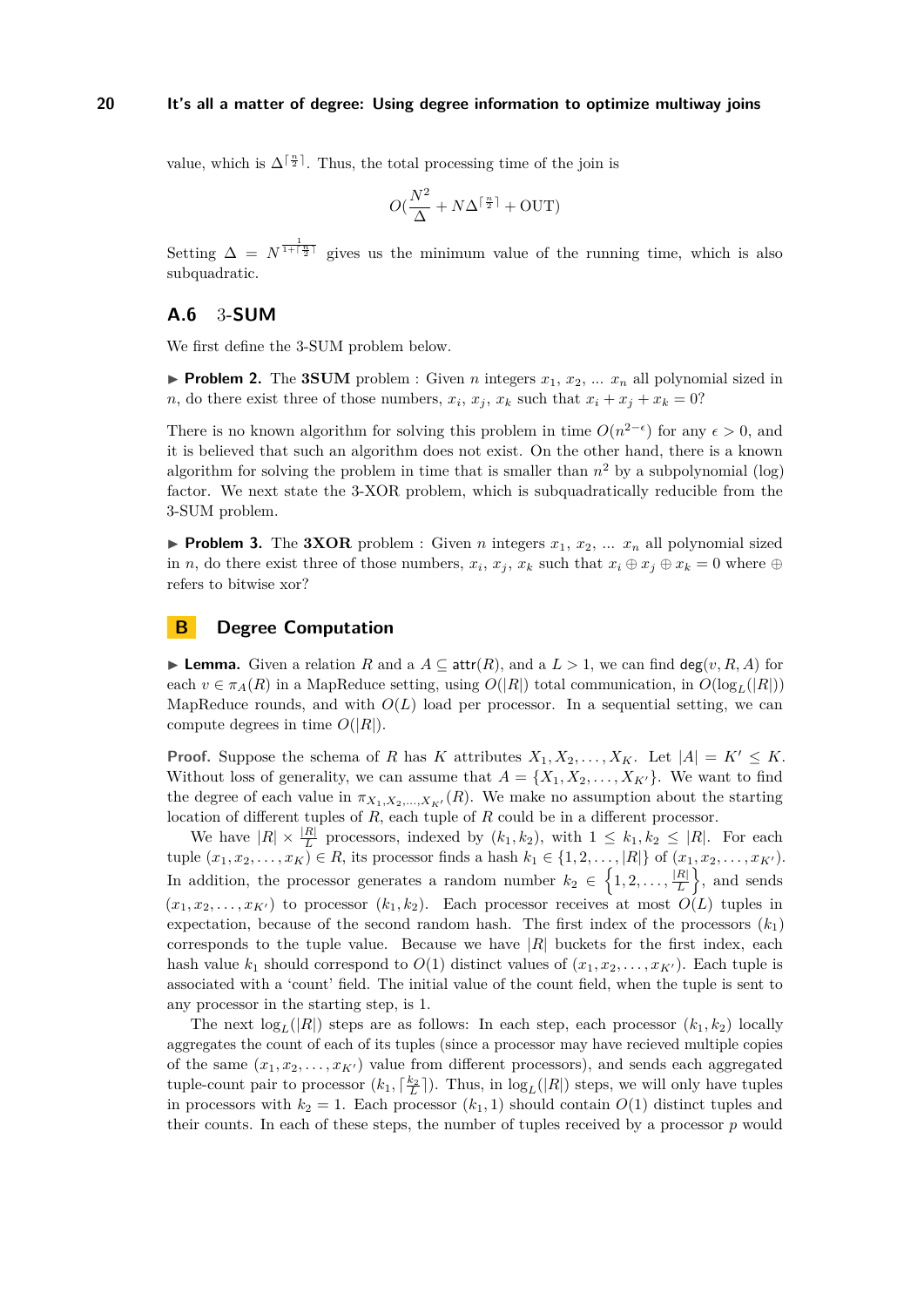correspond to the number of distinct values of  $(x_1, x_2, \ldots, x_{K'})$  that hash to the same value in  $\{1, 2, \ldots, |R|\}$ , times *L* (the number of processors sending tuples to *p*), which is  $O(L)$  (up to log factors as specified earlier). At this stage, for each value  $(x_1, x_2, \ldots, x_{K'}) \in (X_1, X_2, \ldots, X_{K'})$ . we have its total count, which equals its degree in *R*, as needed.

In the sequential setting, we can simply have one processor simulate the MapReduce computation above. Its computation cost equals the sum of computation and communication costs of all Mappers and Reducers in all rounds. The total computation is fully subsumed by the total communication of the MapReduce algorithm, which is  $O(|R|)$ .

# <span id="page-20-0"></span>**C Recovering previous results using DARTS**

# **C.1 Proof of Proposition [15](#page-11-0)**

**Proposition.** If we compute the join using a single Light transform, our total cost is  $\leq$ the AGM bound, thus recovering the result of the NPRR algorithm [\[16\]](#page-16-0).

**Proof.** If we perform a light transform, with set *X* equal to the set of all attributes in the join, then  $DBP(G, X)$  simply equals the DBP bound on the join. Theorem [1](#page-1-0) tells us that this is less than the AGM bound on the join. Moreover, after the light transform, the resulting join only has a single relation *R<sup>X</sup>* whose size equals the DBP bound on the join. Hence the *P* and *Q* values of the original join equal its DBP bound, and are  $\leq$  the AGM bound.

# **C.2 Proof of Proposition [16](#page-11-1)**

**Proposition.** If we successively apply the Split transform on an  $\alpha$ -acyclic join, with *G*<sup>1</sup> being an ear of the join in each step, then the total cost of our algorithm becomes  $O(\text{IN} + \text{OUT})$ , recovering the result of Yannakakis' algorithm [\[19\]](#page-16-8).

**Proof.** We proce that the *Q* of an *α*-acyclic join is *O*(IN), which implies the proposition. We use induction on the number of relations in the join. It is clearly true when we have only 1 relation. Suppose *Q* equals input size for *α*-acyclic joins with  $\leq n-1$  relations, and consider an *α*-acyclic join with *n* relations. Because it is *α*-acyclic, it has an 'ear' i.e. it has a relation  $R_1$  and a relation  $R_2$  such that each attribute on  $R_1$  is either unique to it, or is an attribute of  $R_2$  as well. We apply the Split transform with  $S = \text{attr}(R_1) \cap \text{attr}(R_2)$ . Since this is a join,  $\mathcal O$  consists of all attributes, hence  $S \subseteq \mathcal O$ . This lets us use the bound:

$$
Q(G) \le P(G'_1) + Q(G''_1) + Q(G''_2)
$$

 $G'_{1}$  has only one relation  $(R_{1})$ , so  $P(G'_{1})$  is  $O(\text{IN})$ . Similarly,  $Q(G''_{1})$  is  $O(\text{IN})$ . Consider  $G_2''$ , which consists of a relation  $R_S$  and the relations in the original join other than  $R_1$ . The attributes of  $R<sub>S</sub>$  are a subset of the attributes of  $R<sub>1</sub>$ . We do a light transform with  $X = \text{attr}(R_2)$ .  $\mathcal{R}_X$  definitely includes  $R_2$  and  $R_S$ . Since the attributes in *X* are all contained in  $R_2$ , the DBP bound on this join is at most the size of  $R_2$  i.e.  $O($ IN). Moreover, the resulting join after the light transform has at most  $n-1$  relations and is  $\alpha$ -acyclic. By the inductive hypothesis, its *Q* value is IN. Thus the *Q* value of the whole join is at most  $O(IN) + O(IN) + O(IN) + O(IN) = O(IN)$ , which completes the proof.

# **C.3 Proof of Proposition [17](#page-11-2)**

**Proposition.** If a query has fractional hypertree width equal to flux, then using a combination of Split and Light transforms, we can bound the cost of running DARTS by  $O(\text{IN}^{fhw} + \text{OUT})$ , recovering the fractional hypertree width result.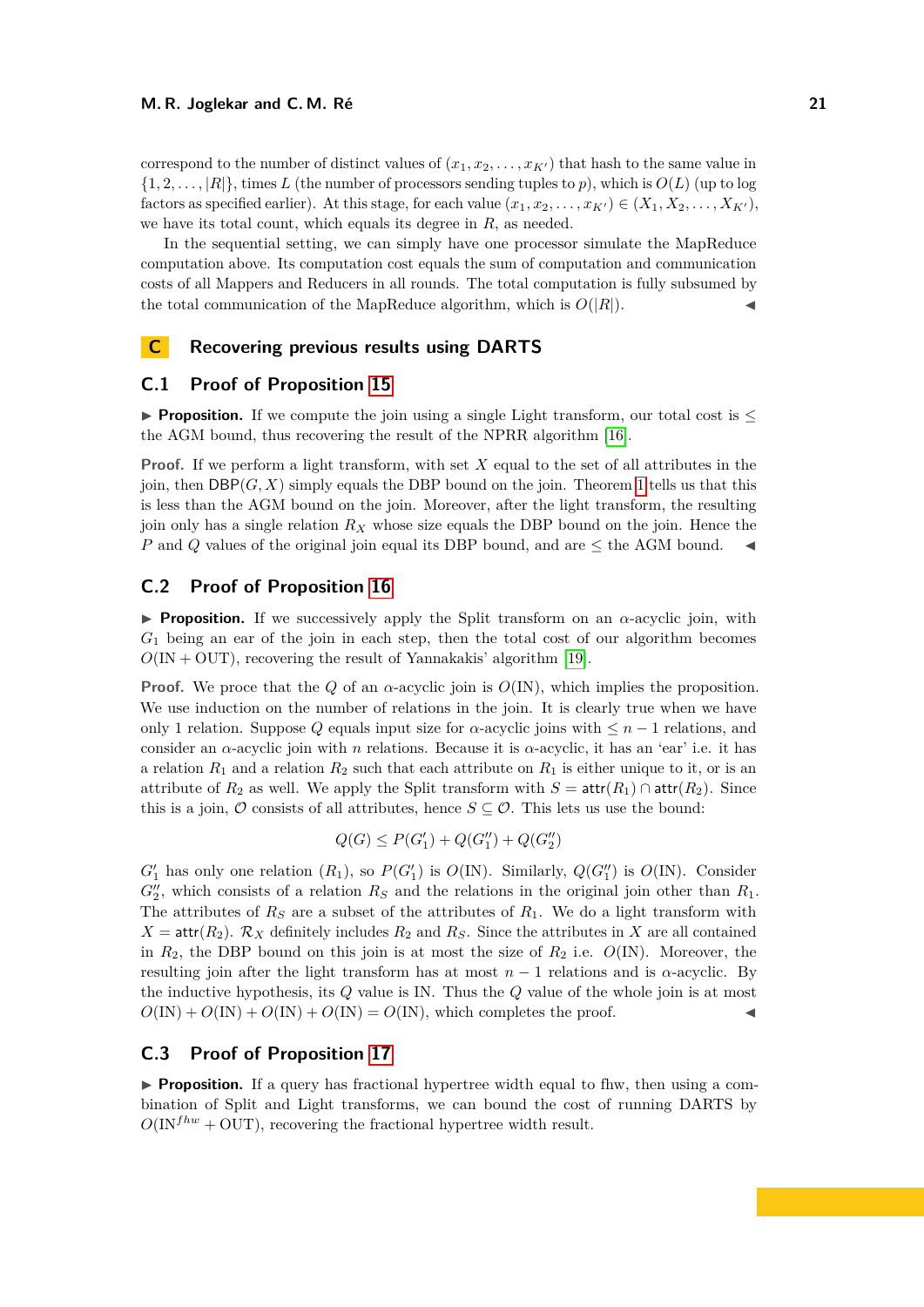**Proof.** If fhw is the fractional hypertree width of the join, it means there exists a GHD [\[10,](#page-16-13)[11\]](#page-16-9) such that the highest value of the AGM bound on the bags of the GHD equals  $IN^{fhw}$ . For each bag *B* of the GHD, we perform a Light transform with *X* equal to the set of attributes in the bag. The time taken for computing  $R_X$  is then the DBP bound on that join, which is less than the AGM bound, which is  $\leq$  IN<sup>*fhw*</sup> (by the way the GHD was chosen). After all these light transforms, we are left with an *α*-acyclic join, where each relation size is  $\leq$  IN<sup>fhw</sup>. Using Proposition [16,](#page-11-1) DARTS can process this join in time  $IN^{fhw} + OUT$ , proving that DARTS recovers the fhw bound.

# **C.4 Proof of Proposition [18](#page-11-3)**

**Proposition.** A cycle join of length *n* with all relations having size  $N$ , can be processed by DARTS in time  $O(N^{2-\frac{1}{1+\lceil\frac{n}{2}\rceil}} + \text{OUT})$ , recovering the result of the AYZ algorithm [\[4\]](#page-16-10).

**Proof.** Let  $R_i$  be the relation with schema  $A_i$ ,  $A_{i+1}$  ( $R_n$  has schema  $A_n$ ,  $A_1$ ). Our proof follows the AYZ algorithm described in Section [A.5.](#page-18-0) Let  $\Delta = N^{\frac{1}{1+\lceil \frac{n}{2} \rceil}}$ . Then in degree configuration where at least one attribute  $A_1$  has degree  $> \Delta$  in a relation, we perform a heavy transform on  $A_i$ . The number of distinct  $A_i$  values is at most  $\frac{N}{\Delta}$ . Thus  $Q(G)$  $\frac{N}{\Delta}Q(G')$ . Since *G*<sup>*'*</sup> is *α*-acyclic,  $Q(G') \leq N$ . Thus  $Q(G) \leq \frac{N^2}{\Delta} = N^{2-\frac{1}{1+\lceil\frac{n}{2}\rceil}}$ . Now consider degree configurations where all attributes  $A_i$  have all degrees  $\leq \Delta$ . Then we perform a sequence of  $n-2$  light transforms. In the  $(2i+1)^{th}$  step, we perform a light transform with  $X = \{A_1, A_2, \ldots, A_{i+3}\}.$  And in the  $(2i + 2)^{nd}$  step, we perform a light transform with  $X = \{A_1, A_n, A_{n-1} \ldots A_{n-i-1}\}$ . The DBP bound for the  $R_X$  in the  $(2i + 1)^{st}$  and  $(2i + 2)^{nd}$  transform is  $\leq N\Delta^{i+1}$ . This can be proved inductively. For  $i = 0$ , setting cover  $C = \{(R_1, \{1, A_2\}), (R_1, \{A_2, A_3\})\}.$  The solution to the linear program has  $w_{R_1, \{A_1, A_2\}} =$  $w_{R_2,\{A_3\}} = 1$  and other values 0, which gives a output size bound of *N*∆. The { $A_1, A_n, A_{n-1}$ } case is similar. Now assume the inductive hypothesis for upto  $i - 1$ . For *i*, We consider a cover  $C = \{(R'_i, \text{attr}(R'_i)), (R_{i+2}, \{A_{i+2}, A_{i+3}\})\}$  where  $R'_i$  is the relation with schema  ${A_1, A_2, \ldots, A_{i+2}}$  that was obtained from the last to last light transform.  $|R'_i| = N\Delta^i$ by the inductive hypothesis. Then the solution to the linear program is  $w_{R'_i, \text{attr}(R'_i)}$  $w_{R_{i+2},\{A_{i+2},A_{i+3}\}} = 1$ , giving the required bound of *N*∆<sup>*i*+1. The other case (for  $(2i + 2)^{nd}$ )</sup> light transform is similar). At the end of these transforms, we will have two relations, *R<sup>l</sup>* with schema  $A_1, A_2, \ldots, A_{\lceil \frac{n}{2} \rceil}$  and size  $N\Delta^{\lceil \frac{n}{2} \rceil - 1}$ , and relation  $R_r$  with schema  $A_1, A_n, \ldots, A_{\lceil \frac{n}{2} \rceil}$ and size  $\leq N\Delta^{\lceil \frac{n}{2} \rceil-1}$ . Since these two relations now form an *α*-acyclic join (any two relations form an *α*-acyclic join), we use Proposition [16](#page-11-1) to join them in time  $O(N^{2-\frac{1}{1+\lceil \frac{n}{2} \rceil}} + \text{OUT})$  as required.

# <span id="page-21-0"></span>**D Subquadratic Joins**

# **D.1 Tree-Cycle Structures**

We mention s simple extension of the AYZ result.

- ▶ **Definition 31.** *Tree-Cycle Structure (TCS)*:
- **1.** A cycle of any length (including 1, which gives a single isolated node) is a TCS
- **2.** If  $T_1$  and  $T_2$  are two disjoint TCSs, then adding an edge from any vertex of  $T_1$  to any vertex of *T*<sup>2</sup> gives a new TCS.
- **3.** All TCSs can be formed by the above two steps.

We can show that joins on TCSs can be processed in subquadratic time as well.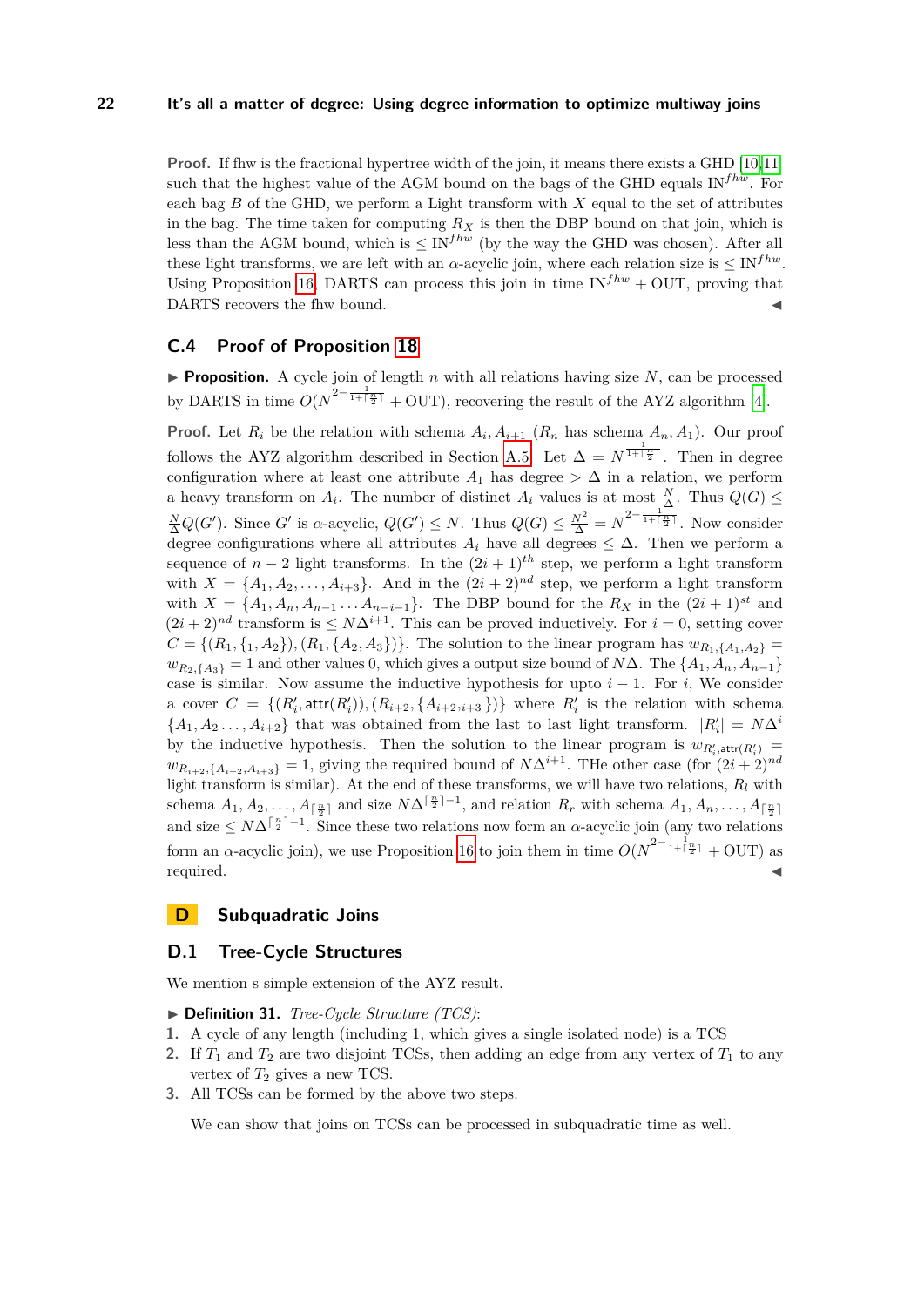► **Theorem 32.** *A join over a TCS*  $T = (V, E)$  *can be found in time*  $O(N^{2-\frac{1}{1+\lceil \frac{n}{2} \rceil}} + \text{OUT})$ *, where n is the length of the longest cycle in the TCS.*

The definition of Tree-Cycle structures can be extended to include other graphs for which we show subquadratic solvability.

# **D.2 Subquadratic** 1**-series-parallel graphs**

<span id="page-22-0"></span>**Example 133.** If we have a 1-series-parallel graph, which has a direct edge from  $X_S$  to  $X_T$ *(i.e. a path of length* 1*), then a join on that graph can be processed in subquadratic time.*

**Proof.** Let Z be the set of paths of length  $> 1$  from  $X_S$  to  $X_T$ . We use induction on  $|\mathcal{Z}|$ . If  $|\mathcal{Z}| = 0$ , then the join is just a single edge, which gets processed in time  $O(N)$ . Now assume we have a subquadratic  $(N^{2-\epsilon_{k-1}})$  solution for  $|\mathcal{Z}| = k$ , and let  $|\mathcal{Z}| = k$ . Now for any  $Z \in \mathcal{Z}$ , we perform a split transform, with articulation set consisting  $S = \{X_S, X_T\}$ , and  $G_1$  consisting of the attributes of *Z*. Since  $G_1$  is now a cycle, it's  $Q$  is  $\leq N^{2-\epsilon}$  for some  $\epsilon > 0$ . And since  $S \subseteq \mathcal{O}$ , we have

$$
Q(G) \le P(G'_1) + Q(G''_1) + Q(G''_2)
$$
  
=  $P(G'_1) + N^{2-\epsilon} + N^{2-\epsilon_{k-1}}$ 

So to show subquadraticness, it suffices to show that  $P(G_1')$  is subquadratic. To do this, suppose the length of path *Z* is *n*. Let  $\delta = N^{\frac{1}{N+2}}$ .

- Suppose all attributes in  $G_1$  have degree  $\leq \delta$ . Then we perform a sequence of light transforms until the join is solved, at a total cost of  $N\delta^n$  which is subquadratic.
- Suppose the path Z is given by  $X_0 = X_S, X_1, \ldots, X_n = X_T$ . If any attribute  $X_l$  in  $G_1$ has degree  $> \delta$ , we perform a heavy transform on it. After a heavy transform, we are left with a chain  $X_{l+1}, X_{l+2}, \ldots, X_T, X_S, X_1, \ldots, X_{l-1}$ . Then we perform a split tranform with articulation set  $X_{l-2}$ , and  $G_1$  consisting of  $X_{l-2}$ ,  $X_{l-1}$ . Since the output attribute set consists of  $X_S, X_T$ , which lies entirely in  $G_2$ , we use the split bound

$$
P(G) \leq P(G'_1) + P(G_2)
$$

Here, the  $P(G'_{1})$ term is simply *N*, so this split transforms effectively removes  $X_{l-1}$  from the chain. We can similarly remove remaining attributes from the edges,leaving only *X<sup>S</sup>* and  $X_T$ , which gives a P value of N, which is subquadratic.

This shows that the join can be processed in subquadratic time.

<span id="page-22-1"></span>I **Lemma 34.** *Suppose we have a* 1*-series-parallel graph G, which does not have a direct edge from*  $X_S$  *to*  $X_T$ , *but which has a vertex*  $X_U$  *such that there is an edge from*  $X_S$  *to*  $X_U$ and from  $X_U$  to  $X_T$  (i.e. a path of length 2 from  $X_S$  to  $X_T$ ). Let  $G'$  be the graph obtained *by deleting the vertex*  $X_U$  *and edges*  $X_S X_U$  *and*  $X_U X_T$ . Then the join on  $G$  *can be processed in subquadratic time if and only if that on*  $G'$  can be processed in subquadratic time.

**Proof.** One direction of the lemma is easy to prove: If  $G'$  requires quadratic time to solve, then by setting  $X_S X_U$  and  $X_U X_T$  to be full Cartesian products, we make join *G* equivalent to  $G'$ , which means it must take quadratic time.

Now assume *G*<sup> $\prime$ </sup> can be solved in time  $N^{2-\epsilon}$  for some  $\epsilon > 0$ . Firstly, if  $X_U$  has degree >  $N^{1-\frac{\epsilon}{2}}$  in either relation, then we perform a heavy transform on  $X_U$ , giving a total cost of  $\leq N^{2-\frac{\epsilon}{2}}$ , which is subquadratic. So now assume the degree of  $X_U$  is  $\leq N^{1-\frac{\epsilon}{2}}$ . Then perform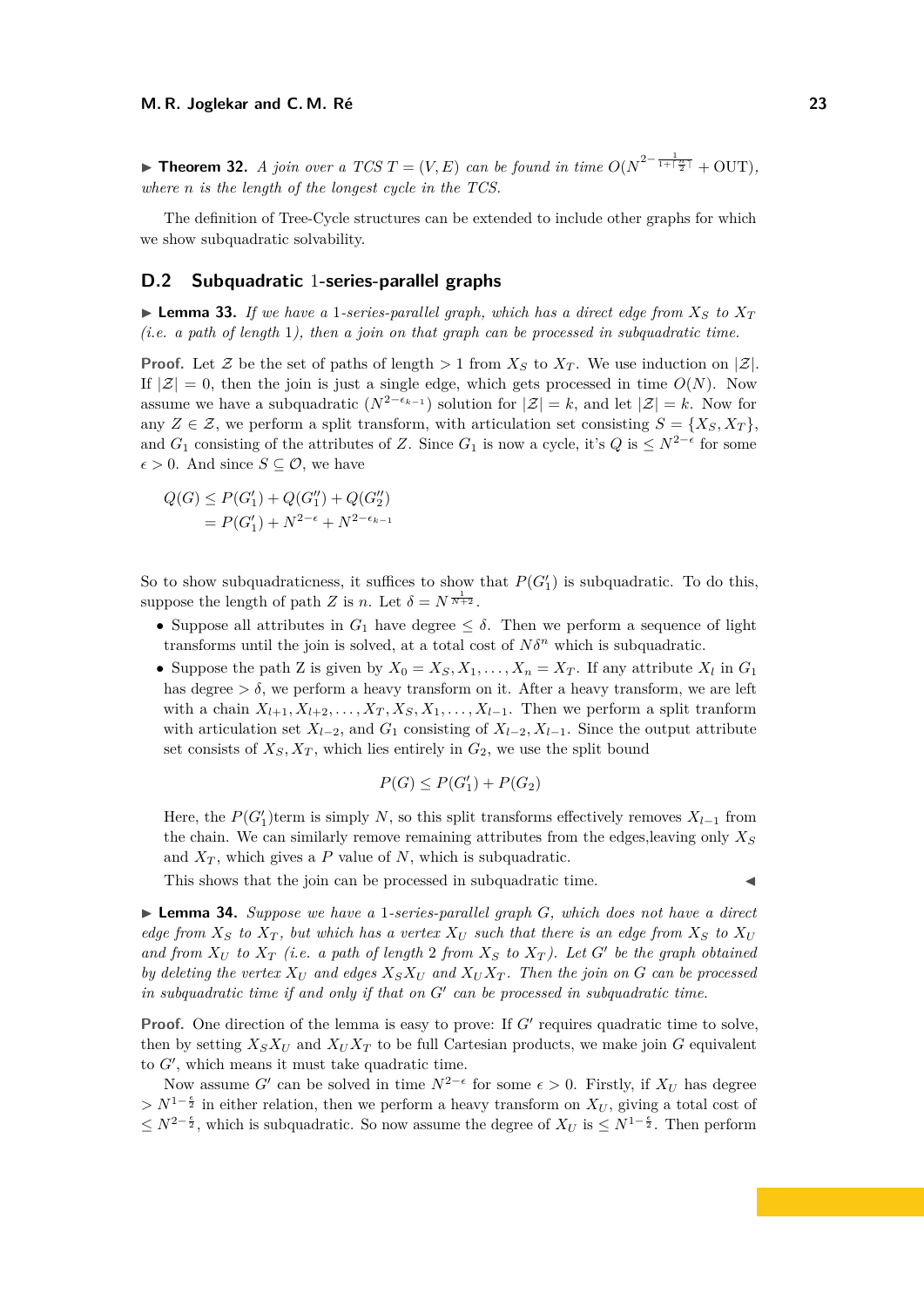a light transform on  $\{X_S, X_U, X_T\}$ , to get a relation of size  $\leq N^{2-\frac{\epsilon}{2}}$ . Then split with  $G_1$ consisting of  $X_S, X_U, X_T$ . This gives a relation with attributes  $X_S X_T$  of size  $\leq N^{2-\frac{\epsilon}{2}}$ , to be added to  $G_2$ .

Now the proof is similar to the proof for the previous lemma. We again have an edge from  $X<sub>S</sub>$  to  $X<sub>T</sub>$ , along with a number of other paths. Only this time, the edge relation has size  $\leq N^{2-\frac{\epsilon}{2}}$ , rather than = *N*. But like before, we can choose a path *Z*, and let its length be *n*. Then we perform a split with articulation points  $X_S, X_T$ , and  $G_1$  consisting of attributes of *Z*. Then we are left with a  $P(G'_{1})$ , where  $\mathcal{O}_{G'_{1}} = \{X_{S}, X_{T}\}$ . Like before, we choose a small enough  $\delta$  (=  $N^{\frac{\epsilon}{2n+4}}$ ) such that if all attributes in *Z* have degree  $\leq \delta$  in relations if size *N*, then we perform a sequence of light transforms that give total cost  $N^{2-\frac{\epsilon}{2}+\delta^n}$  which is subquadratic.

If the attributes don't all have degree  $\leq \delta$  in relations of size N, then choose the smallest *l* such that  $X_l$  has degree  $> \delta$  (where *Z* is again written as  $X_0 = X_S, X_1, \ldots, X_{n-1}, X_n = X_T$ ). Suppose its degree is *d*. Then we perform light transforms for  $\{X_0, X_1, X_2\}, \{X_0, X_1, \ldots, X_3\}$ , *...* {*X*<sub>0</sub>*, X*<sub>1</sub> *..., X*<sub>*l*−1</sub>}, which give a total cost of  $N^{2-\frac{e}{2}+(l-1)\delta}$ , getting a relation *R*<sub>*l*</sub> with attributes  $X_n, X_0, X_1, \ldots, X_l$ . Let the degree of  $X_l$  in  $R_l$  be  $d'$ . Now we perform the heavy transform on  $X_l$ , which has at most  $\min(\frac{N}{d}, \frac{|R_l|}{d'})$  distinct values. For each value, we get a chain, where each relation is of size  $\leq N$ , except for  $R_l$  which has size d'. Then using split transforms like in the previous lemma proof, we can take out  $X_{l+1}, X_{l+2}$  and so on one by one, and be left with  $R_l$  alone, which is projected down to  $\{X_S, X_T\}$ . This gives a cost of  $N + d'$  per  $a \in X_l$ . The total cost is thus  $\min(\frac{N}{d}, \frac{|R_l|}{d'}) \times (N + d') \leq \frac{N^2}{\delta} + |R_l|$ , which is subquadratic. This proves the lemma, as required.

### **D.3** 3**-SUM Hardness Proof**

We formally state and prove the lemma for 3-SUM hardness of certain 1-series-parallel graphs.

<span id="page-23-0"></span> $\blacktriangleright$  **Lemma 35.** Let *G* be any 1-series-parallel graph which does not have an edge from  $X_S$  to  $X_T$ , but has  $\geq 3$  paths of length at  $\geq 3$  each, from  $X_S$  to  $X_T$ . Then a join over G can be *processed in subquadratic time only if the* 3*-SUM problem can be solved in subquadratic time.*

We will reduce our join problem to the 3-XOR problem. We only prove hardness for the simplest 1-series-parallel graph having 3 paths of size  $=$  3 here. Joins on larger graphs can easily be reduced to this graph. Thus, we prove the theorem below (We use slightly different notation for the attribute names for convenience):

 $\triangleright$  **Theorem.** Consider a join over graph *G* with attributes  $A, B_1, C_1, B_2, C_2, B_3, C_3, D$ , and relations  $R_i(A, B_i), S_i(B_i, C_i), T_i(C_i, D)$ :  $\forall i \in \{1, 2, 3\}$ , where each relation has size N. Suppose for some  $c > 0$ , there is an algorithm that processes the join in time  $O(N^{2-c} + \text{OUT})$ . Then 3-SUM can be solved in time  $O(N^{2-t})$  for a  $t > 0$ .

**Proof.** We can assume that N is a power of 2. If it is not, we can simply introduce some dummy numbers while increase the problem size by at most a factor of 2. Suppose we have a  $c > 0$  and a corresponding algorithm. Now consider any 3-XOR instance  $x_1, x_2, ... x_N$ . We will use the join algorithm to subquadratically solve this instance. We use a family of linear hash functions:

**Hash Function** *h*: For input length *l* and output length *r*, the function *h* uses *r l*-bit keys  $\bar{a} = (a_1, a_2, \ldots, a_r)$  and is defined as  $h_{\bar{a}}(x) = (\langle a_1, x \rangle, \langle a_2, x \rangle, \ldots, \langle a_r, x \rangle)$  where  $\langle a, b \rangle$  denotes inner product modulo 2.

This hash function is linear, i.e.  $h(x) + h(y) = h(x + y)$  where addition is bitwise-xor. Also,  $h_{\bar{a}}(0) = 0$  for all  $\bar{a}$ , and  $\Pr_{\bar{a}}[h_{\bar{a}}(x) = h_{\bar{a}}(y)] \leq 2^{-r}$  for any  $x \neq y$ .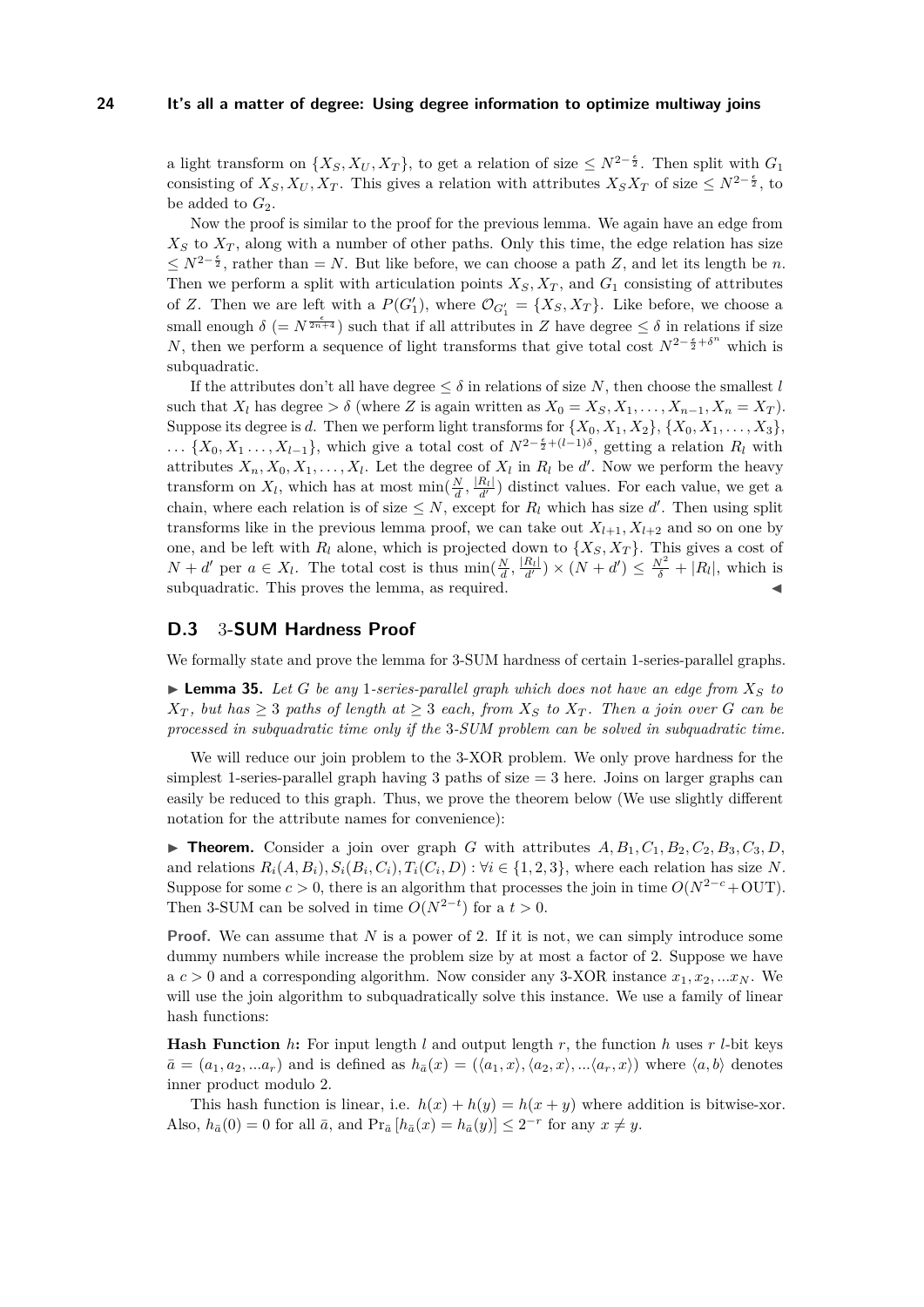#### **M. R. Joglekar and C. M. Ré 25**

We pick a small  $d > 0$  (the exact value will be specified later), and let  $H = N^{1+d}$ . Assume we picked the *d* such that  $N^{1+d}$  is a power of 4 (We can always do this for sufficiently large *N*). We will hash down our numbers to  $[H]$ , i.e. to  $r = \log(H)$  bits. The linearity of the hash function means that if  $x_i + x + j + x_k = 0$ , then  $h(x_i) + h(x_j) + h(x_k) = 0$  as well. On the other hand, if  $x_i + x_j + x_k \neq 0$ , then the probability that  $h(x_i) + h(x_j) + h(x_k) = 0$  is  $\frac{1}{H}$ . We will try to solve the 3-XOR problem over the hashed values, and if the original problem has a solution (3 numbers that sum to 0), then so will the hashed values. On the other hand, the expected number of false positives (triples of numbers that don't sum to zero, but whose hashed values sum to 0) is given by the number of triples times the probability of a false positive, i.e.  $\frac{N^3}{H} = N^{2-d}$ .

Let  $a = \frac{d}{4}$ . We have *H* buckets containing *N* numbers total. Call a hash bucket *heavy* if it has more than  $N^a$  elements. We would like to bound the number of elements that are contained in 'heavy' buckets.

We use a Lemma from Reference [\[6\]](#page-16-11):

**I Lemma 36.** Let *h* be a random function  $h: U \mapsto [H]$  such that for any  $x \neq y$ ,  $Pr_h[h(x) = h(y)] \leq \frac{1}{H}$ . Let S be a set of N elements, and let  $B_h(x) = \{y \in S \mid h(x) = h(y)\}.$ *For all k, we have*

$$
Pr_{h,x}\left[|B_h(x)| \ge \frac{2N}{H} + k\right] \le \frac{1}{k}
$$

*In particular, the expected number of elements from S* with  $|B_h(x)| \geq \frac{2N}{H} + k$  *is*  $\leq \frac{N}{k}$ .

Thus, the expected number of elements in 'heavy' buckets is  $N^{1-a}$ , which is in  $o(N)$ . For each heavy element, we can try summing it with each other  $x_i$ , and see if the resulting sum is one of the  $x_i$ s. Thus, we can check the sum condition on all heavy elements in time  $N^{2-a}$ . Thus, we can now assume that all buckets have  $\langle N^a \rangle$  elements.

We now present an instance of the join that is reducible from the 3-XOR problem instance. For each attribute  $B_i$  and  $C_i$ , their values consist of all bit combinations with  $\frac{(1+d)\log(N)}{2}$  bits. Thus, there are  $N^{\frac{1+d}{2}}$  distinct attribute values for each of those attributes. Attributes *A* and *D* have  $N^{1+d}$  distinct attribute values each. Each relation  $S_i(B_i, C_i)$  has up to *N* edges as follows. For each  $x_i$  from the original problem that was not in a heavy bucket, we express it's hash value as  $h(x_i) = b_i + N^{\frac{1+d}{2}}c_i$ . Then, we add an edge between values  $b_i \in B_j$  and  $c_i \in C_j$  for  $j = 1, 2, 3$ . For relations  $R_j(A, B_j)$  and  $T_j(C_j, D)$ , we do the following: Consider all triples  $t_{i,1}, t_{i,2}, t_{i,3}$  of  $\frac{(1+d)\log(N)}{2}$ -bit numbers whose bitwise-xor is 0. There are  $N^{1+d}$ such triples. For each such triple, we take one element  $a_i \in A$ , and connect it to each of  $t_{i,1} \in B_1$ ,  $t_{i,2} \in B_2$ ,  $t_{i,3} \in B_3$ . Similarly, we take one element  $d_i \in D$  and connect it to each of  $t_{i,1} \in C_1$ ,  $t_{i,2} \in C_2$ ,  $t_{i,3} \in C_3$ . Thus, we have a join instance with relations of size  $N^{1+d}$ . Setting up this join instance given the 3-XOR instance takes time  $O(N^{1+d})$ .

Now we analyze the output of this join instance. Suppose we have an output tuple *a* ∈ *A*, *b*<sub>1</sub> ∈ *B*, *b*<sub>2</sub> ∈ *B*<sub>2</sub>, *b*<sub>3</sub> ∈ *B*<sub>3</sub>, *c*<sub>1</sub> ∈ *C*<sub>1</sub>, *c*<sub>2</sub> ∈ *C*<sub>2</sub>, *c*<sub>3</sub> ∈ *C*<sub>3</sub>, *d* ∈ *D*. From our relations, we know that there is an  $x_{i,1}$  whose hash equals  $b_1 + N^{\frac{1+d}{2}}c_1$ , an  $x_{i,2}$  whose hash equals  $b_2 + N^{\frac{1+d}{2}}c_2$ , and an  $x_{i,3}$  whose hash equals  $b_3 + N^{\frac{1+d}{2}}c_3$ . Moreover, since *a* is connected to *b*<sub>1</sub>*, b*<sub>2</sub>*, b*<sub>3</sub>*,* we know that the bitwise xor  $b_1 + b_2 + b_3 = 0$ . Similarly,  $c_1 + c_2 + c_3 = 0$ . Hence the bitwise xor  $h(x_{i,1}) + h(x_{i,2}) + h(x_{i,3}) = 0$ . Thus, either the triple  $(x_{i,1}, x_{i,2}, x_{i,3})$  is a solution to the 3-XOR problem, or it is a false positive.

Now we apply the subquadratic join algorithm whose existence we assumed, on our join instance of size  $N^{1+d}$ . If it runs for time greater than  $O(N^{(1+d)(2-c)} + N^{2-\frac{d}{2}})$ , we terminate it and return 'true' for the 3-XOR problem (we will justify this later). Otherwise, for each output tuple, we get a triple of hash buckets whose bitwise xor is zero. For each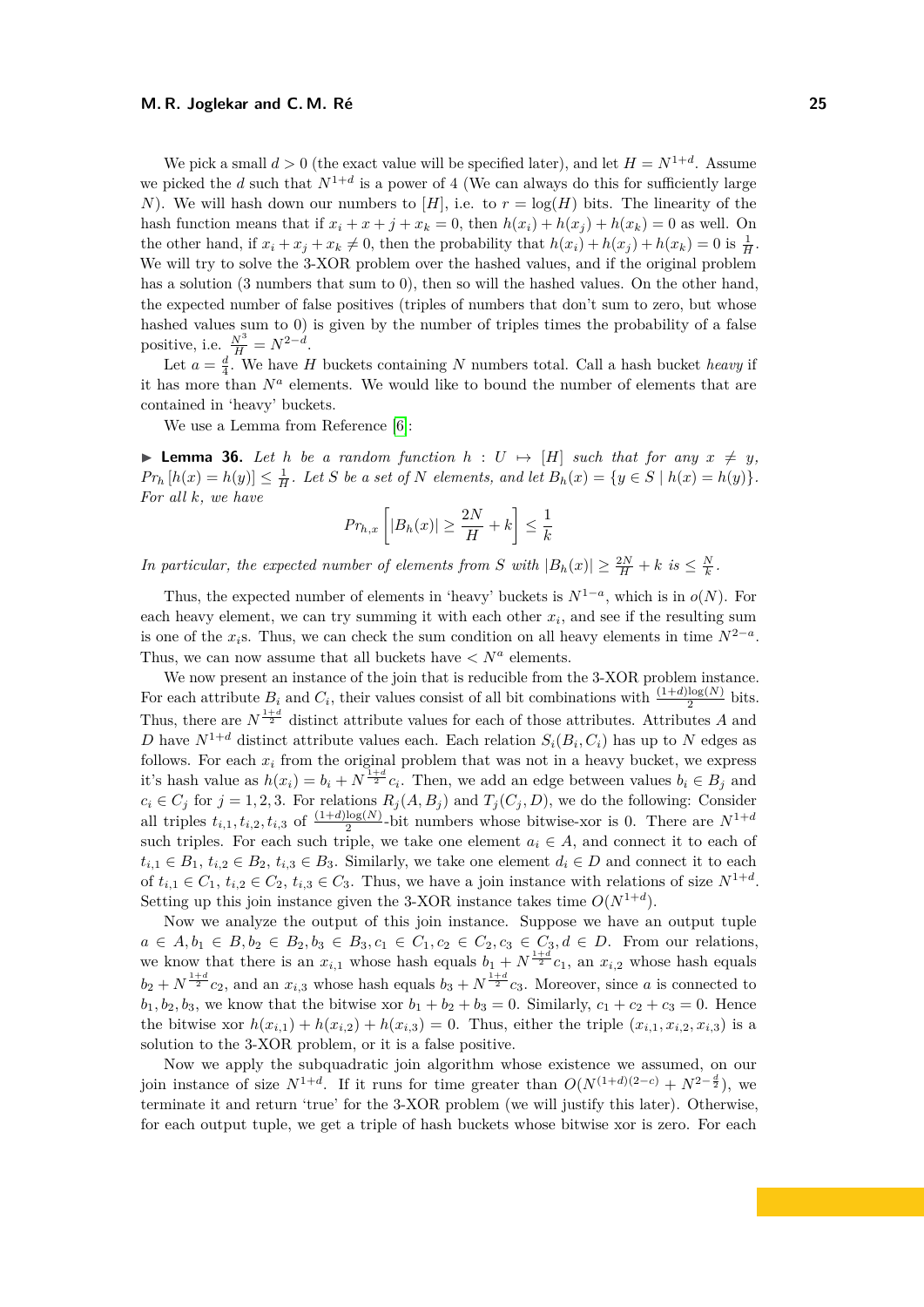such triple of buckets, we check the (at most  $N^{3a}$ ) corresponding triples of  $x_i$ 's and check if they sum to 0. This takes time  $O(N^{(1+d)(2-c)} + N^{2-d+3a}) = O(N^{(1+d)(2-c)} + N^{2-a})$ . If we find such a triple, then we return true for the 3-XOR problem. If we don't find such a triple for any of the outputs of the join, we return false. Now recall that the expected number of false positives is  $N^{2-d}$ . If the correct answer to the 3-XOR problem is false, then the program should terminate in time  $O(N^{(1+d)(2-c)} + N^{2-d})$  with high probability. This justifies our decision to return true if the program runs for a polynomially longer time, as the probability of the correct answer falls exponentially as the program keeps running beyond  $O(N^{(1+d)(2-c)} + N^{2-d}).$ 

This means we can solve the 3-XOR problem with high probability, in time  $O(N^{2-a} +$  $N^{1+d} + N^{(1+d)(2-c)} + N^{2-d}$ . So we choose *d* small enough such that  $(1+d)(2-c) < 2$ , and set  $t = \min(a, 1 - d, 2 - (1 + d)(2 - c))$ . This way, 3-XOR can be solved in time  $N^{2-t}$ , proving the theorem.

# **D.4 DARTS Application examples**

**Example 37.** Joins over  $K_{2,n}$ , a special case of 1-series parallel graphs, have some potential applications for recommendations.  $K_{2,n}$  consists of attributes  $X, Z$  on one side, connected to each of  $Y_1, Y_2, \ldots, Y_n$  on the other side. Joining over  $K_{2,n}$  where each relation is an instance of a friendship graph gives us pairs of people who have at least *n* friends in common, along with the list of those friends. If instead the *X* attribute is a netflix user id, *Z* is a movie id, and *Yi*s are attributes such as genres, then the join could be interpreted to mean "find user-movie pairs such that the user likes at least *n* attributes of the movie".

As an example of using DARTS for 1-series-parallel graphs, we prove that a join over  $K_{2,n}$  can be processed in subquadratic time. The join has relations  $R_i(X,Y_i)$ ,  $S_i(Y_i, Z)$  for all  $1 \leq i \leq n$ . We prove that the *Q* of the join is subquadratic using induction on *n*.

*Base Case:* If  $n = 1$ , the graph is a chain, and can be solved in linear time using Yannakakis' algorithm. Since DARTS includes Yannakakis' algorithm as a special case, it can solve the chain in linear time as well i.e.  $Q = O(N)$ .

*Induction:* Now we assume that *Q* for  $K_{2,n}$  is  $\leq N^{2-\delta_n}$ , for some  $\delta_n > 0$ . Consider  $K_{2,n+1}$ . For any degree configuration  $c$  in which at least one of the  $Y_i$ 's has a degree greater than  $N^{1-\frac{\delta_n}{2}}$ , we perform the heavy transform on that *Y*<sub>*i*</sub>. The number of *Y*<sub>*i*</sub>'s is less than  $N^{\frac{\delta_n}{2}}$ , and the reduced graph is a  $K_{2,n}$ , which has  $Q \leq N^{2-\delta_n}$ . Thus, the heavy transform gives us  $Q \leq N^{2-\frac{\delta_n}{2}}$  for configuration *c* of  $K_{2,n+1}$ . On the other hand, if the degree configuration *c* has all  $Y_i$ s having degree  $\leq N^{1-\frac{\delta_n}{2}}$ , then we perform light transforms on  $\{X, Y_i, Z\}$  for each *i* one by one, and end up with relations  $R_{Y_i}(X, Y_i, Z)$  of size  $\leq N^{2-\frac{\delta_n}{2}}$ . Now for each *i*, we perform Split transforms using articulation set  $\{X, Z\}$ , and  $G_1$  consisting of  $X, Y_i, Z$ . Then  $P(G_1) \leq N^{2-\frac{\delta_n}{2}}$  and the projection onto *XZ* is of size  $\leq N^{2-\frac{\delta_n}{2}}$  as well. This upper bounds  $Q$  by  $N^{2-\frac{\delta_n}{2}}$ . Thus, the  $Q$  of  $K_{2,n+1}$  is subquadratic, which completes the induction.

► **Example 38.** The runtime improvements of DARTS are not limited to treewidth 2 joins. In general, we can process the join on the complete bipartite graph  $K_{m,n}$ , which has treewidth  $\min(m, n)$ , in time  $O(\text{IN}^{\min(m,n)-\epsilon_{m,n}} + \text{OUT})$ , where  $\epsilon_{m,n} > 0$ . Simply marginalizing on an attribute on the *m* side gives us a time bound of  $O(\text{IN}^{\min(m-1,n)-\epsilon_{m-1,n}+1} + \text{OUT})$ . But we get  $\epsilon_{m,n} > \epsilon_{m-1,n}$ , which means DARTS does more than just marginalize on an attribute.

For example, consider  $K_{3,3}$  which has treewidth 3. All relations have size N, and let the attributes be  $X_1, X_2, X_3$  on one side and  $Y_1, Y_2, Y_3$  on the other. Suppose we can process a join over  $K_{2,3}$  in time  $O(N^{2-\epsilon_{2,3}} + \text{OUT})$ . Set  $\Delta = N^{(2-\epsilon_{2,3})/3}$ . If the degree for an attribute is >  $\Delta$ , we could marginalize on it and achieve a runtime of  $O(\Delta^{-1}N^{3-\epsilon_{2,3}} + \text{OUT})$ . On the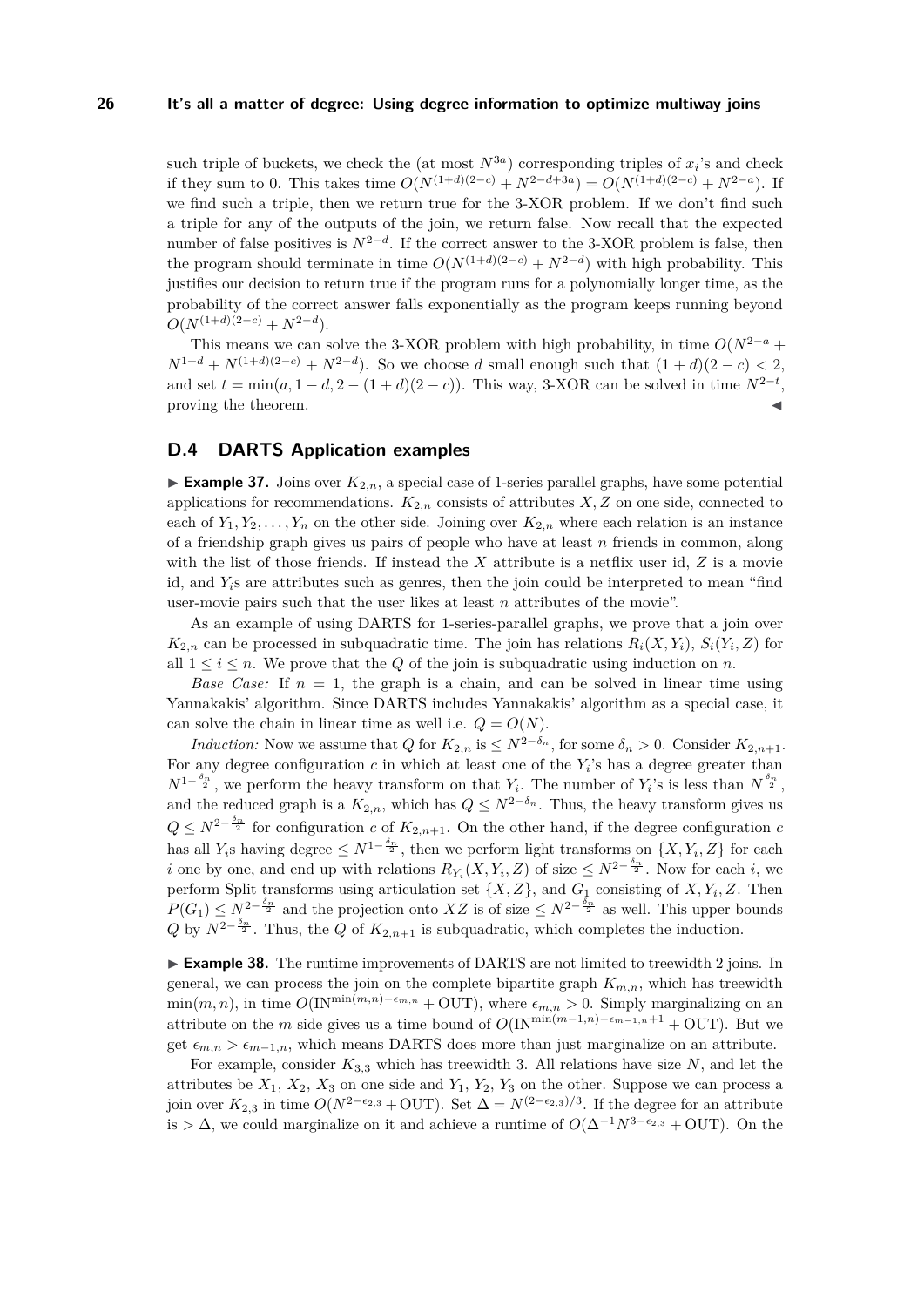other hand, if all degrees are  $\leq \Delta$ , then we can perform a Light transform on  $\{X_1, X_2, X_3, Y_i\}$ for each *i* to get 3 relations of size  $\leq N\Delta^2$  each. We can join them using Split transforms, getting a runtime of  $O(N\Delta^2 + \text{OUT})$ . Either way, the runtime of DARTS is bounded by  $O(N^{3-\epsilon_{3,3}} + \text{OUT})$  where  $\epsilon_{3,3} = 3 - (1 + 2((2-\epsilon_{2,3})/3)) = 2(1+\epsilon_{2,3})/3 < 1+\epsilon_{2,3}$ .

# <span id="page-26-0"></span>**E Proofs on** *m***-width and** MO **bound (Section [3.3,](#page-7-0) [4.4\)](#page-13-2)**

## **E.1 Proof of Theorem [7](#page-7-3)**

We first state and prove a more general proposition, and Proposition [7](#page-7-3) will be a corollary.

<span id="page-26-1"></span>**Proposition 39.** For all  $A \subseteq \mathcal{A}$ , we can compute a relation  $R_A$  in time  $O(\text{IN}^m A)$  such that (i)  $|R_A| \leq \text{IN}^{m_A}$  (ii)  $\pi_A(\mathbf{w}_{R \in \mathcal{R}} | R) \subseteq R_A$  (where  $m_A$  is as defined in Section [4.4\)](#page-13-2).

**Proof.** For each  $A \subseteq \mathcal{A}$ , let  $O_A = \pi_A(\Join_{R \in \mathcal{R}} R)$ . Fix any  $A \subseteq \mathcal{A}$  and consider the solution to **Prog(***A***).** In the solution, there must be at least one tight constraint of the form  $s_A \leq s_B$  for  $A \subseteq B$  or  $s_A \leq s_B + d(P,Q,R)$  for some  $P, Q, E, R$  such that  $P \subseteq Q \subseteq \text{attr}(R), B = P \cup E$ , *A* =  $Q ∪ E$ . Then in turn, there must be a similar constraint on *s<sub>B</sub>*. The only constraint in the system that does not have one relation on the LHS and one on the RHS is the  $s_{\emptyset} = 0$ constraint.

Thus there must be a chain  $A_0, A_1, \ldots, A_k$  such that  $A_0 = \emptyset$ ,  $A_k = A$  and there is a tight constraint with  $A_{i+1}$  on the LHS and  $A_i$  on the RHS (i.e.  $A_{i+1} \leq A_i + \ldots$ . Then we produce a sequence of relations  $R_0, \ldots, R_k$  such that for all  $i : |R_i| \leq \text{IN}^{m_{A_i}}$ . The final  $R_k$  equals our  $R_A$ . We produce these relations inductively: If  $A_{i+1} \subseteq A_i$ , then we set  $R_{i+1} = \pi_{A_{i+1}} R_i$ . Otherwise, there exist  $P$ ,  $Q$ ,  $R$ ,  $E$  such that  $P \subseteq Q \subseteq \text{attr}(R)$ ,  $A_i = P \cup E$ ,  $A_{i+1} = Q \cup E$ and  $s_{A_{i+1}} = s_{A_i} + d(P,Q,R)$ . Then we set  $R_{i+1} = R_i \bowtie \pi_Q(R)$ . Since these operations only involve relations in the original join, all  $R_i$ s satisfy  $O_{A_i} \subseteq R_i$ . Moreover, for all *i*,  $|R_i| \leq \text{IN}^{s_{A_i}}$ . Thus,  $R_k$  is computed in time  $O(\text{IN}^{s_{A_k}}) = O(\text{IN}^{m_A})$ , and satisfies  $O_A \subseteq R_k$ . Setting  $R_A = R_k$  gives us the required  $R_A$  satisfies conditions (i) and (ii) of the proposition, completing our proof.

**Proposition.** The output size  $\bowtie_{R \in \mathcal{R}} R$  is in  $O(\text{IN}^{m_{\mathcal{A}}})$ .

**Proof.** For each  $A \subseteq \mathcal{A}$ , let  $O_A = \pi_A(\Join_{R \in \mathcal{R}} R)$ . We set  $A = \mathcal{A}$  in Proposition [39.](#page-26-1)  $O_{\mathcal{A}}$  is simply the output of the join  $\bowtie_{R\in\mathcal{R}} R$  and since it is a subset of  $R_A$  which has size  $\leq N^{m_A}$ , the output itself must have size  $O(N^{m_A})$ .

# **E.2 Proof of Theorem [22](#page-13-3)**

**Theorem.** Any join query can be answered in time  $O(\text{IN}^{MW} + \text{OUT})$ , where MW is its *m*-width.

**Proof.** For all  $A \subseteq \mathcal{A}$ , let  $O_A$  denote  $\pi_A(\Join_{R \in \mathcal{R}} R)$ . Given a GHD  $(\mathcal{T}, \chi)$  with *m*-width equal to MW, we perform the join in three steps:

- For each bag  $\chi(t)$  of the GHD, we compute  $R_{\chi(t)}$  like in Proposition [39.](#page-26-1) That is, we compute  $R_{\chi(t)}$  in time  $O(\text{IN}^{m_{\chi(t)}})$  such that (i)  $|R_{\chi(t)}| \leq \text{IN}^{m_{\chi(t)}}$  (ii)  $O_{\chi(t)} \subseteq R_{\chi(t)}$ . The latter property ensures that  $O_A \subseteq \mathbb{N}_{t \in \mathcal{T}} R_{\chi(t)}$ . Moreover, by definition of *m*-width, the computation time for each  $R_{\chi(t)}$  and the size of  $R_{\chi(t)}$  are bounded by  $O(\text{IN}^{\text{MW}})$ .
- Then for each bag  $\chi(t)$ , we compute  $R'_{\chi(t)}$  which is  $R_{\chi(t)}$  semi-joined with  $\pi_{\chi(t)}(R)$  for each  $R \in \mathcal{R}$ . This ensures that  $O_A = \mathcal{A}_{t \in \mathcal{T}} R_{\chi(t)}$ . Moreover,  $|R'_{\chi(t)}| \leq |R_{\chi(t)}| \leq \text{IN}^{\text{MW}}$ .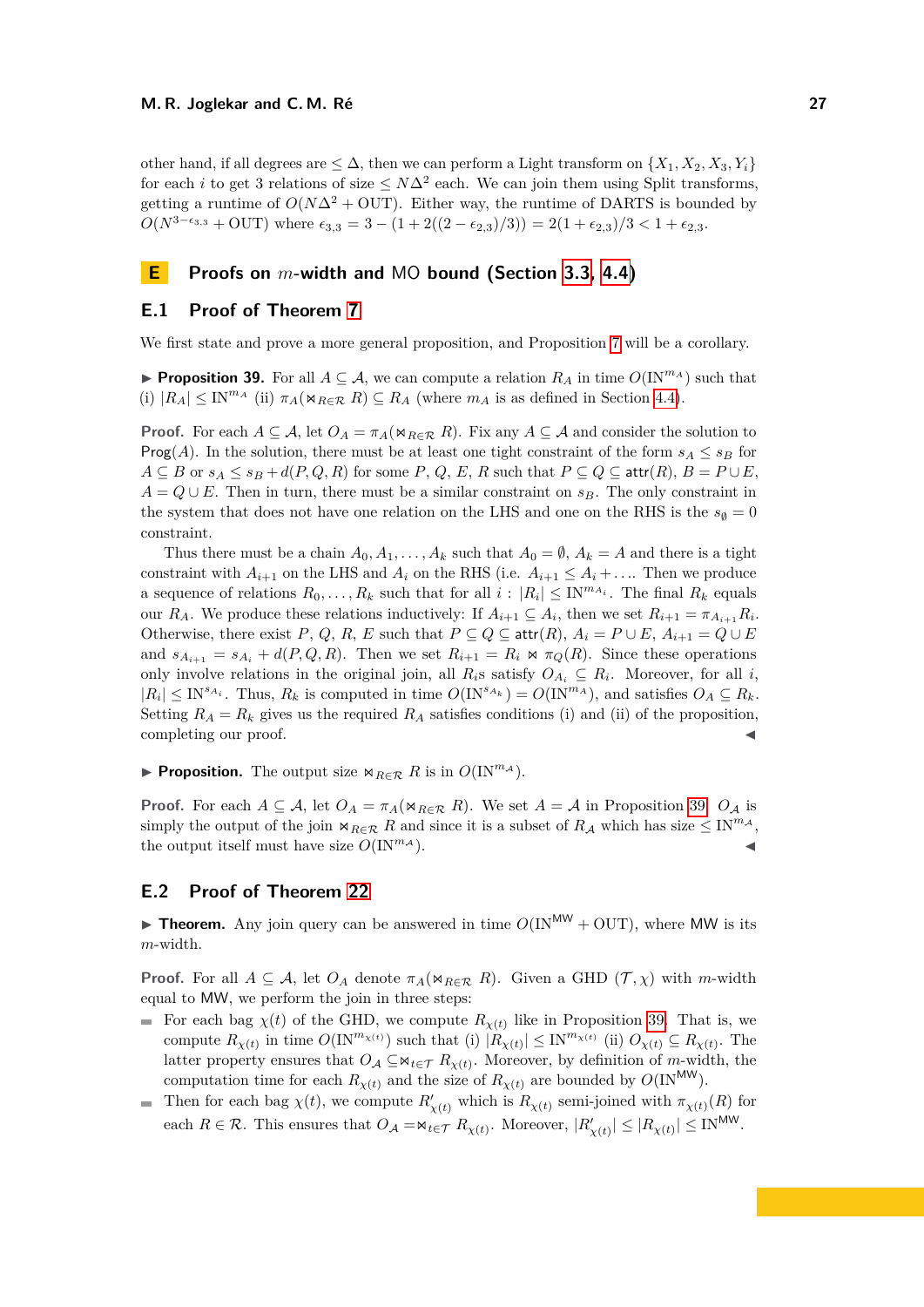Then we use Yannakakis' algorithm to join all the  $R_{\chi(t)}$ 's. This can be done in time  $O(\text{IN}^{\text{MW}} + \text{OUT})$ , completing the proof.

 $\blacktriangleleft$ 

### **E.3 Proof of Theorem [23](#page-13-1)**

**Theorem.** For any join query R, and any degree configuration  $c \in C_2$ , MO( $\mathcal{R}(c)$ )  $\leq$  $DBP(\mathcal{R}(c), 2) + |C| \log(2)$ , where *C* is the cover used in the DBP bound.

**Proof.** DBP( $\mathcal{R}(c)$ , 2) is obtained by solving Linear Program [3](#page-14-1) for the optimal cover. Let C be the optimal cover, and  $v_a$  be the value in the optimal solution for each  $a \in A$ . And for each  $A \subseteq \mathcal{A}$ , let  $s_A$  denote the value in the optimal solution for the linear program  $\text{Prog}(\mathcal{A})$ .

Let  $C = \{(R_1, A_1), (R_2, A_2), \ldots, (R_{|C|}, A_{|C|})\}$ , where  $R_i \in \mathcal{R}$  and  $A_i \subseteq \text{attr}(R_i)$  for all *i*. Define  $B_j = \bigcup_{i=1}^j A_i$  for all  $1 \leq j \leq |C|$ . Since *C* is a cover, we must have  $B_{|C|} = A$ .

Now for each *j*, we will show that  $s_{B_j} \leq j \log(2) + \sum_{a \in B_j} v_a$ . We do this using induction on *j*. Then for  $j = |C|$  the LHS  $s_{B_{|C|}}$  equals  $\mathsf{MO}(\mathcal{R}(c))$  and RHS  $|C| \log(2) + \sum_{a \in \mathcal{A}} v_a$  equals  $DBP(\mathcal{R}(c), 2) + |C| \log(2)$ , proving our theorem.

Base Case: For  $j = 1$ , setting  $R = R_1$ ,  $A = A_1$ ,  $A' = A_1$  for Linear Program [3](#page-14-1) gives us the constraint  $\sum_{a \in A_1} v_a \ge \log(d_{\pi_A(R),\emptyset}/2)$ . And  $\textsf{Prog}(\mathcal{A})$  with  $A = \emptyset$ ,  $B = A_1$ ,  $R = R_1$ ,  $E = \emptyset$  gives us the constraint  $s_{A_1} \leq s_{\emptyset} + d(\emptyset, A_1, R_1) = \log(d_{\pi_A(R), \emptyset}) \leq \log(2) + \sum_{a \in A_1} v_a$ . Then since  $B_1 = A_1$ , our base case is proved.

Induction: Suppose we have proved  $s_{B_j} \leq j \log(2) + \sum_{a \in B_j} v_a$  for  $j - 1$ . Now let  $E_j = B_j \setminus B_{j-1}$ . Then Linear Program [3](#page-14-1) with  $R = R_j$ ,  $A = A_j$ ,  $A' = E_j$  gives us  $\sum_{a\in E_j}v_a\geq \log(d_{\pi_{A_j}(R_j),A_j\setminus E_j}/2).$  Prog $(\mathcal{A})$  with  $R=R_j,$   $A=A_j\setminus E_j,$   $B=A_j,$   $E=B_{j-1}$ gives us  $s_{B_{j-1}\cup A_j} \leq s_{(A_j\setminus E_j)\cup B_{j-1}} + d_{A_j\setminus E_j, A_j, R_j}$ . Now  $B_j = B_{j-1}\cup A_j$  by definition of  $B_j$ , and  $(A_j \setminus E_j) \cup B_{j-1} = B_{j-1}$  since  $A_j \subseteq B_j = E_j \cup B_{j-1}$ . So  $s_{B_j} \le s_{B_{j-1}} + \log(d_{\pi_{A_j}(R_j), A_j \setminus E_j})$  $\leq$   $s_{B_{j-1}} + \log(2) + \sum_{a \in E_j} v_a$ . And by inductive hypothesis,  $s_{B_{j-1}} \leq (j-1) \log(2) + \sum_{a \in B_{j-1}} v_a$ . This gives us  $s_{B_j} \leq j \log(2) + \sum_{a \in B_j} v_j$ .

This proves that  $s_{B_j} \leq j \log(2) + \sum_{a \in B_j} v_a$  for all *j*, and consequently that  $MO(\mathcal{R}(c)) \leq$  $DBP(\mathcal{R}(c), 2) + |C| \log(2)$ , completing our proof.

### <span id="page-27-0"></span>**E.4 Recovering DARTs results using GHDs**

Theorem [23](#page-13-1) shows that the MO bound is smaller than the AGM bound. As a result, the MW of a GHD is smaller than its fhw. This lets us recover Propositions [15-](#page-11-0)[17.](#page-11-2) We now show how to recover the subquadratic join results from Theorem [20](#page-12-1) and the AYZ result.

# **E.4.1 Recovering AYZ**

**Proposition.** A cycle join of length *n* with all relations having size  $N$ , has *m*-width  $\leq 2 - \frac{1}{1 + \lceil \frac{n}{2} \rceil}$ , recovering the result of the AYZ algorithm.

The cycle join has relations  $R_1(X_1, X_2), \ldots, R_n(X_n, X_1)$  of size N each. Choose  $\Delta =$  $N^{\frac{1}{1+[n/2]}}$  as before. We will show that for each degree configuration, we can construct a GHD that has  $MW \leq 2 - \frac{1}{1 + \lceil n/2 \rceil}$ .

Suppose the configuration is such that the degree of some  $X_k$  if  $\geq \Delta$ , then we build a GHD with a bags  $\{X_k\}\cup \text{attr}(R_i)$  for each *j*. The bags form a chain  $\{X_k\}\cup R_k$ ,  $\{X_k\}\cup R_{k+1}$ ,  ${X_k} ∪ ∪ R_{k+2}, ..., {X_k} ∪ R_{k-2}, {X_k} ∪ R_{k-1},$  which gives us the GHD. The *m* value for each bag is bounded by  $\log(N^2\Delta^{-1})$  since  $m_{\text{attr}(R_j)} \leq \log(N)$  and using  $A = \emptyset$ ,  $B = \{X_k\}$ , and  $d(A, B, R_k) \leq \log(N\Delta^{-1}).$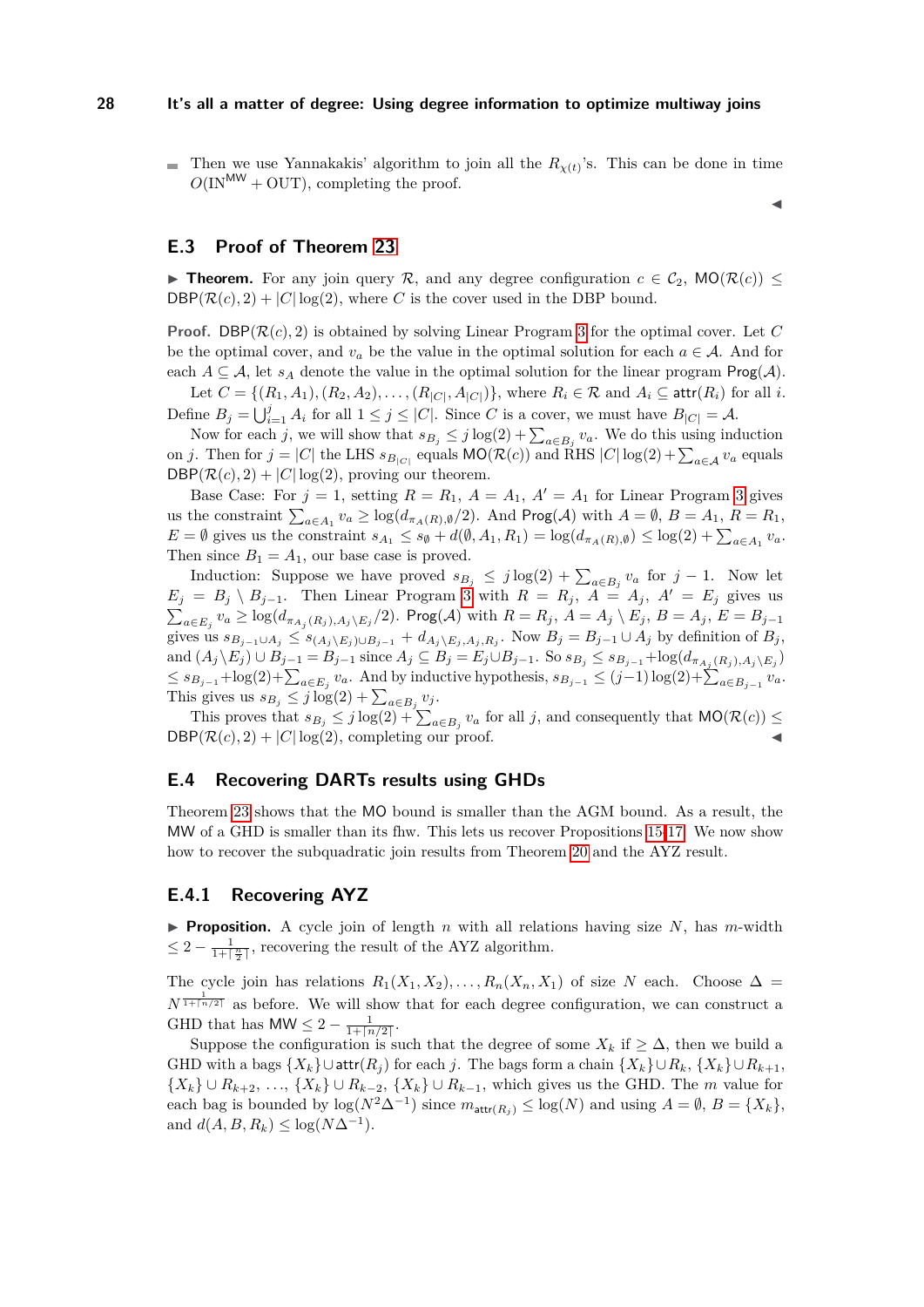If all degrees in the configuration are  $\leq \Delta$ , we form a GHD with two bags: {*X*<sub>1</sub>, *X*<sub>2</sub>, ...,  $X_{\lceil n/2 \rceil}$  and  $\{X_1, X_n, X_{n-1}, \ldots, X_{\lceil n/2 \rceil} \}$ . The *m* value of each bag is still  $N\Delta^{\lceil n/2 \rceil} = N^2\Delta^{-1}$ . This time, we have  $m_{\{X_1, X_2\}} \leq \log(N)$  and for each *i*,  $m_{\{X_1, ..., X_{i+1}\}} \leq m_{\{X_1, ..., X_i\}} + \log(\Delta)$ since  $d(A, B, R) = \log(\Delta)$  for  $A = \{X_i\}, B = \{X_i, X_{i+1}\}, R = R_i$ .

Thus for each degree configuration, we can find a GHD with  $MW \leq N^2\Delta^{-1}$ , which implies that *m*-width is  $\leq 2 - \frac{1}{1 + \lceil n/2 \rceil}$ , which lets us recover the AYZ result.

### **E.4.2 Lemma [33](#page-22-0)**

**Lemma.** If we have a 1-series-parallel graph, which has a direct edge from  $X<sub>S</sub>$  to  $X<sub>T</sub>$  (i.e. a path of length 1), then the *m*-width of a join over the graph is  $\lt 2$ .

**Proof.** Once again, we will show that for any degree configuration, we can construct a GHD with MW  $\lt$  2. Suppose there are *k* paths from  $X_S$  to  $X_T$  excluding the  $X_S X_T$  edge. Each of the *k* paths, along with edge *XSX<sup>T</sup>* forms a cycle. For each cycle, we form a GHD for the given degree configuration like we did for the AYZ recovery. Call these GHDs  $D_1, D_2, \ldots, D_k$ . Since we have an edge  $X_S X_T$ , each  $D_i$  contains at least one bag  $B_i$  that contains both  $X_S$ and  $X_T$ . We create a new bag  $\{X_S, X_T\}$ , and connect it to each  $B_i$  for  $1 \le i \le k$ . This gives us a GHD for the full join, and the *m* value of its bags is no more than it was in the original GHDs, which was shown to be  $\lt 2$  when we recovered AYZ. As a result, when there is a  $X_S X_T$  edge, we have GHD with MW  $\lt 2$  for every degree configuration, and thus the  $m$ -width of the join is  $\lt 2$ .

### **E.4.3 Lemma [34](#page-22-1)**

**Lemma.** Suppose we have a 1-series-parallel graph  $G$ , which does not have a direct edge from  $X_S$  to  $X_T$ , but has a vertex  $X_U$  such that there is an edge from  $X_S$  to  $X_U$  and from  $X_U$  to  $X_T$  (i.e. a path of length 2 from  $X_S$  to  $X_T$ ). Let *G*<sup> $\prime$ </sup> be the graph obtained by deleting the vertex  $X_U$  and edges  $X_S X_U$  and  $X_U X_T$ . Then the *m*-width of a join on *G* is  $\lt 2$  if and only if the *m*-width of the join on  $G'$  is  $\lt 2$ .

**Proof.** We have edge  $X_S X_U$  and  $X_U X_T$  and no direct edge  $X_S X_T$ . As before, one direction is easy to prove. Suppose the *m*-width of the join over  $G$  is  $\lt 2$ . That is, the join on  $G$  has a GHD with  $MW < 2$  for all degree configurations. Then for any configuration  $c'$  for  $G'$ , consider the corresponding configuration  $c$  for  $G$  where  $X_U$  has degree  $N$  in both its relations and other degrees are the same. Consider the GHD with MW *<* 2 for this configuration on *G*. We have  $s_{\{X_U\}} = 0$  and  $s_A = s_{A \cup \{X_U\}}$  for all  $A \subseteq A$ . Then the GHD obtained by removing  $X_U$  from each bag gives us a GHD for  $G'$  with MW < 2. This implies that the *m*-width of the join over  $G'$  is also  $<$  2.

Now suppose the *m*-width of the join over  $G'$  is  $\lt 2$ . That is, there is an  $\epsilon$  such that for each degree configuration for *G'*, there is a GHD with MW  $\leq 2 - \epsilon$ . Now consider any degree configuration  $c$  for  $G$  and the configuration  $c'$  for  $G'$  obtained by keeping the same degrees for all values (not in  $X_U$ ). Suppose  $X_U$  has degree  $\geq N^{1-\frac{\epsilon}{2}}$ , then  $s_{\{X_U\}} \leq \epsilon/2$ . Let  $D'$  be a GHD of *G*<sup> $\prime$ </sup> with MW  $\lt 2 - \epsilon$ . Adding  $X_U$  to each bag of GHD *D*<sup> $\prime$ </sup> gives us a GHD for *G* that has MW  $< 2 - \epsilon/2$ .

So now we can assume that the degree of  $X_U$  is  $\leq N^{1-\frac{\epsilon}{2}}$  in both its relations. Thus  $s_{\{X_S, X_U, X_T\}} \leq 2 - \frac{\epsilon}{2}$ . Now like in the previous proof, we will consider every other path from  $X<sub>S</sub>$  to  $X<sub>T</sub>$ , and construct a GHD with MW < 2 for each path, which has at least one bag containing both  $X_S$  and  $X_T$ . Then we can create a new bag  $\{X_S, X_T\}$  and use it to stitch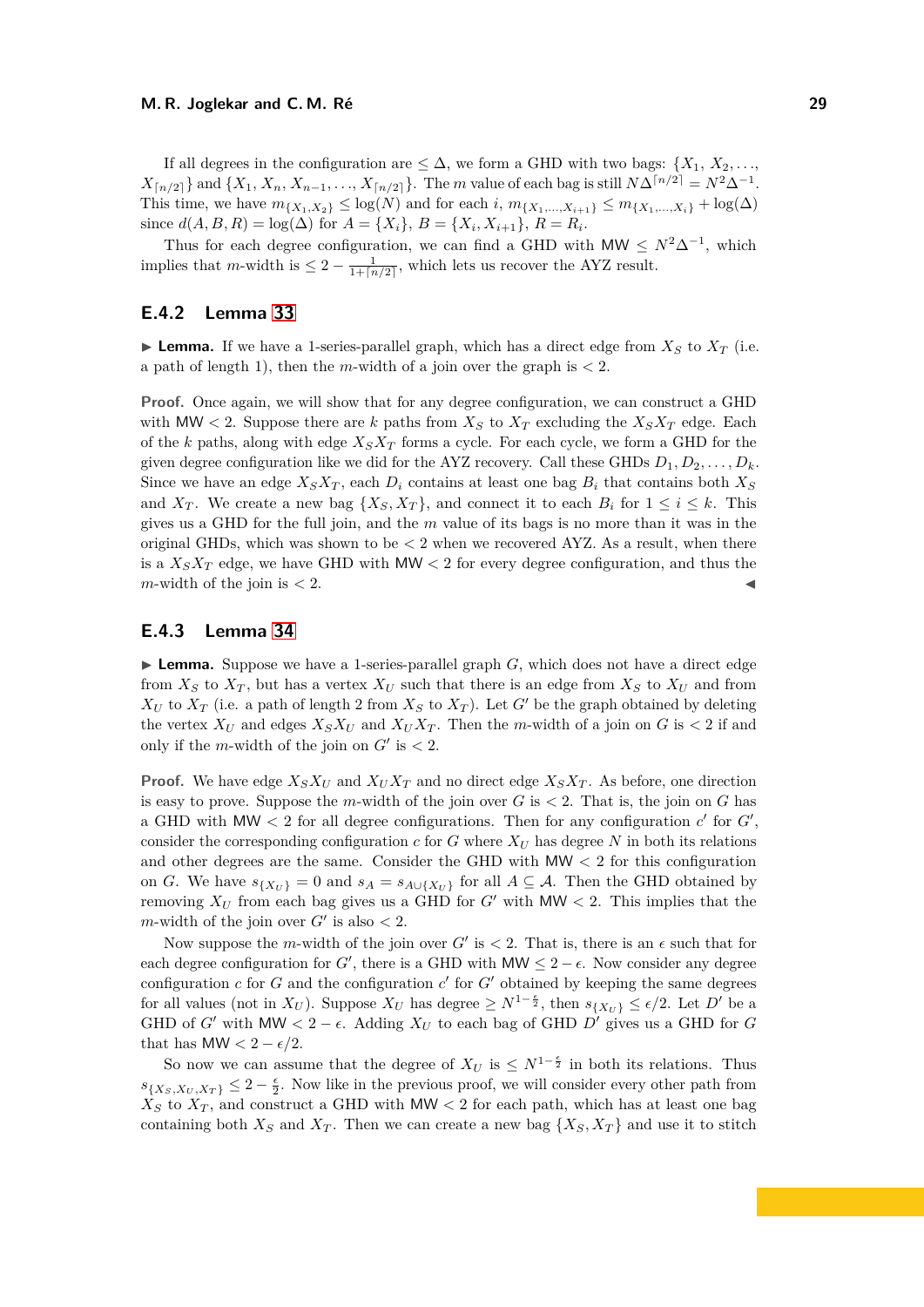all the GHDs together to get a GHD for *G* that has MW *<* 2. We now describe how to construct the MW *<* 2 GHD for each path.

Consider any other path  $X_1, X_2, \ldots, X_n$  where  $X_1 = X_S, X_n = X_T$ . Let our relations in the path be  $R_1(X_1, X_2), \ldots, R_{n-1}(X_{n-1}X_n)$ . Let  $\delta = N^{\epsilon/(2n+4)}$ . Suppose some  $X_i$  has degree  $\geq \delta$  in relation  $R_i$ . Choose the smallest such *i*, (so for all  $j < i$ , the degree of  $X_j$  in  $R_j$ is  $\leq \delta$ ). Then we form a GHD with one bag  $\{X_n, X_1, X_2, \ldots, X_i\}$ , and also a bag  $\{X_i\} \cup R_i$ for each  $j > i$ . The *m* of the first bag is  $\log(N^{2-\frac{\epsilon}{2}}\delta^{i})$  (because  $m_{\{X_n, X_1\}} \leq \log(N^{2-\frac{\epsilon}{2}})$ and each of  $X_2, \ldots, X_i$  adds  $log(\delta)$  to it). From the definition of  $\delta$ , we have  $N^{2-\frac{\epsilon}{2}}\delta^i \leq$  $N^2\delta^{-1}$ . The *m* of other bags is  $\log(N^2\delta^{-1})$ , since  $m_{\{X_j, X_{j+1}\}} \leq \log(N)$  and  $X_i$  adds at most log( $N\delta^{-1}$ ). Thus the MW of the path GHD is  $\leq 2 - \log(\delta)$ . On the other hand, if no  $X_i$  has degree  $\geq \delta$  in any  $R_i$ , then a single bag  $\{X_1, X_2, \ldots, X_n\}$  has  $m \leq \log(N^{2-\frac{\epsilon}{2}}\delta^{n-2})$ , which gives us a GHD for the path with MW *<* 2.

Thus for each degree configuration of *G*, we can construct a GHD with MW *<* 2, which implies that the *m*-width of the join over  $G$  is  $\lt 2$ .

# <span id="page-29-0"></span>**E.5 Comparison to other widths**

Theorem [23](#page-13-1) implies that *m*-width is no larger than fractional hypertreewidth (and consequently, no larger than treewidth and generalized hypertreewidth). *m*-width can even be smaller than submodular width (which, ignoring *m*-width, is the tightest known notion of width for general joins), as shown in the Example below.

**Example 40.** Consider a cycle join with *n* relations, with each relation having size N and all degrees being equal to 1 in each relation. Then the *m*-width of the join is given by 1 (because all the  $d(A, B, R)$  values in Linear Program [2](#page-7-1) are 0 for  $A \neq \emptyset$  and 1 if  $A = \emptyset$ ). On the other hand, the submodular width of this join is  $2 - \frac{1}{1 + \lceil \frac{n}{2} \rceil}$ .

Similarly, if we consider a clique join with *n* attributes (i.e. for each pair of attributes, there is a single relation with *N* tuples), and all degrees are 1 in each relation, then the *m*-width of the join is 1, while the submodular width is  $n/2$ , which can be unboundedly larger.

The above examples rely on the fact that *m*-width takes actual degrees of the relations following degree-uniformization into account, while submodular width uses worst-case degrees. In addition, whenever  $m_A$  happens to be a submodular function over  $A$ ,  $m$ -width is guaranteed to be  $\leq$  submodular width. Unfortunately,  $m_A$  is not always submodular, as shown by the example below:

► **Example 41.** Consider a join with relations  $R(A, B)$ ,  $S(B, C)$ ,  $T(B)$ ,  $U(C)$ . Let  $|R|$ **Figure 41.** Consider a join with relations  $R(A, B)$ ,  $S(B, C)$ ,  $I(B)$ ,  $U(C)$ . Let  $|R|$  =  $|S| = N$ ,  $|T| = |U| = \sqrt{N}$ . And let the degree of each *A* value in each relation be  $\sqrt{N}$  (so  $|\mathcal{S}| = N$ ,  $|I| = |U| = \sqrt{N}$ . And let the degree of each *A* value in each relation be  $\sqrt{N}$  (so there are  $\sqrt{N}$  distinct *A* values), while the degrees of *B* and *C* values are 1 (so there are *N* distinct *B*, *C* values in *R*, *S* and  $\sqrt{N}$  values in *T*, *U*. Now we compute the *m* values for *N* distinct *B*, *C* values in *R*, *S* and  $\sqrt{N}$  values in *T*, *U*. Now we compute the *m* values for different sets.

Since there are *N B*, *C* values in relations *R*, *S*, but only  $\sqrt{N}$  *B*, *C* values in relations *T* and *U*, we have  $m_{\{B\}} = m_{\{C\}} = \log(\sqrt{N})$ , and  $m_{\{A\}}$  is  $\log(\sqrt{N})$  as well. Now for  $m_{\{A,B\}}$ , we have  $s_{\{A,B\}} \leq s_{\{B\}} + d(\{B\}, \{A,B\}, R)$ . Since the degree of *B* is 1,  $d(\{B\}, \{A,B\}, R)$ is 0, which gives us  $m_{\{A,B\}} = \log(\sqrt{N})$  as well. Similarly,  $m_{\{A,C\}} = \log(\sqrt{N})$ . Finally, we have  $m_{\{B,C\}} = m_{\{A,B,C\}} = \log(N)$ . Thus we have  $m_{\{A\}} + m_{\{A,B,C\}} = \log(N\sqrt{N})$ , while  $m_{\{A,B\}} + m_{\{A,C\}} = \log(N)$ , which implies that *m* is not submodular.

The above example gets to the heart of why our degree uniformization is weaker than Marx's uniformization (while being less expensive). Our degrees are uniform within relations,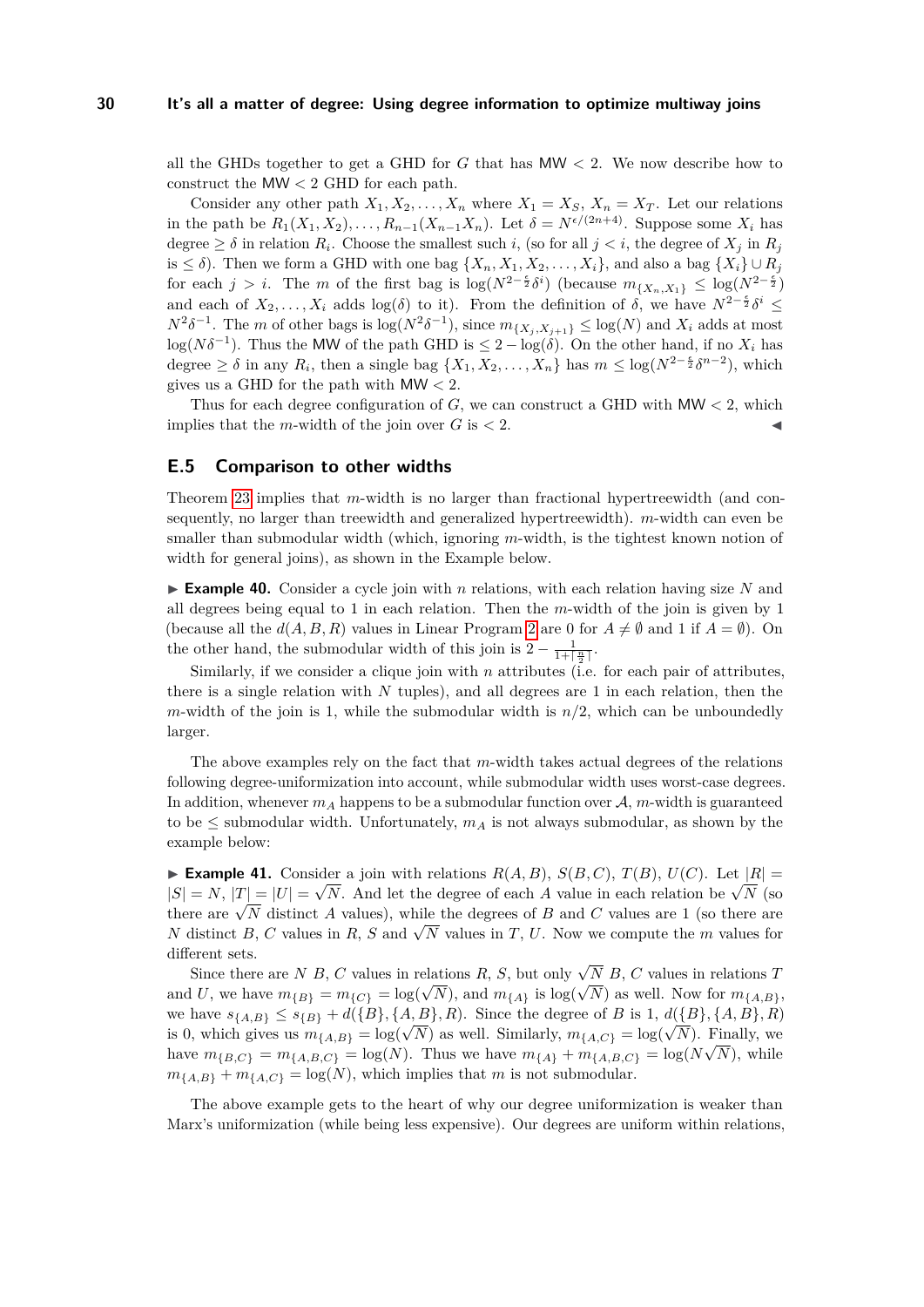but not necessarily in the final output. For example, each *A* value has degree  $\sqrt{N}$  in the but not necessarily in the linal output. For example, each A value has degree  $\sqrt{N}$  in the relations, but because only  $\sqrt{N}$  out of N B and C values will be in the output, the degree of relations, but because only  $\sqrt{N}$  out of  $N$  *B* and C values will be in the output, the degree of an *A* value in the output can range anywhere from 1 to  $\sqrt{N}$ . Marx's uniformization ensures that degrees are uniform in certain projections of the output as well.

t degrees are unnorm in certain projections of the output as wen.<br>Even though we started with  $\sqrt{N}$  values of *A* each having degree  $\sqrt{N}$ , once most of the *B* and *C* values are eliminated due to relations *T*, *U*, both the number of matching *A* values  $\overline{D}$  and  $\overline{C}$  values are enfinitived due to relations  $\overline{T}$ ,  $\overline{C}$ , both the number of matching  $\overline{A}$  values and their degrees are reduced. The number of  $\overline{A}$  values that still have degree  $\sqrt{N}$  can be at most 1 (since there are  $\sqrt{N}$  values of *B*, *C* left). This change in the number of values be at most 1 (since there are  $\sqrt{N}$  values of *B*, *C* left). This change in the number of values is not taken into account in our *s* values. One naive way to remedy this is to repeatedly perform degree-uniformization after every step of the join, but this can lead to a higher than linear cost.

### <span id="page-30-0"></span>**E.6 Relating subquadratic solvability to widths**

Each graph that we showed to be subquadratically solvable has *m*-width *<* 2 (and also submodular width *<* 2). Moreover, the 3-SUM hard 1-series-parallel graph from Theorem [20](#page-12-1) can be shown to have *m*-width and submodular width equal to 2. We show this next.

The graph has edges  $X_S X_{A_1}$ ,  $X_{A_1} X_{B_1}$ ,  $X_{B_1} X_T$ ,  $X_S X_{A_2}$ ,  $X_{A_2} X_{B_2}$ ,  $X_{B_2} X_T$ ,  $X_S X_{A_3}$ ,  $X_{A_3}X_{B_3}$ ,  $X_{B_3}X_T$ . Then we give a edge-dominated submodular function *f* such that for any GHD, there must exist a bag  $\chi(t)$  such that  $f(\chi(t)) \geq 2$ . Suppose there are *N* values in *X*<sub>*S*</sub>, *X*<sub>*T*</sub> with degree 1 in each relation, and  $\sqrt{N}$  values in other attributes with degree  $\sqrt{N}$ in each relation. Then the *m* values for this join happen to be submodular. Specifically, we have  $m_{\{X_S\}} = m_{\{X_T\}} = 1$ , and for all *i*, we have  $m_{\{X_S, A_i\}} m_{\{X_T, B_i\}} = 1$ ,  $m_{\{A_i\}}$  $m_{\{B_i\}} = m_{\{B_i\}} = 0.5, m_{\{A_i, B_i\}} = 1, m_{\{X_S, B_i\}} = m_{\{X_T, A_i\}} = m_{\{X_S, A_i, B_i\}} = m_{\{X_T, A_i, B_i\}} = 1.5$  $m_{\{X_S, A_i, B_i, X_T\}} = m_{\{X_S, B_i, X_T\}} = m_{\{X_S, A_i, X_T\}} = m_{\{X_S, X_T\}} = 2.$  Moreover, for all  $i, j \neq i$ , if  $P_i = \{X_S, A_i, B_i, X_T\}, P_j = \{X_S, A_j, B_j, X_T\}, \text{ and } P \subseteq P_i \cup P_j \text{ then } m_P = m_{P \cap P_i}$  $+m_{P \cap P_j} - m_{P \cap P_i \cap P_j}$ .  $m_P$  for  $P \subseteq P_i \cup P_j \cup P_k$  can be found similarly.

Now any GHD that puts  $X_S$  and  $X_T$  together must have width 2 since  $m_{\{X_s, X_T\}} = 2$ . But if  $X_S$  and  $X_T$  never occur together, then the path between their nodes in the GHD must contain each of the paths in the graph  $(\{X_S A_i, A_i B_i, B_i X_T\})$  for all *i*). Thus each node in the path must contain at least one node from each path, and at least of them must contain the edge  $A_1B_1$ . This means that at least one node in the GHD must contain four of the  $A_i$ s and *Bi*s combined, which again makes the width 2. This shows that the submodular width of the 3-SUM hard graph is 2.

This may suggest that a join can be solved subquadratically if and only if its submodular width is  $\lt 2$ . However, this is not the case. In fact, submodular width is not the a tight lower bound on the runtime exponent. As a counterexample, a triangle join has submodular width equal to  $3/2$ . But when output size is small, a triangle join can be computed in time IN<sup>4/3</sup> [\[9\]](#page-16-18). This triangle computation algorithm uses matrix multiplication as a subroutine, and makes use of the fact that the matrix multiplication exponent  $\omega$  is  $\langle$  3 (The matrix multiplication exponent  $\omega$  is defined as the smallest value such that two dense  $N \times N$  matrices can be multiplied in time  $O(N^{\omega})$ ). As another example, the graph with edges  $XY_1$ ,  $XY_2$ ,  $Y_1Z_1$ ,  $Y_2Z_1$ ,  $XY_3$ ,  $XY_4$ ,  $Y_3Z_2$ ,  $Y_4Z_2$ ,  $Z_1Z_2$  can also be shown to have submodular width 2. But we can compute its join in subquadratic time, again by using matrix multiplication in combination with the DARTS algorithm.

 $\triangleright$  **Theorem.** Consider a graph with edges *XY*<sub>1</sub>, *XY*<sub>2</sub>, *Y*<sub>1</sub>Z<sub>1</sub>, *XY*<sub>2</sub>, *XY*<sub>3</sub>, *XY*<sub>4</sub>, *Y*<sub>3</sub>Z<sub>2</sub>, *Y*<sub>4</sub>Z<sub>2</sub>,  $Z_1 Z_2$ . A join over the graph can be solved in subquadratic time when output size is small.

**Proof.** (Sketch) We briefly describe the transforms used to reduce the above join. First, if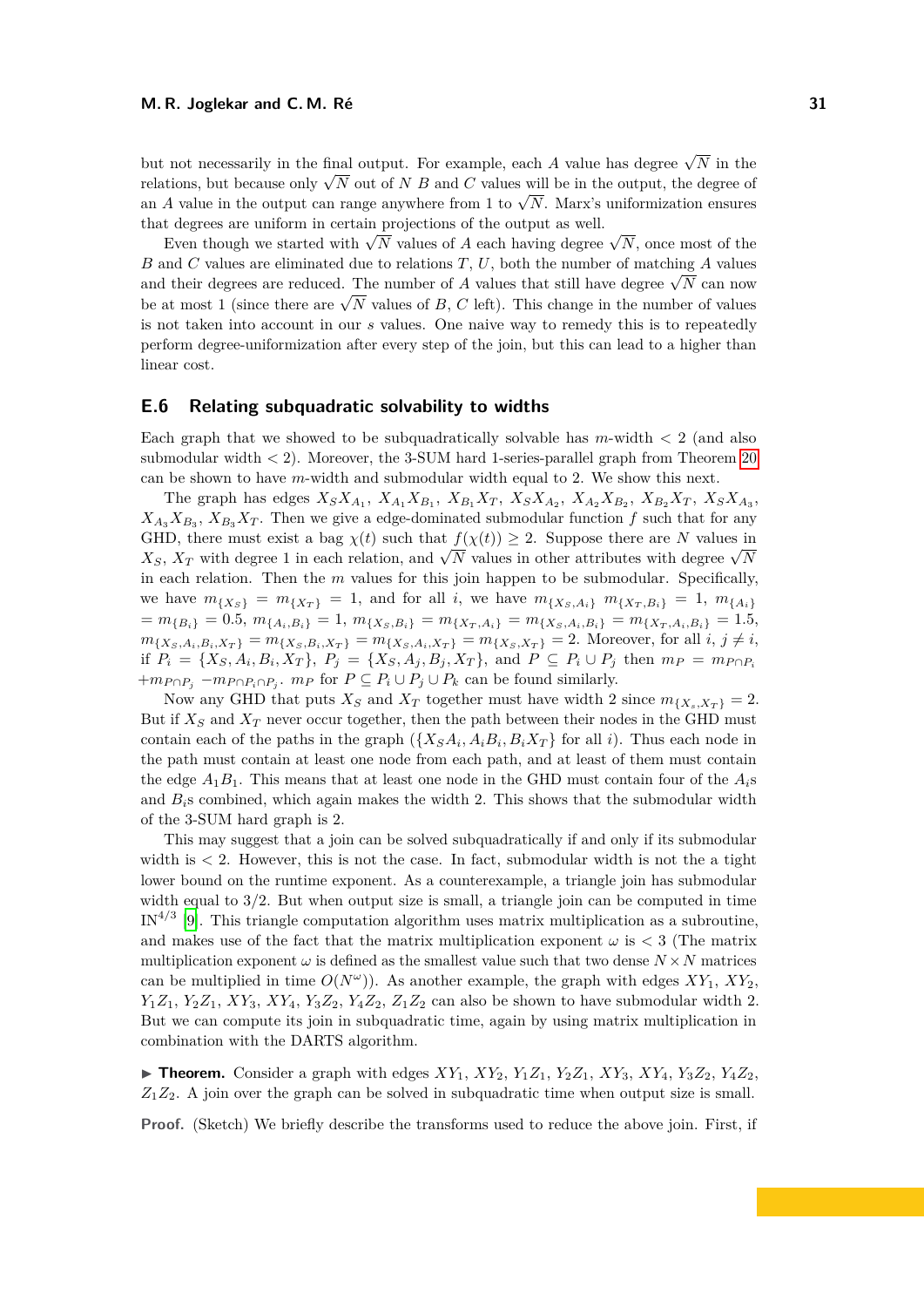*X* has degree  $N^{\epsilon}$  for any  $\epsilon > 0$ , then a heavy transform reduces the join to an acyclic one, which means we can process the join in time  $O(N^{2-\epsilon} + \text{OUT})$ . So assume that *X* has small degree.

Then we perform a light transform on  $\{X, Y_1, Y_2, Y_3, Y_4\}$ , which gives a single relation of size  $\approx N$  (since X has low degree). Then we use a split transform to remove X, and we are left with edges  $Y_1Y_2Y_3Y_4$ ,  $Y_1Z_1$ ,  $Y_2Z_1$ ,  $Y_3Z_2$ ,  $Y_4Z_2$ ,  $Z_1Z_2$ , all of size N.

Now, if either  $Z_1$  or  $Z_2$  has degree  $> N^{0.5+\epsilon}$ , we do a heavy transform on it, reducing the problem to a triangle join which can be solved in time  $N^{3/2}$ . In fact, if the degree of  $Z_1$ is more than  $d \times N^{\epsilon}$ , while that of  $Z_2$  is *d* for any *d*, then we can do a heavy transform on *Z*1, and the number of triangles for *Z*<sup>2</sup> is bounded by *N d*, which gives us subquadratic time.  $Z_1$ , and the number of triangles for  $Z_2$  is bounded by *Na*, which gives us subquadratic time<br>So now we can assume that the degrees of  $Z_1$  and  $Z_2$  are almost equal, and less than  $\sqrt{N}$ .

But if the degrees of  $Z_1$  and  $Z_2$  are less than  $N^{0.25-\epsilon}$  each, then a light transform on all attributes gives us an output with size  $\langle N^{2-4\epsilon} \rangle$  (as each  $Z_1, Z_2$  has at most  $N^{1-4\epsilon}$ quadruples of neighbors.) So assume the degrees of  $Z_1$ ,  $Z_2$  are almost equal and between  $N^{0.25}$  and  $N^{0.5}$ .

If the degrees of  $Z_1$ ,  $Z_2$  are given by  $d < N^{0.5-\epsilon}$ , then we perform light transforms on  $\{Z_1, Y_1, Y_2\}$  and  $\{Z_2, Y_3, Y_4\}$ , to get two triangles that have  $\langle N_d \rangle$  tuples each. Then we perform a Split transform using articulation set  $\{Z_1, Y_3, Y_4\}$ . We can compute the join on attributes  $Z_1$  and all the *Y*'s in time  $N^{2-d}$  as there are  $N^{1-d} Z_1$  values and *N* values of the *Y*'s. Thus the size bound on the projection onto  $\{Z_1, Y_3, Y_4\}$  is also  $N^2/d$ . Then we can compute the join for  $Z_1$ ,  $Z_2$ ,  $Y_3$ ,  $Y_4$  in time  $Nd^2$  since there are  $Nd$  values of  $Z_2Y_3Y_4$ , and each  $Z_2$  value has at most *d* neighbors in  $Z_1$ . Thus we can solve this join in time  $Nd^2 < N^{2-2\epsilon}$ .

Now finally, assume that value in  $Z_1$ ,  $Z_2$  both have degree  $d = N^{0.5}$ . Like in the previous case, we perform a split transform on  $Z_1$ ,  $Y_3$ ,  $Y_4$  and compute the join of  $Z_1$  with all *Y*'s and their projection onto  $Z_1 Y_3 Y_4$  in time  $N^2/d = N^{3/2}$ . But the other remaining join has relations  $Z_1Y_3Y_4$ ,  $Z_2Y_3Y_4$  and  $Z_1Z_2$  of sizes  $N^{3/2}$ ,  $N^{3/2}$ , N respectively. We have  $N^{1/2}$ values in  $Z_1$ ,  $Z_2$  and N values in  $Y_3Y_4$ . We can convert  $Y_3$ ,  $Y_4$  into a single attribute with *N* values to get a triangle join. Then we can randomly divide the *N* values of  $Y_3Y_4$  into values to get a triangle join. Then we can randomly divide the *N* values of  $r_3r_4$  into  $\overline{N}$  sets, to get  $\sqrt{N}$  triangle joins (of three relations of size *N* each). This is where we use matrix multiplication. Using the multiplication multiplication based algorithm for triangle finding [\[9\]](#page-16-18), we can solve each triangle join in time strictly less than  $N^{3/2}$  when OUT is small. Then we can combine the solutions from the  $\sqrt{N}$  triangle joins, and the total time taken is<br>Then we can combine the solutions from the  $\sqrt{N}$  triangle joins, and the total time taken is strictly less than  $N^{3/2} \times \sqrt{N} = N^2$ . The proves that the join can be solved in subquadratic  $time.$   $\blacksquare$ 

# **F DBP Bound and Parallel Processing**

# **F.1 Intuition behind the DBP bound**

The intuition behind the DBP bound is clearer when we use the dual version of Linear program [3.](#page-14-1)

<span id="page-31-0"></span>► Linear Program 4. (Dual of Linear Program [3\)](#page-14-1)

$$
\text{Maximize} \sum_{(R,A) \in C, A' \subseteq A} w_{R,A'} \log \left( \frac{d_{\pi_A(R), A \setminus A'}}{L} \right) \text{ s.t. } \forall a \in \mathcal{A} : \sum_{(R,A) \in C, A' \subseteq A \mid a \in A'} w_{R,A'} \le 1
$$

Linear program [4](#page-31-0) is structurally similar to an edge packing program. In edge packing we assign a non-negative weight to each edge such that the total weight on each attribute is  $\leq 1$ ,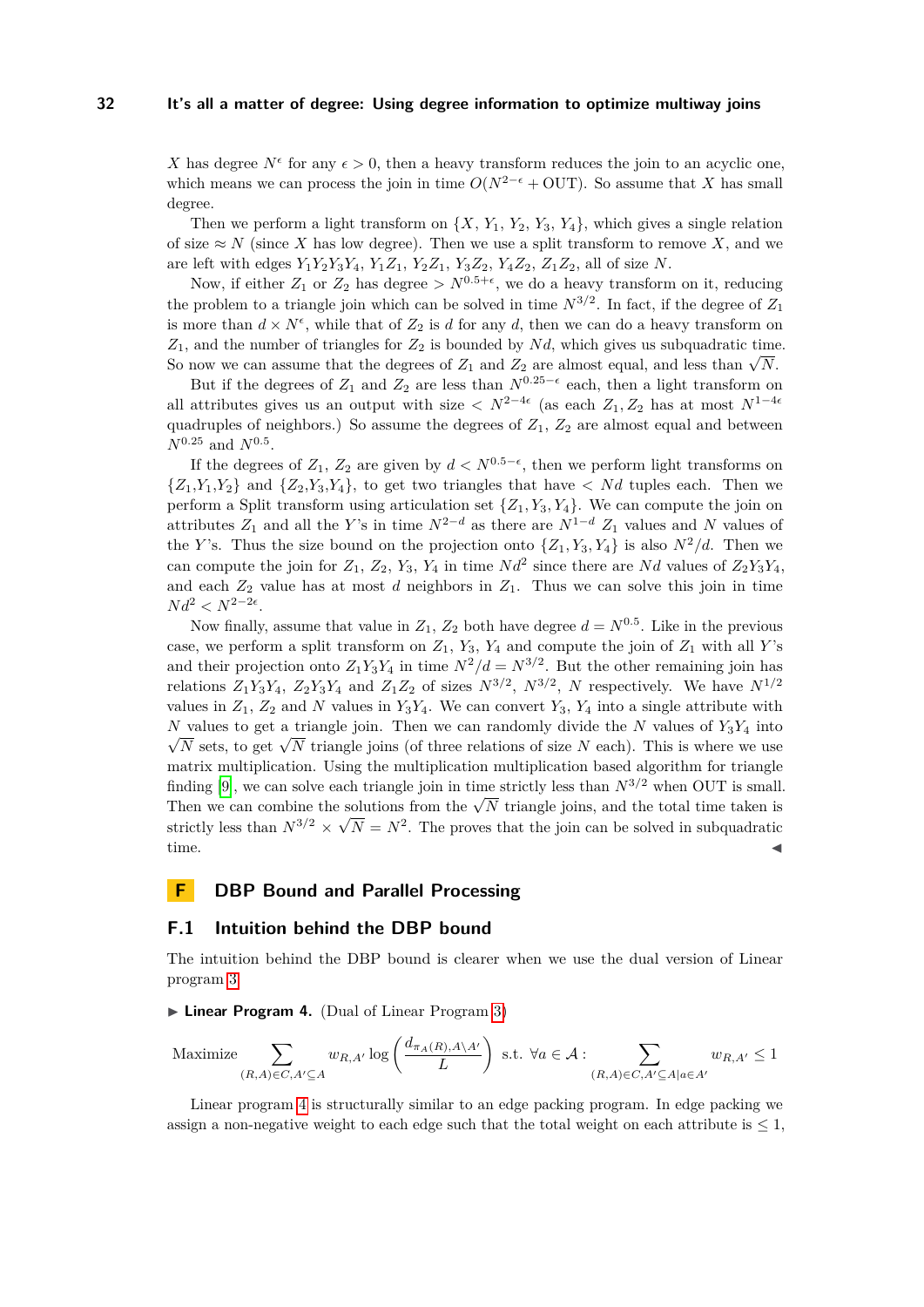while maximizing the sum of all weights (weighted by log of the relation sizes). The linear program for  $DBP(\mathcal{R}, 2)$  can be thought of as a variant of edge packing with the following differences:

- Instead of assigning weights to only relations, we assign weights  $(w_{R,A})$  to subrelations  $\pi_{A}$ <sup>*R*</sup> as well.
- We take a minimum over all covers of the join, where covers can consist of relations (*R*) or subrelations  $(\pi_A(R))$ .
- The biggest difference is, in edge packing the weight of each edge  $\pi_{A}(R)$  is multiplied by the log of its size. Here, instead of size, we use the maximum number of distinct values in  $\pi_{A}(R)$  that an external value (in  $\pi_{A\setminus A}(R)$ ) can connect to. This in-degree  $d_{\pi_A(R),A\setminus A}(R)$ is naturally bounded by the size  $|\pi_{A'}(R)|$  but can be smaller for sparse relations.

# <span id="page-32-0"></span>**F.2 Proof of Theorem [26](#page-14-0)**

**► Theorem.** For each degree configuration  $c \in C_L$ , the value of IN<sup>DBP( $\mathcal{R}(c), L$ ) is  $\leq$  to the</sup> AGM bound on  $\mathcal{R}(c)$ .

**Proof.** For any relation  $R \in \mathcal{R}(c)$ , and any  $A \subseteq \text{attr}(R)$ ,  $d_{R,A}$  denotes the maximum degree of any value in *A* in relation *R*.  $d_{R,\emptyset}$  simply equals |*R*|. Note that the degree configuration *c* specifies a degree bucket for each  $(R, A)$ . Let  $d'_{R,A}$  denote the minimum degree of that bucket. The actual maximum degree  $d_{R,A}$  may be strictly less than the values in bucket  $Ld'_{R,A}$  because some of the neighbors of values in *A* in the original relation may not be compatible with degree configuration *c*. The actual degree  $d_{R,A}$  is also  $\leq |\pi_{\text{attr}(R)\setminus A}(R)|$ . Now we define an *effective size*  $S(R, A)$  for any pair  $(R, A)$  inductively:

- $S(R, \emptyset) = 1$
- $S(R, A) = \max_{A' \subsetneq A} S(R, A') \times \frac{d_{\pi_A(R), A'}}{L}$

If  $A \neq \emptyset$ , then setting  $A' = \emptyset$  in the definition tells us that  $S(R, A) \geq S(R, \emptyset) \times \frac{d_{\pi_A(R), \emptyset}}{L} =$  $\frac{|\pi_A(R)|}{L}$ . This tells us that  $S(R, A)$  is lower bounded by the actual size of  $\pi_A(R)$  divided by *L*. We can inductively prove an upper bound on  $S(R, A)$ , by its maximum possible size divided by *L*. Specifically, for  $A \neq \emptyset$ :

$$
S(R, A) \le \frac{|R|}{d'_{R,A}L}
$$

This is easily true for singleton *A*s, since their *S* is simply equal to  $\frac{|\pi_A(R)|}{L} \leq \frac{|R|}{d_{R_A}^L}$  $\frac{|R|}{d'_{R,A}L}$ . For bigger As, we can prove this as follows: Each A' value in the current configuration has at most  $Ld'_{R,A'}$  neighbors in the original R. Each A value in the current configuration has at least  $d'_{R,A}$  neighbours in the original R. Thus, each A' value in the current configuration has at most  $\frac{Ld'_{R,A'}}{d'_{R,A}}$  neighbors in  $\pi_A(R)$  in the current configuration i.e.  $d_{\pi_A(R),A'} \leq \frac{Ld'_{R,A'}}{d_{R,A}}$ . Now in the definition of  $S(R, A)$ , if  $A' = \emptyset$ , then we again get

$$
S(R, \emptyset) \times \frac{d_{\pi_A(R), \emptyset}}{L} \le 1 \times \frac{|\pi_A(R)|}{L} \le \frac{|R|}{d_{R, A}' L}
$$

For  $A' \neq \emptyset$ , we have

$$
S(R,A')\times\frac{d_{\pi_A(R),A'}}{L}\leq\frac{|R|}{d'_{R,A'}L}\times\frac{Ld'_{R,A'}}{d_{R,A}L}=\frac{|R|}{d_{R,A}}
$$

We prove the result by giving a sequence of linear programs, starting from the dual of the fractional cover program (whose optimal objective value equals the log of the AGM bound),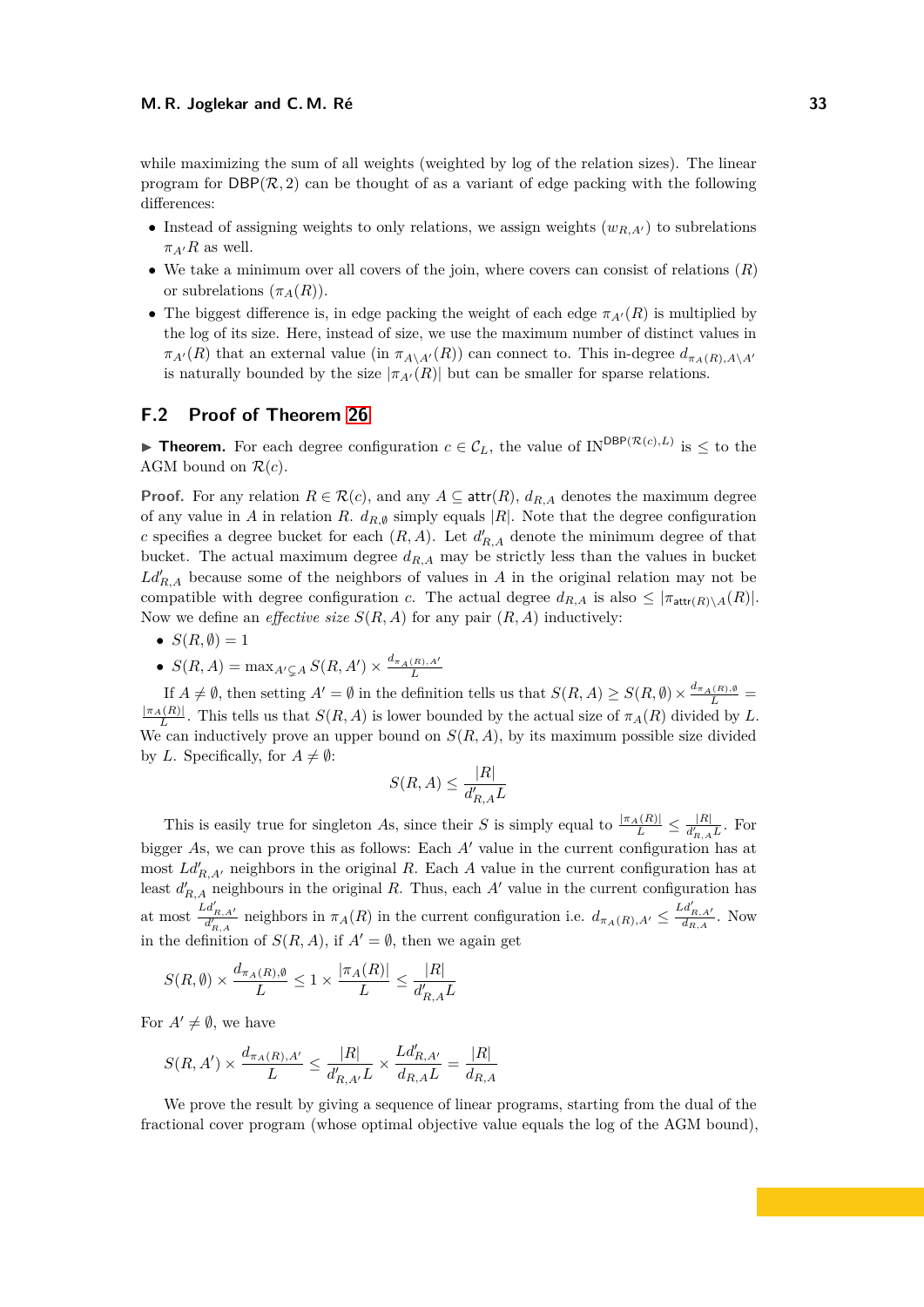and ending with the DBP program (whose optimal objective value equals log of the DBP bound), such that the optimal objective value in each step is less than or equal to that in the previous step.

- **1.** To start with, we have the dual of the fractional cover linear program, that assigns a non-negative value  $v_a$  to each attribute  $a$  such that for each relations  $R$  in the join, the sum of values of attributes assigned to that relation is less than log of the relation size |*R*|. The objective is to maximize the sum of the *va*s. The optimal objective value for this program gives us the AGM bound.
- **2.** We modify the program to include constraints for subrelations. That is, for each *R*, for each  $A \subseteq \text{attr}(R)$ , we add a constraint saying that the some of values of attributes in *A* must be  $\leq \log \left( \frac{|R|}{d_{R,A}} \right)$ . The program is still feasible (since all  $v_a$ s equal to zero is a valid solution), but more constrained than the previous one. Since it is a maximization problem, additional constraints can only reduce the optimal objective value.
- **3.** We reduce the right hand sides of the constraints from  $\frac{|R|}{d_{R,A}}$  to  $S(R, A)$ . Since  $S(R, A)$ |*R*|  $\frac{|R|}{d_{R,A}}$  for each *R, A*, the resulting program is strictly more constrained, while still being feasible, and hence its optimal objective value is less than or equal to the previous program.
- **4.** Now we actually consider an optimal solution to the linear program. Some of the constraints must be tight in the optimal solution. Moreover for each attribute *a*, there must exist a tight constraint  $(R, A)$  such that  $a \in A$ , because otherwise we could increase  $v_a$  slightly, increasing the objective value, without violating any constaints, which contradicts the optimality of our solution. That is, the set of tight constraints (*R, A*) form a cover of the attributes. Call the cover *C*. Replace the inequality constraints for  $(R, A) \in C$  with equality constraints. The resulting program is more constrained, but the previous optimal solution is feasible for this program as well, so it has the exact same optimal objective value.
- **5.** Now for each  $(R, A) \in C$  and each  $A' \subseteq A$ , we have an equality constraint  $\sum_{a \in A} v_a =$  $log(S(R, A))$  and and inequality constraint  $\sum_{a \in A'} v_a \le log(S(R, A'))$ . Together, these constraints imply  $\sum_{a \in A \setminus A'} v_a \geq \log \left( \frac{S(R,A)}{S(R,A')} \right)$ . Thus, for each  $(R, A) \in C, A' \subsetneq A$ , we keep the equality constraint  $\sum_{a \in A} v_a = \log(S(R, A))$ , but replace  $\sum_{a \in A'} v_a \leq$  $\log(S(R, A'))$  with  $\sum_{a \in A \setminus A'} v_a \geq \log\left(\frac{S(R, A)}{S(R, A')}\right)$ . This gives an equivalent linear program, which hence has the same optimal objective as before. Note that by replacing *A*<sup>0</sup> with  $A \setminus A'$ , we can rewrite the above constraint as  $\sum_{a \in A'} v_a \ge \log \left( \frac{S(R, A)}{S(R, A \setminus A')} \right)$ .
- **6.** Now, we keep constraints the same, but try to minimize rather than maximize the objective. The resulting program is still feasible, but may have a smaller objective value. The value won't be zero because now we have  $\geq \log \left( \frac{S(R,A)}{S(R,A\setminus A')} \right)$  constraints for the  $R, A, A$ 's.
- **7.** Earlier, we had only changed constraints for  $R$ ,  $A$ ,  $A$ <sup>*i*</sup> where  $(R, A)$  belonged to cover *C* and *A*<sup> $\prime$ </sup> was a subset of *A* (turning then from  $\leq$  constraints to  $\geq$  constraints). Thus, from our original dual program, we may have leftover  $\leq$  constraints for  $A'$  that are not the subset of any *A* in the cover. We drop these constraints. The resulting problem is now less constrained than earlier, and since it is a minimization problem, the resulting objective can only be smaller.
- **8.** For  $A' \subsetneq A$ , the inductive definition of *S* tells us that  $\frac{S(R,A)}{S(R,A\setminus A')} \geq \frac{d_{\pi_A(R),A\setminus A'}}{L}$ . We change the RHS of the  $R, A, A'$  constraints from  $\log \left( \frac{S(R, A)}{S(R, A \setminus A')} \right)$  to  $\log \left( \frac{d_{\pi_A(R), A \setminus A'}}{L} \right)$ . This only loosens the constraints. For each  $(R, A) \in \mathcal{C}$ , we currently have an equality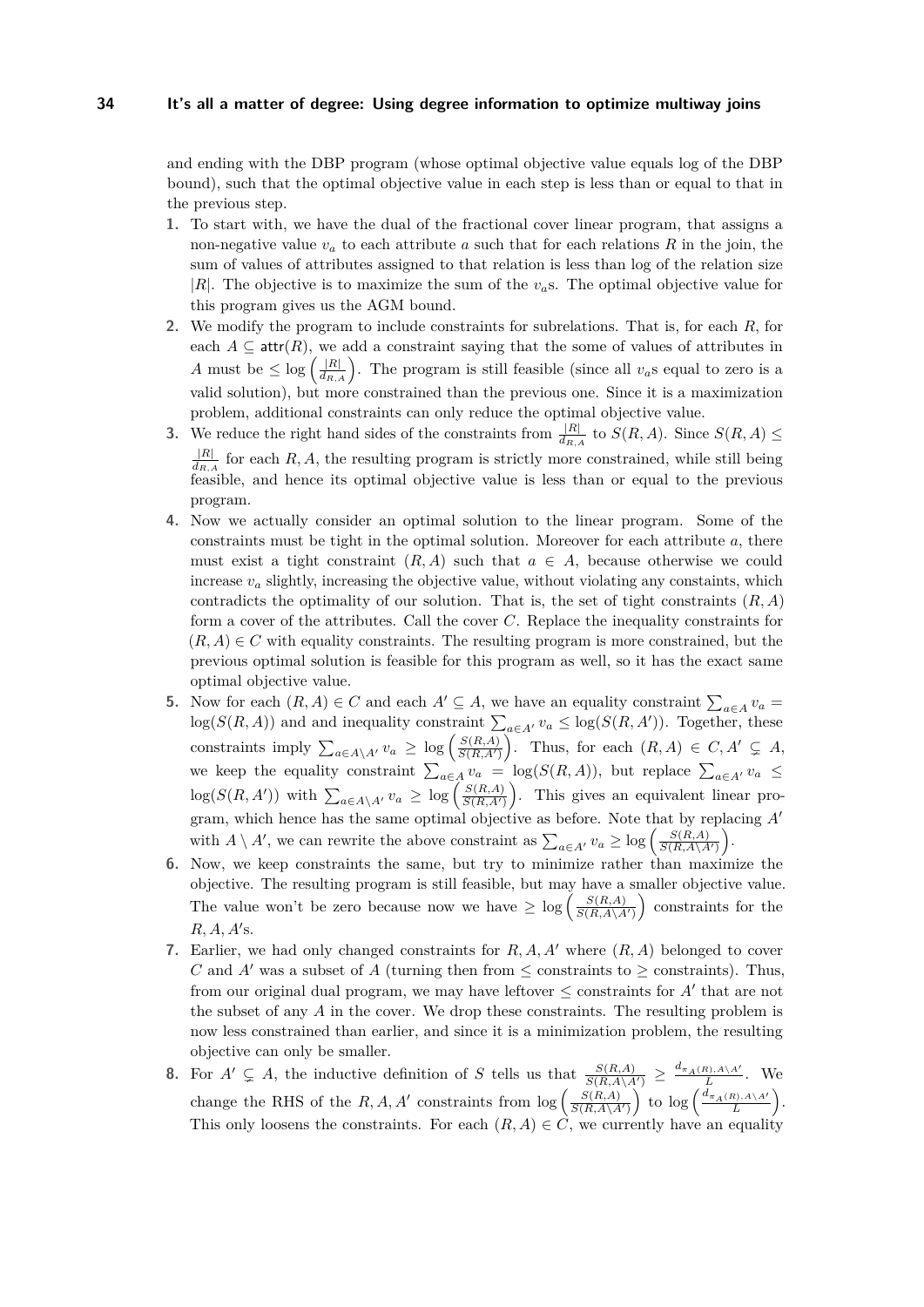constraint  $\sum_{a \in A} v_a = \log(S(R, A))$ . We use the known lower bound on  $S(R, A)$  to replace the equality constraint by  $\sum_{a \in A} v_a \geq \log \left( \frac{|\pi_A(R)|}{L} \right)$ . This also loosens the constraints. Note that since  $d_{\pi_A(R),\emptyset} = |\pi_A(R)|$ , this constraint is actually now a special case of the constraints with  $R, A, A'$ . Since both the above steps loosen the constraints, this can only decrease the optimal objective value.

**9.** The resulting linear program can be seen to be the program used to define DBP, with an extra  $\frac{1}{L}$  factor in the RHS of each constraint. As *L* becomes smaller, the optimal objective value of the program tends to that of the DBP program. Moreover, since DBP itself is a minimum over all covers, while for this program we chose a specific cover, the actual DBP is less than the solution to this linear program, which is less than the AGM bound.

This proves the result, as required.

If *L* is less than the size of each relation, and  $\rho *$  is the fractional cover of the join query (used in the AGM bound), then in fact  $DBP(\mathcal{R}(c), L) \leq L^{-\rho^*}AGM$ . This can be seen by replacing the right hand sides of the constraints of the program in step 1 by  $\frac{|R|}{L}$  instead of |*R*|. This reduces the objective value of the original program, and the remaining steps still go through.

# <span id="page-34-0"></span>**F.3 Examples comparing the DBP and AGM bounds**

### ▶ Example 42. (Comparison between DBP and AGM)

Let  $L = 2$  for this example. Consider a triangle join  $R(X, Y) \bowtie S(Y, Z) \bowtie T(Z, X)$ . Let  $|R| = |S| = |T| = N$ . Let the degree of each value *x* in *X*, in *R* and *T* be *d*. For different values of *d*, we will choose a cover *C* and find the objective value of the linear program for that cover. Note that the DBP bound is a minimum over all covers, so it is possible that a different cover *C* <sup>∗</sup> gives an even smaller linear program objective, but the purpose of this example is to show that the DBP bound can be much tighter than the AGM bound; hence it suffices to show that an 'upper bound' on the DBP bound is much tighter than the AGM bound.

**Case 1.**  $d < \sqrt{N}$ : We choose cover  $C = \{(R, \{X, Y\}), (T, \{X, Z\})\}$ . For this cover, the solution to Linear Program [4](#page-31-0) is  $w_{R,\{X,Y\}} = w_{T,\{Z\}} = 1$  with all other values set to 0. The objective value is  $\log(N) + \log(d) = \log(Nd)$ . Thus, the DBP bound is  $\leq Nd$ , which tells us that join output size is upper bounded by Nd.

**Case 2.**  $d > \sqrt{N}$ : Since *d* is large, the number of distinct *X* values must be small. To take advantage of this, we consider cover  $C' = \{(R, \{X\}), (S, \{Y, Z\})\}$ . Now the linear program solution is trivially  $w_{R, \{X\}} = w_{S, \{Y, Z\}} = 1$ , which gives us the join size bound of  $\frac{N^2}{d}$  (since  $d_{R,\{X\}} \leq |\pi_X(R)| \leq \frac{N}{d}$ ).

In contrast, the AGM bound gives us a loose upper bound of  $N^{\frac{3}{2}}$  irrespective of degree d. Computing the AGM bound individually over each degree configuration does not help us do better, as the above example can have all tuples in a single degree configuration.

► **Example 43.** As suggested by the above example, the DBP bound has a tighter exponent than the AGM bound for almost all possible degrees (namely, degrees higher or lower than √  $\sqrt{N}$ ). As a more general example, suppose we have a join consisting of binary relations of size  $N$  each, where each value has degree  $d$ , where the join hypergraph is connected. Then the AGM bound on this join will equal the DBP bound only when  $d \approx$  $\sqrt{N}$ . If *d* <  $\sqrt{N}^{1-\epsilon}$ , then the DBP bound will be smaller than the AGM bound by a factor of at least  $N^{\frac{\epsilon}{2}}$ .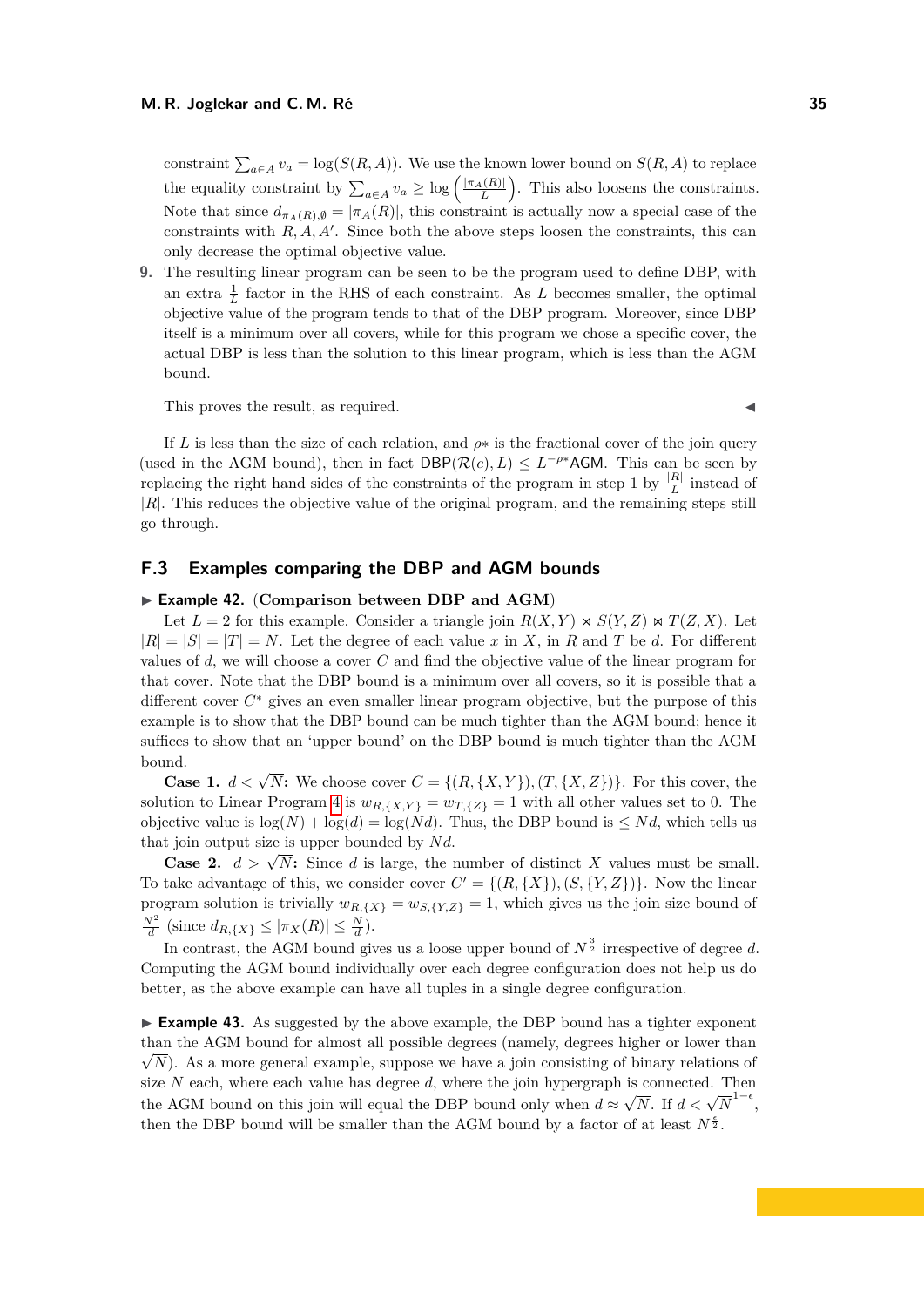To show this, consider a traversal of the join hypergraph  $X_1, X_2, \ldots, X_n$  such that  $R(X_1, X_2)$  is a relation in the join, and for all  $i > 2$ , there is a  $j < i$  such that  $X_j, X_i$  is a relation (call it  $R(i)$ ) in the join. Then consider cover  $C = \{(R, \{X_1, X_2\})\} \cup \{(R(i), \{X_i\})\}\$  $i > 2$ . The solution to the linear program is  $w_{R',A'} = 1$  for all  $(R', A') \in C$  and 0 otherwise. This gives us a bound of  $N \times d^{|C|-1} = N d^{n-2}$ . In contrast, if we have *n* attributes, the AGM bound must be at least  $\sqrt{N}^n$  (which is actually achieved if all attributes have  $\sqrt{N}$  values bound must be at least  $\sqrt{N}^n$  (which is actually achieved if all attributes have  $\sqrt{N}$  values and all relations are full cartesian products). Thus the ratio of the AGM bound to the DBP bound is at least  $\left(\frac{\sqrt{N}}{d}\right)^{n-2} > \sqrt{2}$  $\overline{N}^{\epsilon} = N^{\frac{\epsilon}{2}}$ . √

On the other hand, *d* cannot be *>*  $\overline{N}^{1+\epsilon}$  for all values, because if it is (say in relation *R*(*X, Y* ), then the number of values in attribute *X* must be *O*( √  $\overline{N}^{1-\epsilon}$ ) which is this smaller than the degree of values in *Y* .

# **F.4 Proof of Lemma [28](#page-15-0)**

**Lemma.** The shares algorithm, where each attribute *a* has share  $IN^{v_a}$ , where  $v_a$  is from the solution to Linear Program [3,](#page-14-1) has a load of  $O(L)$  per processor with high probability, and a communication cost of  $O(\max_{c \in C_L} L \cdot \text{IN}^{\text{DBP}(\mathcal{R}(c),L)})$ .

**Communication:** Consider any  $(R, A) \in C$ . As per the shares algorithm, every tuple in  $\pi_A(R)$  will have to be sent to every processor whose hash value in *A* matches that of the tuple. Thus, the number of processors to which each tuple is sent is given by  $\Pi_{a \notin A} \text{IN}^{v_a}$ . Thus, total communication for *R, A* is given by

$$
|\pi_A(R)| \times \Pi_{a \notin A} \text{IN}^{v_a} \le L \cdot \text{IN}^{\sum_{a \in A} v_a} \times \text{IN}^{\sum_{a \notin A} v_a} = L \cdot \text{IN}^{\text{DBP}(\mathcal{R}(c), L)}
$$

Thus, total communication is bounded by  $L \cdot \text{IN}^{DBP(\mathcal{R}(c),L)}$  (multiplied by some factors that depend on the number of relations and schema sizes, but not on the number of tuples in the relations).

**Load:** Now we analyze load per processor. We will show that the *mth* moment of load on a processor is  $O(L^m)$ , which shows that the load is  $O(L)$  with high probability, ignoring factors not depending on IN. Consider an  $(R, A) \in C$ , and a processor with hash value  $h_1$ for *A* and  $h_2$  for remaining attributes. Each tuple of  $\pi_A(R)$  will be sent to this processor if its hash on *A* equals  $h_1$ . For any value  $x \in \pi_A(R)$ , let  $I_x$  be an indicator variable thats true if the hash of *x* equals  $h_1$ . Then expected load on the processor from  $(R, A)$  is

$$
E\left[\text{Load}\right] = \sum_{x \in \pi_A(R)} E[I_x] \le L \cdot \text{IN}^{\sum_{a \in A} v_a} \times \text{IN}^{\sum_{a \in A} - v_a} = L
$$

Now let us consider the  $m^{th}$  moment of the load. Consider *m* tuples  $t_1, t_2, \ldots, t_m \in \pi_A(R)$ . Each tuple specifies a value in each attribute in *A*. Some of these values may be equal to each other. For example, for tuples  $(x, y)$  and  $(x, y')$ , the first value is equal. We are going to count the number of *m*-sized sets of tuples with the same pattern of equal values, and the probability of all these tuples being sent to the processor and show that it is  $O(L^m)$ . Define  $T_l$  for  $1 \leq l \leq m$  to be the set of attributes whose values in  $t_l$ occur in  $t_l$  but not in  $t_1, t_2, \ldots, t_{l-1}$ . For instance, if *R* had schema  $(X, Y, Z)$  and we had tuples  $t_1 = (x_1, y_1, z_1), t_2 = (x_1, y_2, z_2), t_3 = (x_2, y_2, z_1), t_4 = (x_2, y_3, z_3),$  then we would have  $T_1 = \{X, Y, Z\}$ ,  $T_2 = \{Y, Z\}$ ,  $T_3 = \{X\}$ ,  $T_4 = \{Y, Z\}$ .  $T_1$  is always equal to *A* by this definition. The probability of all these tuples being hashed to a given processor is  $\Pi_{l=1}^m(\Pi_{a \in T_l} \text{IN}^{-v_a})$ . The number of such tuple sets is upper bounded by  $\Pi_{l=1}^m d_{\pi_A(R),A \setminus T_l}$ ,